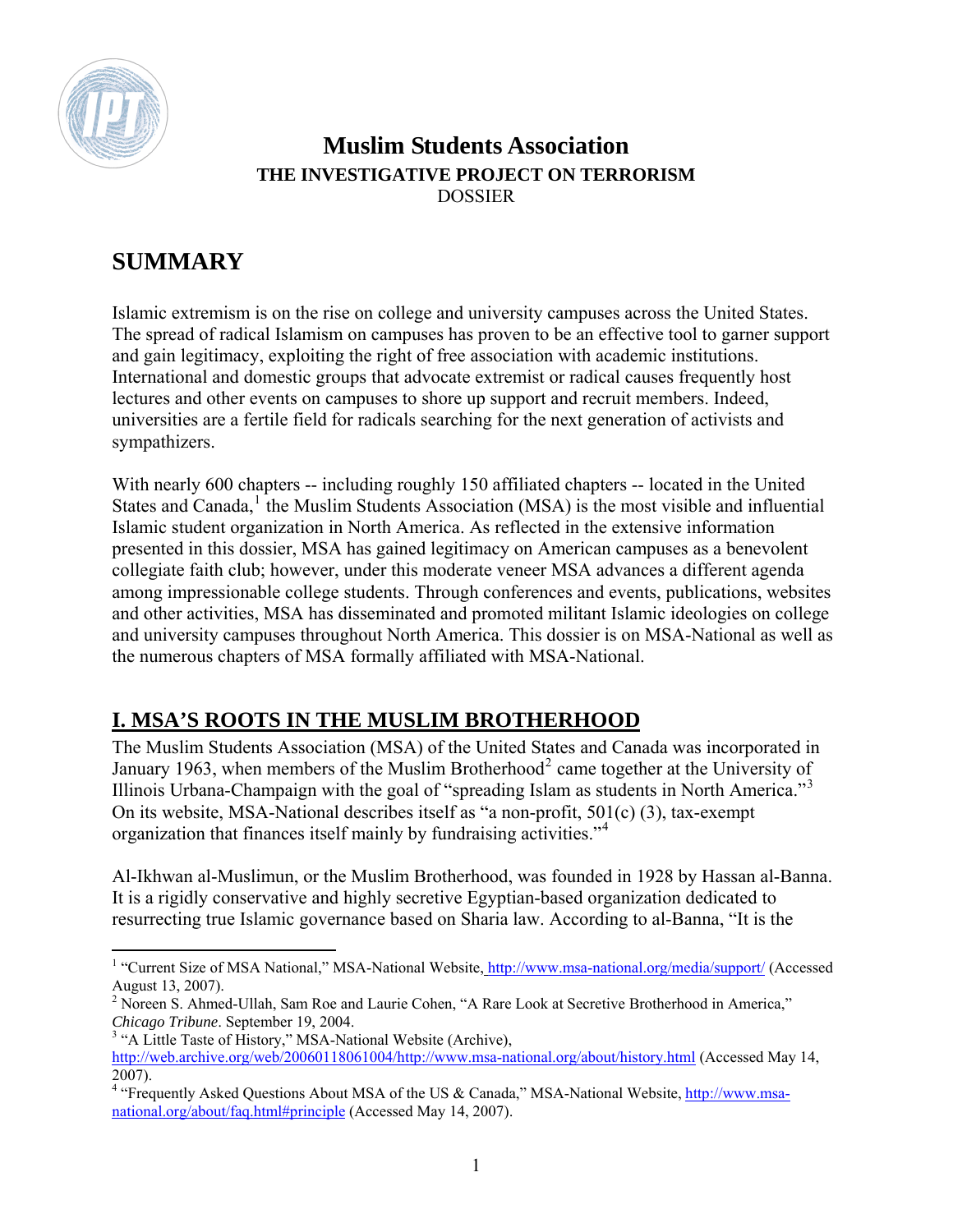nature of Islam to dominate, not to be dominated, to impose its law on all nations and to extend its power to the entire planet."<sup>[5](#page-1-0)</sup> The motto of the Muslim Brotherhood, as elucidated by al-Banna, is, "God is our objective, the Quran is our Constitution, the Prophet is our leader, jihad is our way, and death for the sake of God is the highest of our aspirations." This motto is often repeated by modern day Brotherhood figures around the world.

The July 2004 indictment of the alleged Hamas front organization, Holy Land Foundation, and seven of its top leaders noted, "The Muslim Brotherhood…is committed to the globalization of Islam through social engineering and violent jihad (holy war)."[6](#page-1-1)

The Muslim Brotherhood has provided the ideological underpinning for all modern Sunni Islamic terrorist groups. When discussing Hamas, al Qaeda and Islamic Jihad, Richard Clarke, former national coordinator for security, infrastructure protection under Presidents Clinton and Bush, stated in October 2003 testimony before a Senate committee: "The common link here is the extremist Muslim Brotherhood - all of these organizations are descendants of the membership and ideology of the Muslim Brothers."<sup>[7](#page-1-2)</sup> Indeed, the 9/11 Commission Report noted that Osama bin Laden "relies heavily" on Sayyid Qutb,<sup>[8](#page-1-3)</sup> a prominent Brotherhood leader executed in the 1950s by Egyptian government.

MSA promotes the Islamist ideology inspired by the Muslim Brotherhood, seeing itself as part of the global Islamic movement. As Larry A. Poston, a theologian from Nyack College, explains in his essay, "Da'wa in the West":

The Ikhwan [Brotherhood] can be credited with forming several of the Islamic organizations in America. MSA, formed in 1963, has often been a collaborative effort of Ikhwan members from Egypt, Iraq, Syria, and the Sudan.

… The missionary philosophies of al-Banna and Mawdudi have entered the North American continent by at least three different routes…The second avenue has been the Muslim Student Association, undoubtedly the most activist of the da'wa organizations in America. Many of the founding members of this agency were members of or had connections to one or the other of the two organizations in question [the Muslim Brotherhood or Jamaat-i-Islami] and it was through these persons that the ideologies of al-Banna and Mawdudi were integrated into the goals and philosophies of the... [MSA].<sup>[9](#page-1-4)</sup>

Zaid Naman, an official of the Muslim Brotherhood in the U.S., explained the relationship between MSA and the Muslim Brotherhood in a speech in Missouri in the 1980s.<sup>[10](#page-1-5)</sup> He stated:

<span id="page-1-0"></span> $\overline{a}$ 5 Neil MacFarquhar, "Egyptian Group Patiently Pursues Dream of Islamic State." *New York Times*, January 20, 2002.

<span id="page-1-1"></span><sup>&</sup>lt;sup>6</sup> USA v. Holy Land Foundation, 04-CR-240 "Indictment" (ND TX July 27, 2004).

<span id="page-1-2"></span>Richard Clarke, Senate Committee on Banking, Housing and Urban Affairs. *The Financing of Terror Organizations*,  $108^{th}$  Cong., 1<sup>st</sup> sess., October 22, 2003.

<span id="page-1-3"></span><sup>8</sup> *The 9/11 Commission Report: Final Report of the National Commission on Terrorist Attacks Upon the United* 

<span id="page-1-4"></span>*States*. W.W. (New York: Norton & Company, 2004), 51. 9 Larry A. Poston, "Da'wa in the West," *The Muslims of America*, ed. Yvonne Yazbeck Haddad (New York: Oxford University Press, 1991), 121, 129.

<span id="page-1-5"></span><sup>10</sup> *USA v. Holy Land Foundation*, 04-CR-240, Exhibit 003-0089, (ND TX, July 2007).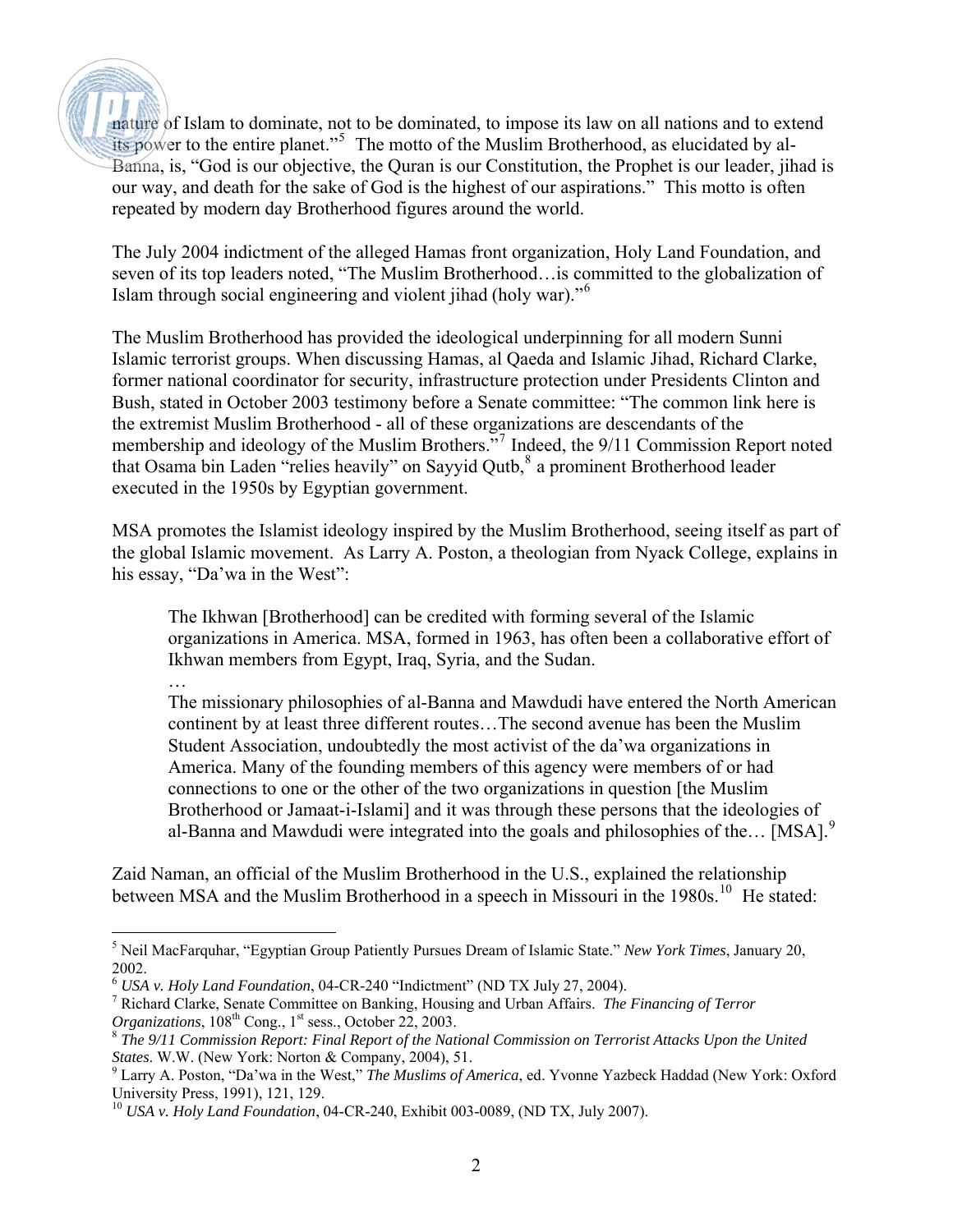

All of that, Ikhwans<sup>[11](#page-2-0)</sup> was at the beginning of work when the Ikhwans who came to America, may God reward them all good, were seeking methods for activism. This was probably in the mid 60's…er, or even…I mean, mid 60's, long time ago. As for recruitment in the ranks of the Movement [the Muslim Brotherhood in North America], its main condition was that a brother…,was that a brother must be active in the general activism in the MSA, a person who attends its general conferences or participating in its executive committees, whether local or central, and this was the Movement's conditions in the  $1960s$ <sup>[12](#page-2-1)</sup>

#### Naman continued:

If we examine the Group's conferences in this…, in this time period [1963-1974], we would find that they were characterized with the following: First of all, in the past the Ikhwans' conferences used to be held in the same time as the MSA's conferences, at the same time. They would either precede it with one day or come a day after them. After that they became separate from the MSA's conferences and they lasted an entire week.<sup>[13](#page-2-2)</sup>

Speaking about the character of the Muslim Brotherhood in North America at the time he spoke, Naman stated:

We say that first of all, the organizational base in north [sic] America is an organizational base with a dynamic characteristic. This dynamic is at two levels: The first one is at the north [sic] America's level as the vast majority of the Muslim Brotherhood here are students $14$ 

He later added, "The reality of the movement is that it is a students' Movement."<sup>[15](#page-2-4)</sup>

Explaining the role MSA leadership played in governing the Muslim Brotherhood in North America in the 1960s and early 1970s, Naman said, "I mean the most important resolution the Group might have taken was who was going to be a member of the MSA's executive committee."<sup>[16](#page-2-5)</sup>

He continued:

The first change was moving the Ikhwans from working at the branches of the MSA and the [Arab Youth Muslim] Association as branches whose activities are based on universities where they go to a university to hold their activity, to what is called at that time "The Muslim House". The Muslim House was based on them purchasing a house

<span id="page-2-0"></span> $11$  Al-Ikhwan al-Muslimun is Arabic for "the Muslim Brotherhood."

<span id="page-2-1"></span><sup>&</sup>lt;sup>12</sup> I *USA v. Holy Land Foundation*, 04-CR-240, Exhibit 003-0089, (ND TX, July 2007), p. 3.

<span id="page-2-2"></span> $13$  Ibid., p. 4.

 $14$  Ibid., p. 5.

<span id="page-2-4"></span><span id="page-2-3"></span><sup>15</sup> Ibid., p. 8.

<span id="page-2-5"></span> $16$  Ibid., p. 7.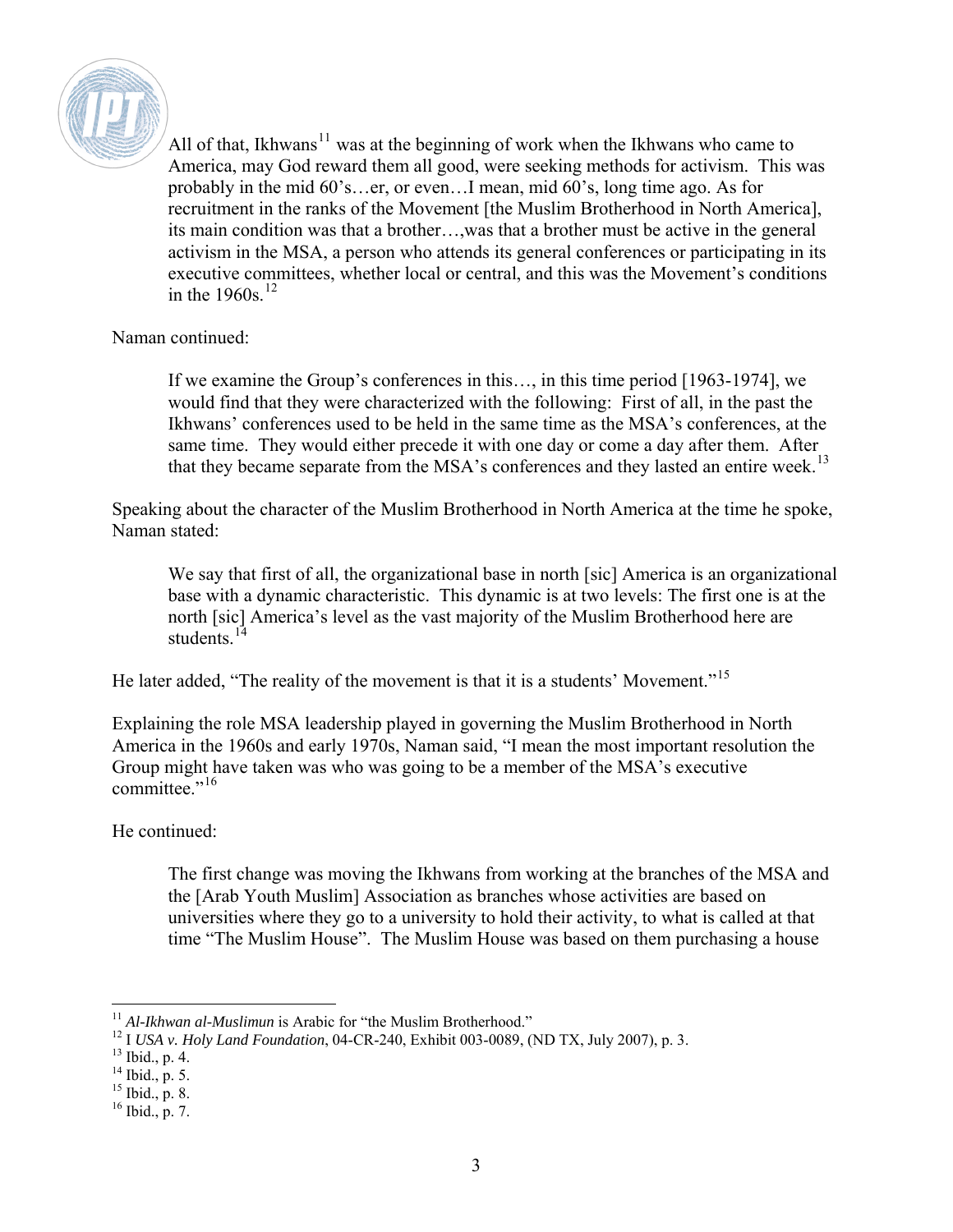

near the university with Ikhwans living in a part of it and the rest of it becomes a mosque and it would also be a nucleus for the activity.<sup>[17](#page-3-0)</sup>

Later, an unidentified audience member asked about "the formation of one or multiple fronts for the Group"[18](#page-3-1) and in Naman's response, he said:

As for distributing the brothers' efforts, yes, in some of the regions where few Ikhwans exist, there will really be a heavy pressure on them because, in addition to that, they have to be members of the MSA, the [Muslim Arab Youth] Association and, if they're Palestinians for instance, they will have to be members in the Islamic Association for Palestine.[19](#page-3-2)

At the  $7<sup>th</sup>$  annual MSA West Conference held at the University of Southern California in January 2005, a former MSA UCLA member, Ahmed Shama stated, "We want to restore Islam to the leadership of society…We are trying to establish that system of government, of Islamic governance, and to the helm of life in all walks of life. In short, we want to make the word of Allah (swt) supreme in every single aspect of life…The end goal of everything that we're talking about is the reestablishment of the Islamic form of government..."<sup>[20](#page-3-3)</sup>

Interestingly, of two prominent terrorist groups, he said, "Look at Palestine and Lebanon. You see groups like Hamas and Hizballah. These groups that have been uncompromising, trying to establish things based on Islam and they simply will not budge, they will not shake hands with the other side because there are some fundamental conflicts – remember what we were talking earlier about enjoying what is right and forbidding what is wrong? – those concepts, they can't compromise on."

Of insurgent groups in Iraq that target American soldiers, Shama says, expressing solidarity, "You look at the situation in Iraq…and you see people like Muqtada al Sadr, who are legitimately rising up against occupation. You see the residents of Fallujah and Mosul legitimately struggling against occupation, and anyone who is doing that for sake of Allah are a part of the global Islamic Movement. Call them insurgents, call them whatever the heck you want; they are a part of the global Islamic Movement if they're fighting against the occupation and the [uninte] for the sake of Allah (swt)."<sup>[21](#page-3-4)</sup> By the time of this 2005 MSA conference at which Shama made these remarks, identifying al-Sadr as part of the same Islamic Movement as MSA, al-Sadr's Mahdi Army had killed American soldiers in well-publicized confrontations and ambushes.<sup>[22](#page-3-5)</sup> The Fallujah uprising began when four U.S. contractors were killed. Their bodies were mutilated and they were hung from a bridge. Shama then identified the Muslim Brotherhood and Hamas as a part of the "mainstream Islamic movement."<sup>[23](#page-3-6)</sup> He later added that

 $\overline{a}$  $17$  Ibid., p. 8.

<span id="page-3-1"></span><span id="page-3-0"></span> $18$  Ibid., p. 12.

 $19$  Ibid.

<span id="page-3-3"></span><span id="page-3-2"></span><sup>&</sup>lt;sup>20</sup> Ahmad Shama, Speech "Global Islamic Movements," Striving for Revival: Student Activism for Global Reformation: 7<sup>th</sup> Annual MSA West Conference. University of Southern California. January 14-17, 2005.<br><sup>21</sup> Ibid

<span id="page-3-5"></span><span id="page-3-4"></span><sup>&</sup>lt;sup>22</sup> "Capsules of U.S. troops who have died while serving in Iraq and Kuwait," *Associated Press*, April 30, 2004.

<span id="page-3-6"></span><sup>&</sup>lt;sup>23</sup> Ahmad Shama, Speech "Global Islamic Movements," Striving for Revival: Student Activism for Global Reformation: 7<sup>th</sup> Annual MSA West Conference. University of Southern California. January 14-17, 2005.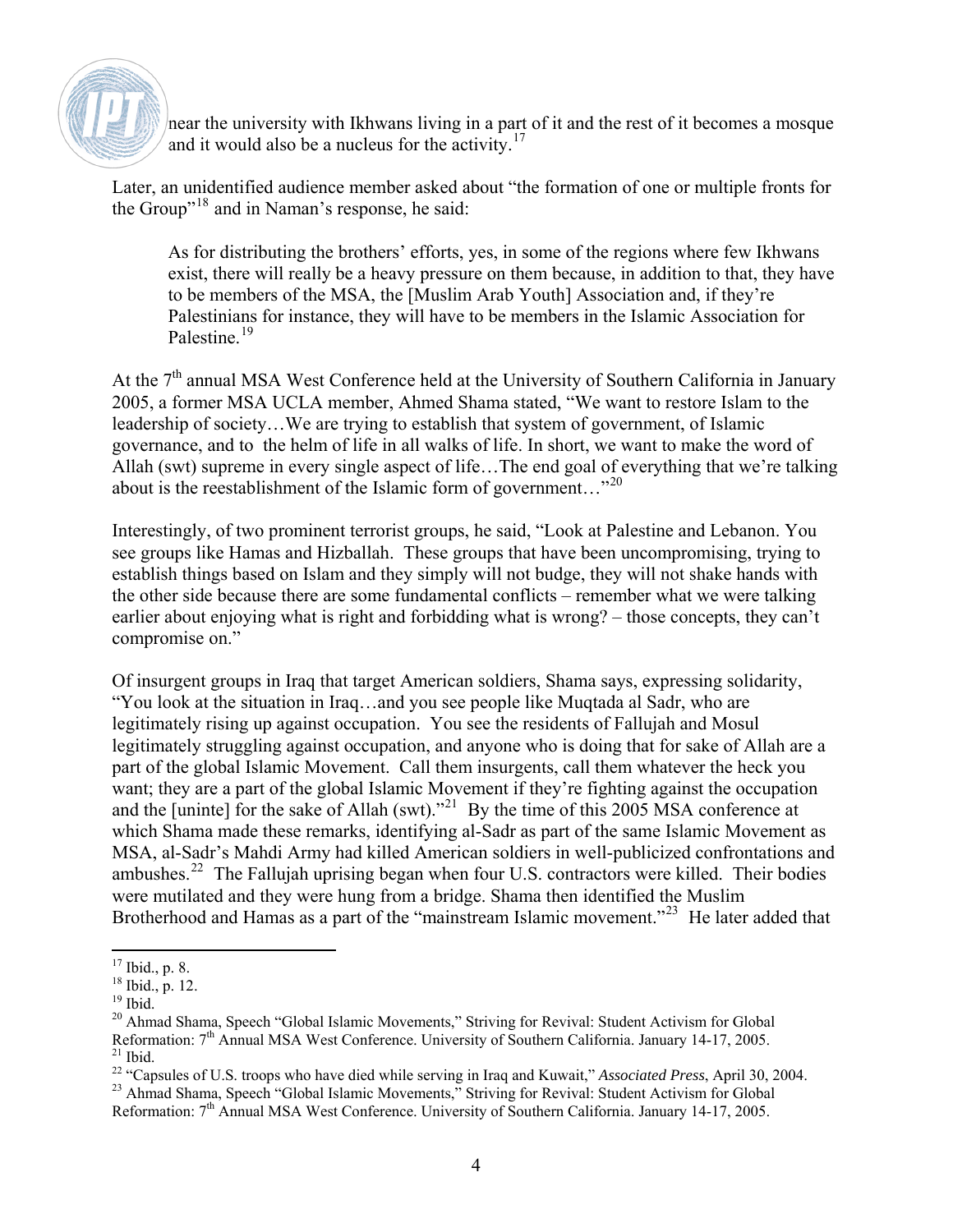Hamas was "doing the work on behalf of the *ummah* in *Filistine* [Palestine]…Their slogan has been quite clear that, the only solution to the current occupation is military resistance. Not shaking hands. Not dialogues. The current solution to the problem in *Filistine* a military system."[24](#page-4-0)

He explained how MSA fits in: "The reality is that the Islamic Movement is global and that part of that global aspect is that there has to be a local element to it. We have to be involved. We have to be plugged into the global Islamic Movement. We have an obligation to make sure that our MSAs are part of the global Islamic Movement.<sup>2[25](#page-4-1)</sup> It is important to understand the rhetorical implications of Shama's speech. Adherents of the Muslim Brotherhood and its South Asian sister organization, Jamaat-i-Islami, often refer to their cause as the "Islamic Movement." In fact, Zaid Naman, an official of the Muslim Brotherhood in the U.S.,<sup>[26](#page-4-2)</sup> noted that "at some point, there was an attempt to change the name of the Muslim Brotherhood Movement to The Islamic Movement"<sup>[27](#page-4-3)</sup> in a speech about the Brotherhood in America sometime during the 1980s.<sup>[28](#page-4-4)</sup>

Describing the perfect activist in the Islamic Movement, Shama read that

…he is also stimulated by his keenness to discharge his duty, eliminate efficiencies, contribute to the revival of the neglected *Khilafas* [Caliphates], enforcing the *shariah* sent down by Allah, unifying the Muslim nation around the Holy Quran, supporting Allah's friends and fighting Allah's foes, liberating Muslim territories from all aggression or non-Muslim control, reinstating the Islamic system of *Khilafa* to the leadership and [unintelligible word] as required by *shariah*, and renewing the obligation to spreads the call of Islam…[29](#page-4-5)

In one segment of Shama's speech, he ran through a series of what he sees as praiseworthy figures throughout history of the Islamic Movement. Hassan al Banna, the founder of the Muslim Brotherhood, was praised extensively.<sup>[30](#page-4-6)</sup> Also praised was Sayed Qutb, a prominent leader of the Muslim Brotherhood executed by the Egyptian government. Two of Qutb's books, In the *Shade of the Quran* and *Milestones*, heavily influenced Osama bin Laden. In his speech, Shama insists that, "If you want to know about the Islamic Movement, you must first read *Milestones*."[31](#page-4-7) Later in his speech, Shama again said, "I *strongly* recommend, a very good book to start out with is *Milestones*." A central thesis of *Milestones* was that the world had degraded into ignorance, that Arab secular leaders were not true Muslims and therefore must be overthrown. Qutb also insisted that jihad was an offensive struggle that must bring Islam to the entire world so that everyone obeys the will of Allah.

<sup>-</sup> $24$  Ibid.

<span id="page-4-1"></span><span id="page-4-0"></span> $25$  Ibid.

<sup>26</sup> *USA v. Holy Land Foundation*, 04-CR-240, Exhibit 003-0089, (ND TX, July 2007).

<span id="page-4-3"></span><span id="page-4-2"></span> $^{27}$  Ibid.

<span id="page-4-4"></span> $28$  Ibid.

<span id="page-4-5"></span><sup>&</sup>lt;sup>29</sup> Ahmad Shama, Speech "Global Islamic Movements," Striving for Revival: Student Activism for Global Reformation: 7<sup>th</sup> Annual MSA West Conference. University of Southern California. January 14-17, 2005.  $30$  Ibid.

<span id="page-4-7"></span><span id="page-4-6"></span> $31$  Ibid.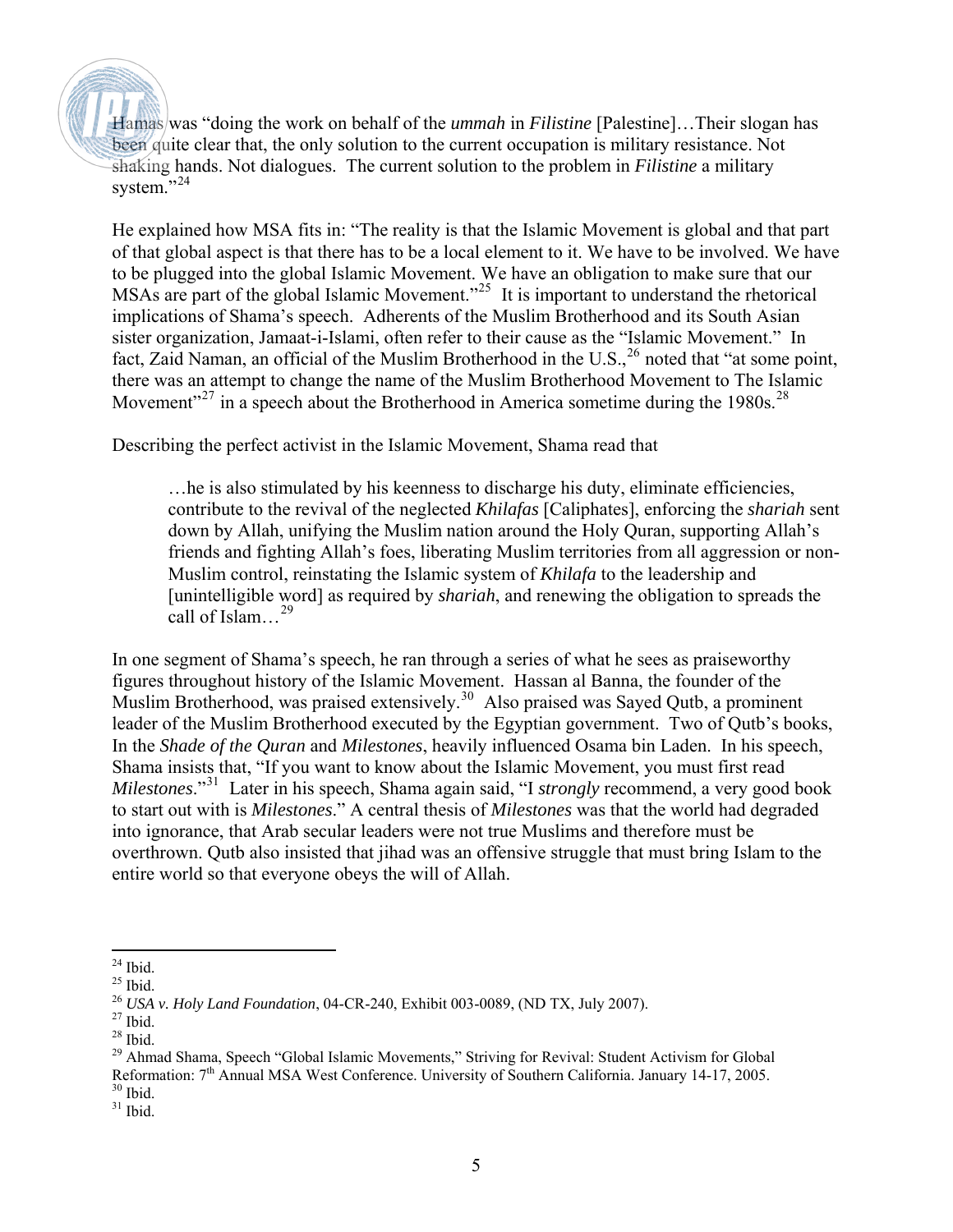Shama noted the importance of the term, "movement," when he described MSA's goal of spreading Islam on the West Coast of the United States:

When MSA West was started...it was very important to those who were helping found it to have that word 'movement' in there because we want to be part of this definition I was talking about earlier that we are working towards the Word of Allah being most high. And that means that in the MSA we want the word of Allah to be most high. On the West Coast we want the word of Allah to be most high. $32$ 

He later added, "And we need to help reestablish the word of Allah Most High in every aspect. And so we all want to plug into this global Islamic Movement. We want to be part of the same family that these other groups around the world that are fighting in *Filistine* [Palestine] and fighting everywhere. We want to be part of that." $33$ 

### **II. ANOTHER AGENDA BEHIND MSA'S DA'WAH**

#### **Meaning Behind MSA's Da'wah**

MSA has played a key role in the Brotherhood-led Islamic Movement in North America since the 1960s, when the organization was established as one of the primary conduits for the proselytizing ideology of the Muslim Brotherhood in North America.

Da'wah means proselytizing Islam. It is traditionally seen as a religious requirement for Muslims to perform da'wah. Da'wah also happens to have been a core issue for Hassan al-Banna. Under his direction, the Muslim Brotherhood directed itself towards reviving the concept of da'wah. At a 1995 Muslim Arab Youth Association (MAYA) conference in Toledo, Ohio, the world's most influential Sunni scholar and the unofficial spiritual leader of the Muslim Brotherhood movement, Yusuf al-Qaradawi, explained the significance of da'wah, converting people to Islam, as a tool to spread the global Islamic Movement, stating, "Conquest through da'awa, that is what we hope for. We will conquer Europe, we will conquer America! Not through sword but through da'awa."[34](#page-5-2)

As explained by MSA National on its website, "'Da'wah' means invitation, and refers specifically to inviting people to Islam."<sup>[35](#page-5-3)</sup> The primary way in which MSA carries out its stated mission of "spreading Islam as students in North America"<sup>[36](#page-5-4)</sup> is through daw'ah.

 $\overline{a}$  $32$  Ibid.

<span id="page-5-1"></span><span id="page-5-0"></span> $33$  Ibid.

<span id="page-5-2"></span><sup>34</sup> Yusuf al-Qaradawi, Speech, MAYA Conference, Toledo, OH, 1995.

<span id="page-5-3"></span><sup>35 &</sup>quot;Da'wah Task Force," MSA-National Website, http://www.msa-national.org/taskforces/dawah.html (Accessed Nov. 16, 2005).

<span id="page-5-4"></span><sup>&</sup>lt;sup>36</sup> "A Little Taste of History," MSA-National Website (Archive, March 21, 2005), http://web.archive.org/web/20050321023458/http://www.msa-national.org/about/history.html (Accessed August 13, 2007).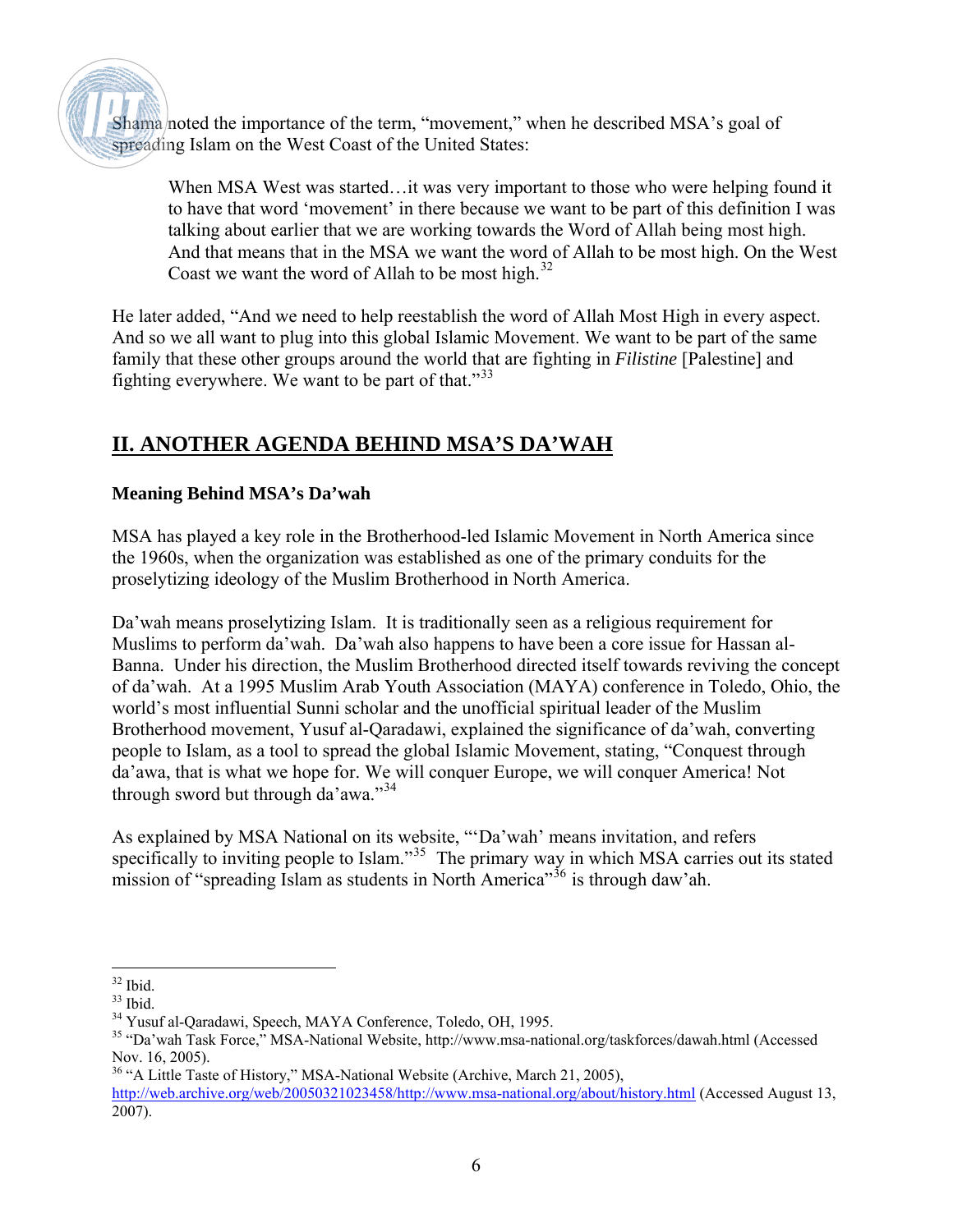Even though MSA's da'wah campaign does also entail benign and legitimate religious work protected under the First Amendment of the U.S. Constitution, some of these activities and statements by MSA indicate its true Islamist agenda.

At its national conferences, MSA promotes the idea that da'wah is a duty and a vital tool to further the goals of the global Islamic Movement. At MSA's 2006 East Zone Conference at the University of Maryland, speaker Shad Imam was explicit about the ultimate goal of da'wah, echoing Qaradawi's comments above, stating:

And as we go forth into the dunya [world] as ambassadors of Islam, we must remember the contributions, not just of the people in the past, but the contributions that you and I will make for this religion. What will those contributions be? How will it [be] 10 years from now, 20 years from now, generations from now? What will people say about this generation? Will they go back and say, "You know what -- these guys didn't know what they were doing." O*r will they look back and say, the institutions that we set up, the institutions that we built, the da'wah that we gave, because of this daw'ah, Islam has spread in this country and America is now a Muslim country* [emphasis added].<sup>[37](#page-6-0)</sup>

MSA student leaders and members consistently promote the message that da'wah is performed in the service of the global Islamic movement to spread and establish Islam. At the 2005 MSA West Conference cited above, Shama stated that the ultimate goal of da'wah is to establish an Islamic government. He declared:

The only justification -- the only justification -- that Muslims have to live in this country is da'wah. I say it again. It might be controversial…The only obligation that we have living in this country is da'wah…We are going to have a pretty good justification…and if we are not doing something to invite people to Islam, Muslims and non-Muslims, then we are missing the point what Islamic Movement is about…The end goal of everything I was talking about is the establishment of, the reestablishment of, Islamic form of government.[38](#page-6-1)

A document posted on MSA National's website entitled, "Dawa: Time to Come Out of Our Boxes," advises MSA members to strategically adapt their da' wah to the particular cultural sensibilities of North Americans, for instance in this excerpt instructing them how to define "jihad":

Instead of using "Holy War" to translate the word Jihad, use a more comprehensive and proper term like, "struggle" or "striving"… Try to use language that is more appealing to North Americans.<sup>[39](#page-6-2)</sup>

<span id="page-6-0"></span> $\overline{a}$ <sup>37</sup> Shad Imam, Speech "Constancy of Character: Being Muslim 24-7," MSA East Zone 2006 Conference. University of Maryland, College Park. March 10-12, 2006.

<span id="page-6-1"></span><sup>&</sup>lt;sup>38</sup> Ahmad Shama, Speech "Global Islamic Movements," Striving for Revival: Student Activism for Global Reformation. 7<sup>th</sup> Annual MSA West Conference. University of Southern California. January 14-17, 2005.

<span id="page-6-2"></span><sup>&</sup>lt;sup>39</sup> "Dawa: Time to Come Out of Our Boxes!" MSA-National Website, [http://www.msa](http://www.msa-national.org/dawah/time_box.html)[national.org/dawah/time\\_box.html](http://www.msa-national.org/dawah/time_box.html) (Accessed August 13, 2007).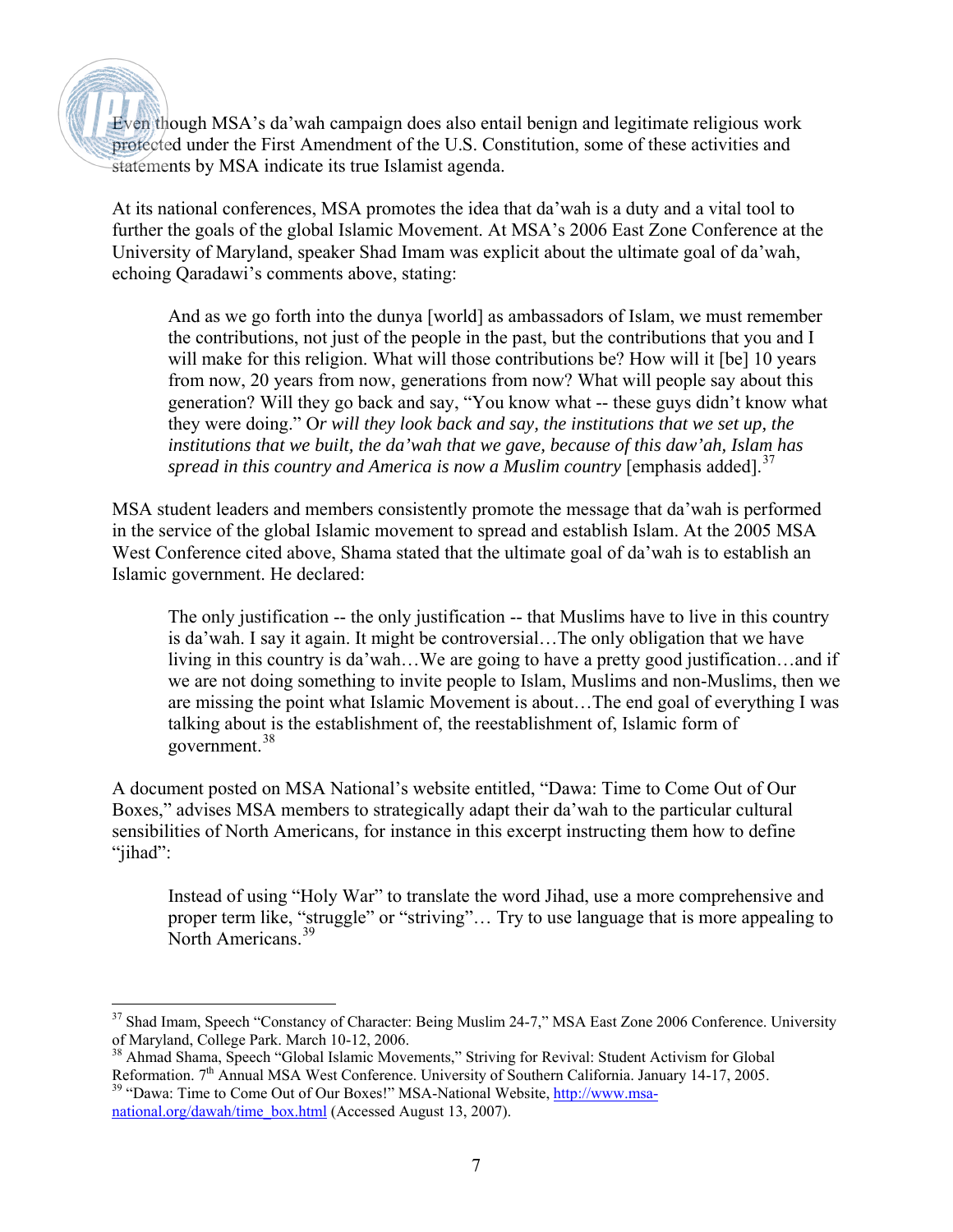### **III. MSA'S ISLAMIST TIES**

Many early leaders of MSA went on to form other Islamic organizations in America that spread Islam as espoused by the Muslim Brotherhood. As its website states, "MSA National was the precursor of ISNA [the Islamic Society of North America], ICNA [the Islamic Circle of North America], MAYA [the Muslim Arab Youth Association], IMA [the Islamic Medical Association of North America], AMSS [the Association of Muslim Social Scientists], AMSE [the Association of Muslim Scientists and Engineers], MYNA [Muslim Youth of North America], Islamic Book Service, and the North American Islamic Trust."[40](#page-7-0)

MSA states on its website, "MSA National maintains continuous affiliation with ISNA. As an affiliate of ISNA, historically, the MSA National President has a seat on the ISNA Majlis Ashshura. However, beyond this, ISNA does not have any direct involvement in MSA National affairs. In addition, the MSA Annual Continental Conference is held alongside ISNA."<sup>[41](#page-7-1)</sup>

Over the years, MSA has maintained ties to the organizations it spawned. The North American Islamic Trust  $(NAIT)$ ,<sup>[42](#page-7-2)</sup> the first U.S.-based Muslim financial trust, has played a key role in all of MSA's financial dealings. MSA leaders have had high profile roles in other Islamic organizations, some of which have been linked to Islamic extremism.

**Abdurahman Alamoudi** served as acting president of MSA National from 1982 to 1983.[43](#page-7-3) Alamoudi was also the founder and executive director of the American Muslim Council (AMC) in 1990.<sup>[44](#page-7-4)</sup> AMC was once the most prominent Islamic public advocacy organization in America. He was also the director and president of the American Muslim Foundation,<sup>[45](#page-7-5)</sup> the regional representative for the Washington, DC-area of ISNA,<sup>[46](#page-7-6)</sup> member of the executive committee of the Islamic Society of Boston,<sup>[47](#page-7-7)</sup> and director of the United Association for Studies and Research.<sup>[48](#page-7-8)</sup>

In 2004, Alamoudi was sentenced to 23 years in jail in 2004 after pleading guilty to "violating the International Emergency Economic Powers Act (IEEPA), which imposes terrorism-related

 $\overline{a}$ 

<span id="page-7-6"></span><http://www.islamonline.net/livedialogue/english/Guestcv.asp?hGuestID=7he3oT> (Accessed August 13, 2007). <sup>47</sup> Islamic Society of Boston, Form 1023, 1983.

<span id="page-7-0"></span><sup>&</sup>lt;sup>40</sup> "A Little Taste of History," MSA-National Website (Archive, March 21, 2005),

http://web.archive.org/web/20050321023458/http://www.msa-national.org/about/history.html (Accessed August 13, 2007).

<span id="page-7-1"></span><sup>&</sup>lt;sup>41</sup> "Frequently Asked Questions About MSA of the US & Canada," MSA-National Website, [http://www.msa](http://www.msa-national.org/about/faq.html#principles)[national.org/about/faq.html#principles](http://www.msa-national.org/about/faq.html#principles) (Accessed May 14, 2007). [42](http://www.msa-national.org/about/faq.html#principles) Ilyas Ba-Yunus, "An American Journey: Graduating From MSA to ISNA," *Islamic Horizons*, September/October

<span id="page-7-2"></span><sup>2003, 45.</sup> 

<sup>&</sup>lt;sup>43</sup> Resume of Abdurahman M. Alamoudi, 2.

<span id="page-7-4"></span><span id="page-7-3"></span><sup>&</sup>lt;sup>44</sup> American Muslim Council, Form 1024 – Exhibit D, 1990.; Abdurahman Alamoudi, Guest CV, IslamOnline, <http://www.islamonline.net/livedialogue/english/Guestcv.asp?hGuestID=7he3oT> (Accessed August 13, 2007).

<span id="page-7-5"></span><sup>&</sup>lt;sup>45</sup> American Muslim Foundation, Articles of Incorporation, December 5, 1990.; Abdurahman Alamoudi, Guest CV, IslamOnline,<http://www.islamonline.net/livedialogue/english/Guestcv.asp?hGuestID=7he3oT>(Accessed August 13, 2007).

<sup>46</sup> Abdurahman Alamoudi, Guest CV, IslamOnline,

<span id="page-7-8"></span><span id="page-7-7"></span><sup>48</sup> United Association for Studies and Research, Form 990, 1994, 1995, 1996 and 1997.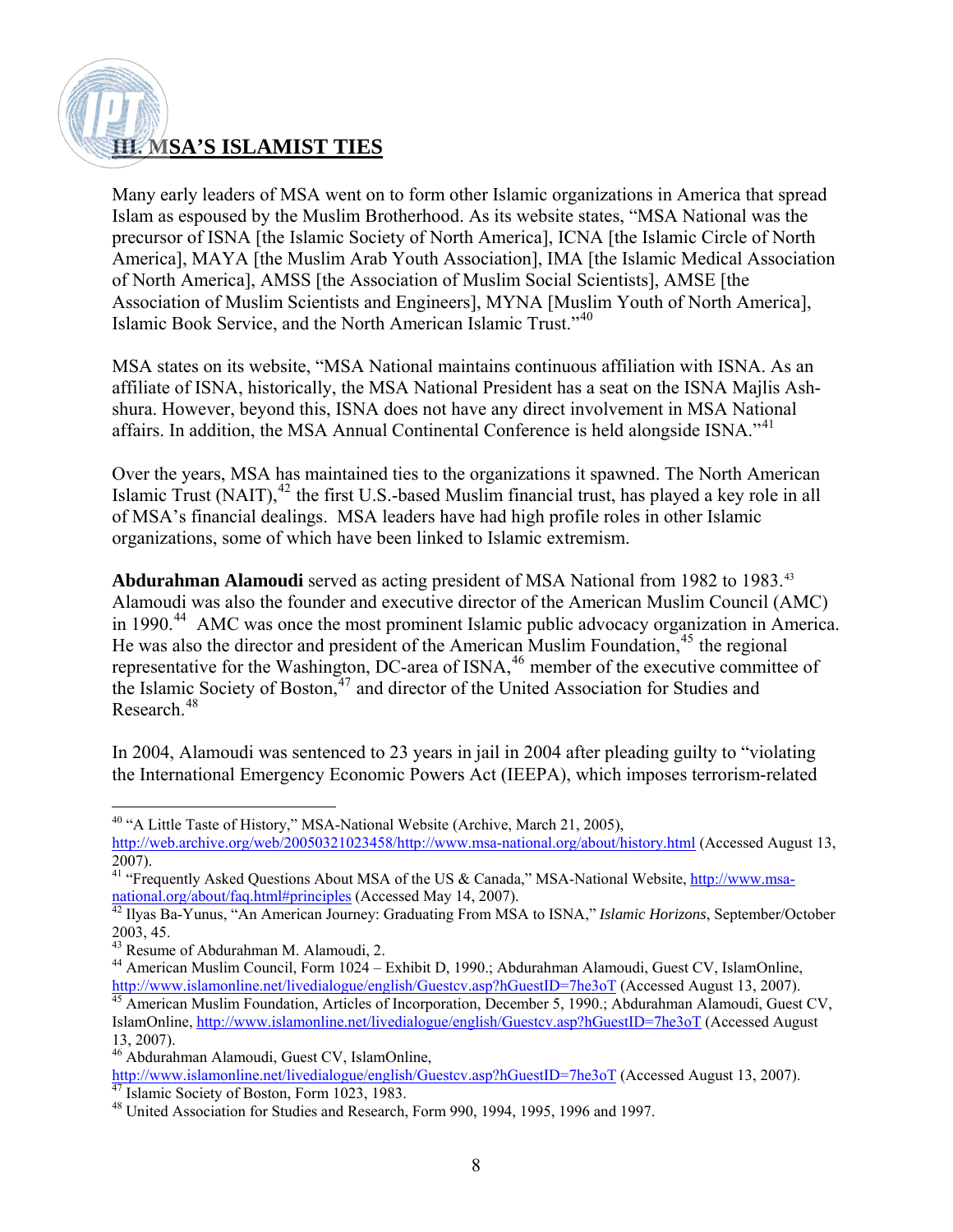sanctions prohibiting unlicensed travel to and commerce with Libya; one count of false statements made in his application for naturalization; and a tax offense involving a long-term scheme to conceal from the IRS his financial transactions with Libya and his foreign bank accounts and to omit material information from the tax returns filed by his charities."[49](#page-8-0) The U.S. Treasury Department stated that Alamoudi had raised a million dollars for al Qaeda, adding that his arrest "was a severe blow to al Qaida, as Alamoudi had a close relationship with al Qaida."<sup>[50](#page-8-1)</sup>

**Ahmad Totonji**, among MSA's initial founders,  $51$  became a key player in the Muslim Brotherhood-dominated<sup>[52](#page-8-3)</sup> SAAR network in Northern Virginia. Federal investigators have alleged that the SAAR network – composed of over 100 companies, charities, and organizations with interlocking boards of directors – may have financing ties to al Qaeda, Palestinian Islamic Jihad, and Hamas.<sup>[53](#page-8-4)</sup> The origins of the SAAR network reside with a group of Muslim scholars, businessmen, and scientists who gathered in the United States in the early  $1980s$ .<sup>[54](#page-8-5)</sup> The first SAAR entity, the SAAR Foundation, was incorporated in Virginia in 1983.<sup>[55](#page-8-6)</sup>

Members of the younger MSA generation have been linked to criminal activity. Ali Asad Chandia, former president of Montgomery College MSA,<sup>[56](#page-8-7)</sup> was convicted in June 2006 on three counts of providing or conspiring to provide material support to the U.S.-designated terrorist organization Lashkar-e-Taiba.<sup>[57](#page-8-8)</sup> Muhammad Al-Gurashi, former president of MSA at Arizona State University,<sup>[58](#page-8-9)</sup> was charged by a federal grand jury in 2003 with two counts of illegal possession of a firearm.<sup>[59](#page-8-10)</sup> In July 2003, federal prosecutors stated that al-Gurashi agreed to be deported to Saudi Arabia and motioned for charges to be dismissed in order to avoid a waste of judicial resources.<sup>[60](#page-8-11)</sup> Intelligence and law enforcement officials claimed that he rented a car with three other individuals and drove to Freeport, Texas and stopped at President George W. Bush's

<span id="page-8-2"></span><sup>51</sup> "A Little Taste of History," MSA-National Website (Archive, March 21, 2005), http://web.archive.org/web/20050321023458/http://www.msa-national.org/about/history.html (Accessed August 13, 2007).

http://www.usdoj.gov/opa/pr/2005/September/05 crm 482.html (Accessed January 4, 2006).

<span id="page-8-0"></span> $\overline{a}$ <sup>49</sup> "Abdurahman Alamoudi Sentenced to Jail in Terrorism Financing Case," U.S. Department of Justice Press Release, October 15, 2004, [http://www.usdoj.gov/opa/pr/2004/October/04\\_crm\\_698.htm](http://www.usdoj.gov/opa/pr/2004/October/04_crm_698.htm) (Accessed December 29, 2005).

<span id="page-8-1"></span><sup>&</sup>lt;sup>50</sup> "Treasury Designates MIRA for Support to Al Qaida." US Treasury Department Press Release. July 14, 2005 <http://www.treas.gov/press/releases/js2632.htm>(Accessed May 8, 2006).

<span id="page-8-3"></span><sup>40</sup> Douglas Farah and John Mintz. "U.S. Trails Va. Muslim Money," *The Washington Post*, October 7, 2002.

<span id="page-8-4"></span><sup>&</sup>lt;sup>53</sup> Redacted Affidavit In Support of Application, In the Matter of Searches Involving 555 Grove Street, Herndon, Virginia, and Related Locations, *02-114-MG* (ED VA).

<span id="page-8-5"></span><sup>54</sup> Ibid.

<span id="page-8-6"></span><sup>55</sup> Virginia Secretary of State, SAAR Foundation Inc., Articles of Incorporation, 1983.

<span id="page-8-7"></span><sup>56</sup> Laurie Au and Megha Rajagopalan., "Terrorism Suspect Released on Bond: City Man Attended UMUC, Taught at Local Muslim School," *Diamondbackonline.com*, September 21, 2005

[http://media.www.diamondbackonline.com/media/storage/paper873/news/2005/09/21/NewsoffCampus/Terrorism.S](http://media.www.diamondbackonline.com/media/storage/paper873/news/2005/09/21/NewsoffCampus/Terrorism.Suspect.Released.On.Bond-2322573.shtml)uspect.Released.On.Bond-2322573.shtml (Accessed August 13, 2007)

<span id="page-8-8"></span><sup>&</sup>lt;sup>[57](http://media.www.diamondbackonline.com/media/storage/paper873/news/2005/09/21/NewsoffCampus/Terrorism.Suspect.Released.On.Bond-2322573.shtml)</sup> Jerry Markon, "Final Defendant Guilty in Va. Jihad," *Washington Post*, June 7, 2006.; "Maryland Man Arrested on Charges of Providing Material Support to Lashkar-e-Taiba, a Designated Foreign Terrorist Organization," United States Department of Justice Press Release, September 16, 2005,

<span id="page-8-9"></span><sup>58</sup> Joe Watson, "Token Arab: Neo-conservative Muslim Oubai Shahbandar Has Been Called a Liar, a Forgerer, a Plagiarist," *Phoenix New Times* (Arizona), April 8, 2004.

<span id="page-8-10"></span><sup>59</sup> *U.S. v. Muhammad A.S. Al-Gurashi*, CR-03-473, "Indictment" (D AZ, May 8, 2003).

<span id="page-8-11"></span><sup>60</sup> *U.S. v. Muhammad A.S. Al-Gurashi*, CR-03-473, "Motion to Dismiss Without Prejudice" (D AZ, July 7, 2003).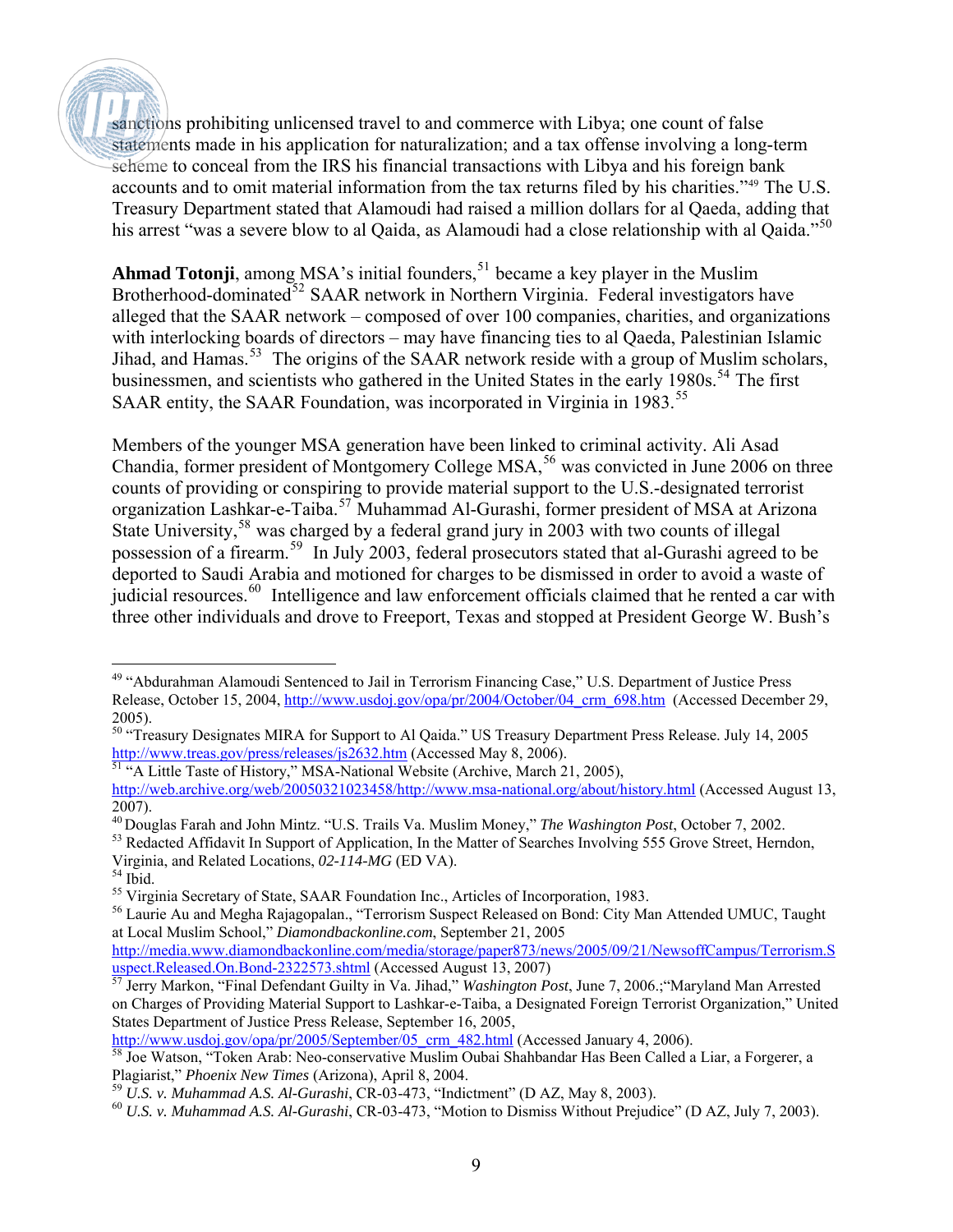Crawford, Texas ranch to case it for a possible terrorist attack.<sup>[61](#page-9-0)</sup> One of these three friends was convicted of lying about his ties to 9/11 hijacker Hani Hanjour.<sup>[62](#page-9-1)</sup>

#### **GIVING THE TALIBAN A STAGE ON CAMPUS**

A key method by which MSA chapters around the country espouse and empower Islamist ideologies is by providing pulpits on U.S. college campuses to figures tied to extremist organizations, networks, and even governments. On March 10, 2001, the MSA of the University of Southern California (USC) invited Syed Rahmatullah Hashimi, senior advisor to Mullah Omar of the Taliban, to speak to students.

In his talk there, just 6 months before the 9/11 attacks, Hashimi accused the United States of exaggerating the threat posed by Osama bin Laden, stating that U.S. citizens were "taught…that bin Laden is saying all American civilians must be killed. That is the story of media, and the media here is very irresponsible. They are commercialized, and they'll do anything for selling advertisements."<sup>[63](#page-9-2)</sup> Laying the blame on the United States and the media, Hashimi ignored bin Laden's 1998 fatwa, which stated, "We, with God's help, call on every Muslim who believes in God and wishes to be rewarded to comply with God's order to kill the Americans and plunder their money wherever and whenever they find it."<sup>[64](#page-9-3)</sup>

The MSA chapter at Drew University in Madison, New Jersey provided students on campus with access to the rhetoric of Islamic extremists, selling video tapes on its website of a speech given by the Taliban ambassador at Drew on May 3, 2000.<sup>[65](#page-9-4)</sup>

#### **MSA STUDENT OFFICIAL TRAINS FOR WAR**

Syed Maaz Shah**,** an electrical engineering student at the University of Texas (Dallas campus) who served as secretary of the university's MSA, was arrested by the FBI and detained for possession of a firearm by a non-U.S. citizen.<sup>[66](#page-9-5)</sup> Born in Pakistan, Shah had lived for several years with his parents in the United States, who relocated later on in Nigeria; his younger brother is enrolled at the University of Texas. Shah, who was awarded a university scholarship, was described by his aunt during the detention hearing as an excellent student.<sup>[67](#page-9-6)</sup> He had entered the United States on a student visa, which was revoked in January 2006.<sup>[68](#page-9-7)</sup>

<span id="page-9-0"></span> $\overline{a}$ 61 James Gordon Meek, "Arab Student Tied to September 11 Hijackers May Have Cased Bush Ranch," *New York Daily News*, May 17, 2003.

<span id="page-9-1"></span><sup>&</sup>lt;sup>62</sup> Dennise Wagner, "Security, Rights, Butting Heads; Muslim Crime Suspects in Arizona Feel Victimized by Terror Crackdown," *Arizona Republic* (Phoenix), September 14, 2003.

<span id="page-9-3"></span><span id="page-9-2"></span><sup>63</sup> Syed Rahmatullah Hashimi, Speech University of Southern California, March 10, 2001. <sup>64</sup> "Jihad Against Jews and Crusaders," World Islamic Front Statement, February 23, 1998,

<http://www.fas.org/irp/world/para/docs/980223-fatwa.htm>(Accessed May 21, 2007).

<span id="page-9-4"></span><sup>65 &</sup>quot;The Taleban Speak," MSA at Drew University Website,<http://www.geocities.com/bluedrewduck/taleban.html> (Accessed August 13 2007).

<sup>66</sup> *USA v. Shah,* SDTX 06-CR-428, "Indictment" Nov. 11, 2006.

<span id="page-9-6"></span><span id="page-9-5"></span><sup>67</sup> *USA v. Syed Maaz Shah*, 06-MJ-486, "Detention Hearing" (ND TX December 1, 2006).

<span id="page-9-7"></span> $^{68}$  Ibid.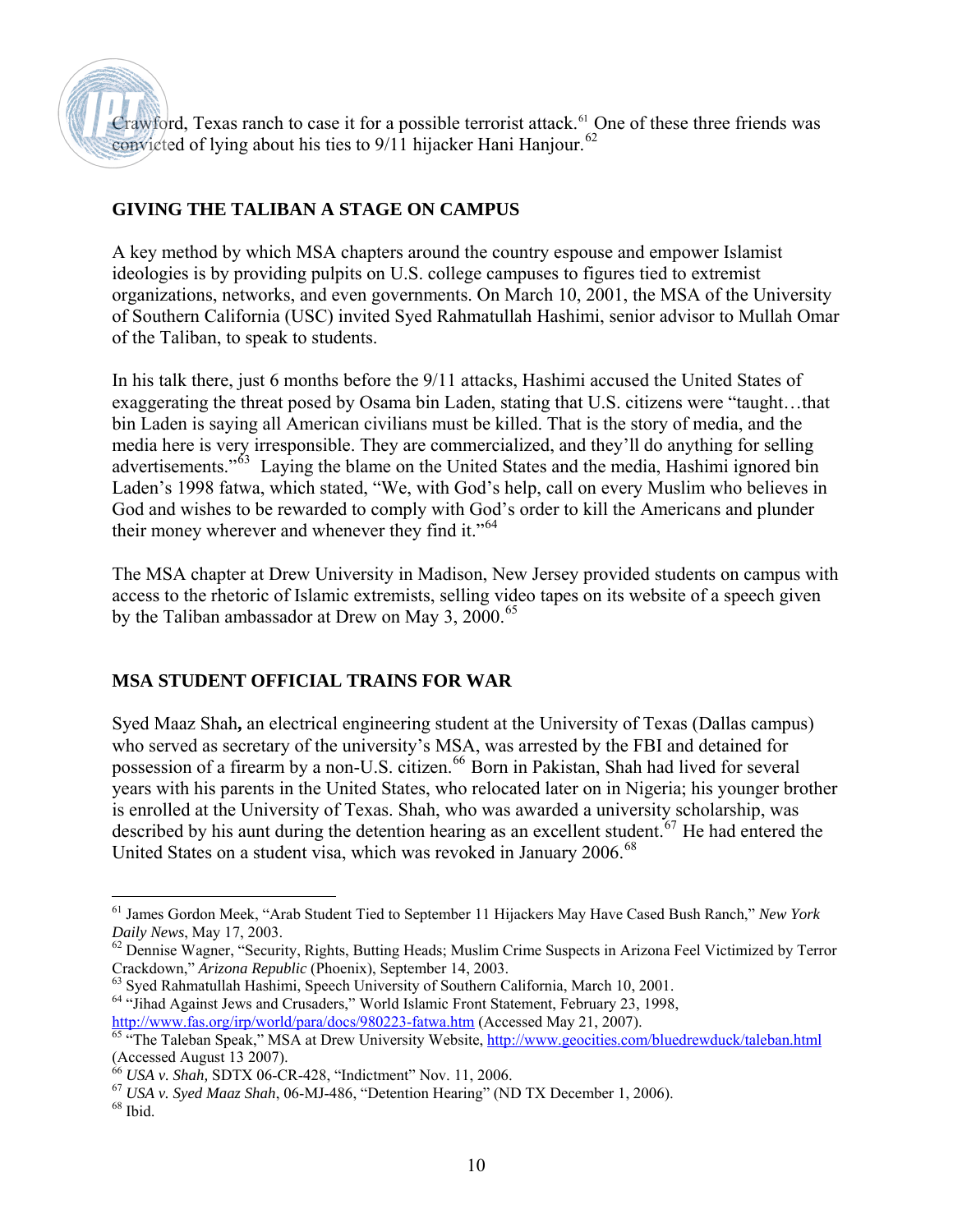The two FBI agents assigned to the international counter-terrorism squad in Houston, Texas, revealed that they started the investigation in 2005. They recounted that Shah was present during at least two camping trips during which he participated in firearms training using live rounds. Shah and the other campers were recorded talking about jihad and martyrdom. Shah also displayed his passport and asked one of his companions if "he wanted to see the passport of a terrorist."<sup>[69](#page-10-0)</sup>

The charges against Shah stemmed from these camping trips outside Houston with three others in 2005.<sup>[70](#page-10-1)</sup> Two of Shah's companions on the camping trip were indicted in 2006 for conspiring to "offer financial support to Taliban fighters (hereafter 'the fighters') and their families; and  $(2)$ to train with firearms to hone their skills for battlefield jihad."<sup>[71](#page-10-2)</sup> These charges stem from the same camping trip. The fourth individual was charged, like Shah, with illegal firearms possession.[72](#page-10-3) In April 2007, prosecutors added charges of being in the country illegally against Shah.[73](#page-10-4) On May 24, 2007, Shah was convicted on two counts of firearms possession by an alien.[74](#page-10-5) One of Shah's companions, Kobe Williams, pled guilty to the conspiracy charge in late 2006.[75](#page-10-6) Adnan Mirza's trial is scheduled to begin in October 2007.[76](#page-10-7) Shiraz Syed Qazi was found guilty of the firearms charge in January 2007 and was sentenced to 10 months in prison.<sup>[77](#page-10-8)</sup>

#### **MSA AND RADICALIZATION**

A report issued by the New York City Police Department in 2007 noted the contribution of MSA chapters to the proliferation of Islamist and Salafist<sup>[78](#page-10-9)</sup> ideology. The report stated:

Among the social networks of the local university population, there appears to be a growing trend of Salafi-based radicalization that has permeated some Muslim student associations (MSA's). Extremists have used these university-based organizations as forums for the development and recruitment of likeminded individuals – providing a receptive platform for younger, American-born imams, to present a radical message in a way that resonates with the students. For example, one book increasingly being cited for

<span id="page-10-0"></span> $\overline{a}$ 69 Ibid.

<span id="page-10-1"></span><sup>70</sup> Juan A. Lozano, "Pakistani student tied to terror plot convicted on gun charge," *Associated Press*, January 31, 2007.

<sup>71</sup> *US v. Kobie Diallo Williams and Adnan Babar Mirza*, 06-421, "Indictment," (SD TX, November 2006).

<sup>72</sup> *US v. Shiraz Syed Qazi*, 06-427, "Indictment" (SD TX, November 28, 2006).

<span id="page-10-4"></span><span id="page-10-3"></span><span id="page-10-2"></span><sup>&</sup>lt;sup>72</sup> US v. Shiraz Syed Qazi, 06-427, "Indictment" (SD TX, November 28, 2006).<br><sup>73</sup> Cindy George, "Your Government; At the Courthouse," *Houston Chronicle*, April 20, 2007.<br><sup>74</sup> US v. Syed Maaz Shah, H-06-428, "Jury Verdic

<span id="page-10-5"></span>

<span id="page-10-6"></span><sup>&</sup>lt;sup>75</sup> Cindy George, "Pakistani found guilty of gun charge," *Houston Chronicle*, January 31, 2007.

<span id="page-10-7"></span><sup>76</sup> Jason Trahan, "UTD student from Pakistan convicted of possessing, firing weapon," *Dallas Morning News*, May 25, 2007.

<span id="page-10-8"></span><sup>77</sup> Ibid.; Cindy George, "Pakistani found guilty of gun charge," *Houston Chronicle*, January 31, 2007.

<span id="page-10-9"></span> $78$  Salafism is an austere form of Islam within the Sunni sect that attempts to return to what its adherents believe to be unadulterated Islam as was practiced by Muhammad and his Companions. In order to achieve this, Salafis strip out what they see as bida, or innovations, from the practice of Islam as it has developed over the centuries. Most major Sunni terrorist organizations, including al Qaeda, claim to ascribe to Salafism. Wahhabism is the Saudi brand of Islam.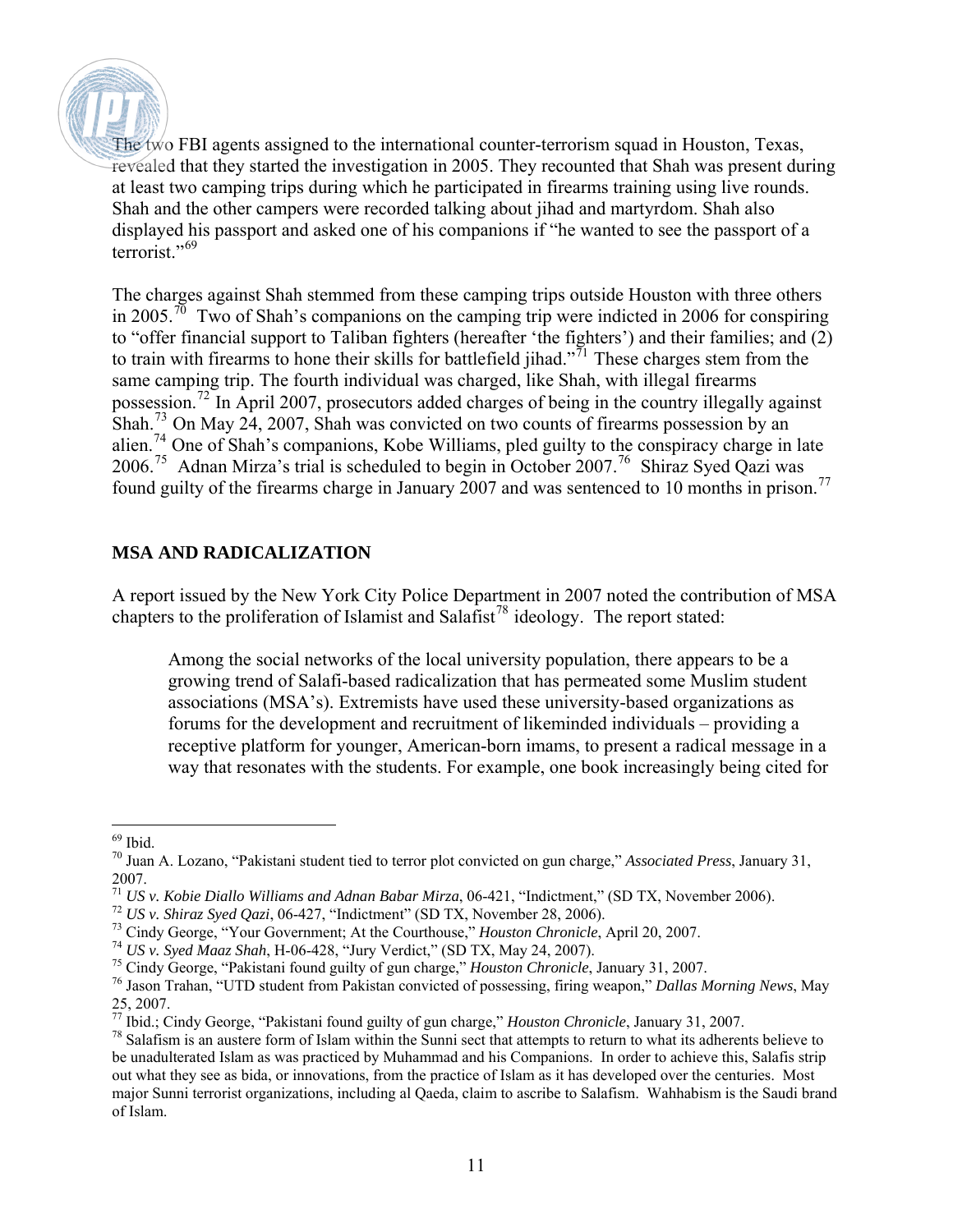

discussion by many of these associations is Muhammad Ibn Abdul Wahhab's *Kitab At-Tawheed*, the foundational book for Wahhabi Islam.<sup>[79](#page-11-0)</sup>

## **IV. MSA PUBLICATIONS**

The Washington, D.C.-based MSA National, MSA University of California-Los Angeles (UCLA), and the Muslim Student Union (an MSA chapter) at the University of California-Irvine (UC-Irvine) issue publications that are distributed on campus and often made available to students and other audiences nationwide. UCLA's Muslim student newspaper, *al-Talib*, has a targeted distribution of 20,000 copies per issue, which includes mosques, community centers, and campuses nationwide.<sup>[80](#page-11-1)</sup> UC-Irvine's Alkalima circulates to 15,000 readers across the United States.<sup>[81](#page-11-2)</sup> Some of these publications are also available on the Internet. The rhetoric and ideology expressed in these publications is cause for concern.

The July 1999 issue of *al-Talib* featured an editorial by MSA staff entitled, "The Spirit of Jihad." This editorial was published after it was well-known by the public that Osama bin Laden's terrorist network was behind the 1998 U.S. embassy bombings in Dar es Salaam, Tanzania and Nairobi, Kenya that killed 225 people and wounded more than 4,000. Most of the victims of these attacks were African civilians and many were Muslims. The editorial stated:

When we hear someone refer to the great Mujahid (someone who struggles in Allah's cause) Osama bin Laden as a "terrorist," we should defend our brother and refer to him as a freedom fighter; someone who has forsaken wealth and power to fight in Allah's cause and speak out against oppressors. We take these stances only to please Allah.<sup>[82](#page-11-3)</sup>

Osama bin Laden's photograph is even featured on the cover, and he is referred to as a "freedom fighter and philanthropist."[83](#page-11-4)

An article in the November 2000 issue of *al-Talib*, entitled, "Survival of a Nation: Twenty Years of War in Afghanistan," defends the Taliban and endorses the goals of al Qaeda co-founder and bin Laden-mentor, Abdullah Azzam. The article states:

In most Islamic and Western media...[the Taliban] are branded as Islamic fundamentalists who practice a harsh interpretation of Islam…The Taliban insist that a return to normalcy after 20 years of war will take time and patience. We pray that Sheikh 'Azzam's dream of a true Islamic State comes true.<sup>[84](#page-11-5)</sup>

The same article quotes bin Laden as an authority of the virtues of the Taliban regime.<sup>[85](#page-11-6)</sup>

<span id="page-11-0"></span> $\overline{a}$ 79 Mitchell D. Silber and Arvin Bhatt, *Radicalization in the West: The Homegrown Threat* (New York Police Department, 2007).

<span id="page-11-1"></span><sup>&</sup>lt;sup>80</sup> "Advertise," Al-Talib Website,<http://www.al-talib.com/> (Accessed June 14, 2006).

<span id="page-11-2"></span><sup>&</sup>lt;sup>81</sup> "FAQ," Alkalima Website,<http://www.alkalima.com/?page=FAQ> (Accessed October 28, 2005).

<span id="page-11-3"></span><sup>82 &</sup>quot;Jihad in America; maintaining an Islamic identity in an un-Islamic environment," *al-Talib*, MSA University of California-Los Angeles, July 1999, editorial page.

<span id="page-11-4"></span><sup>83 &</sup>quot;On the Cover," *al-Talib*, MSA University of California-Los Angeles, July 1999, editorial page.

<span id="page-11-6"></span><span id="page-11-5"></span><sup>84</sup> Salik Yusuf, "Survival of a Nation: Twenty Years of War in Afghanistan," *Al-Talib*, November 2000. 85 Ibid.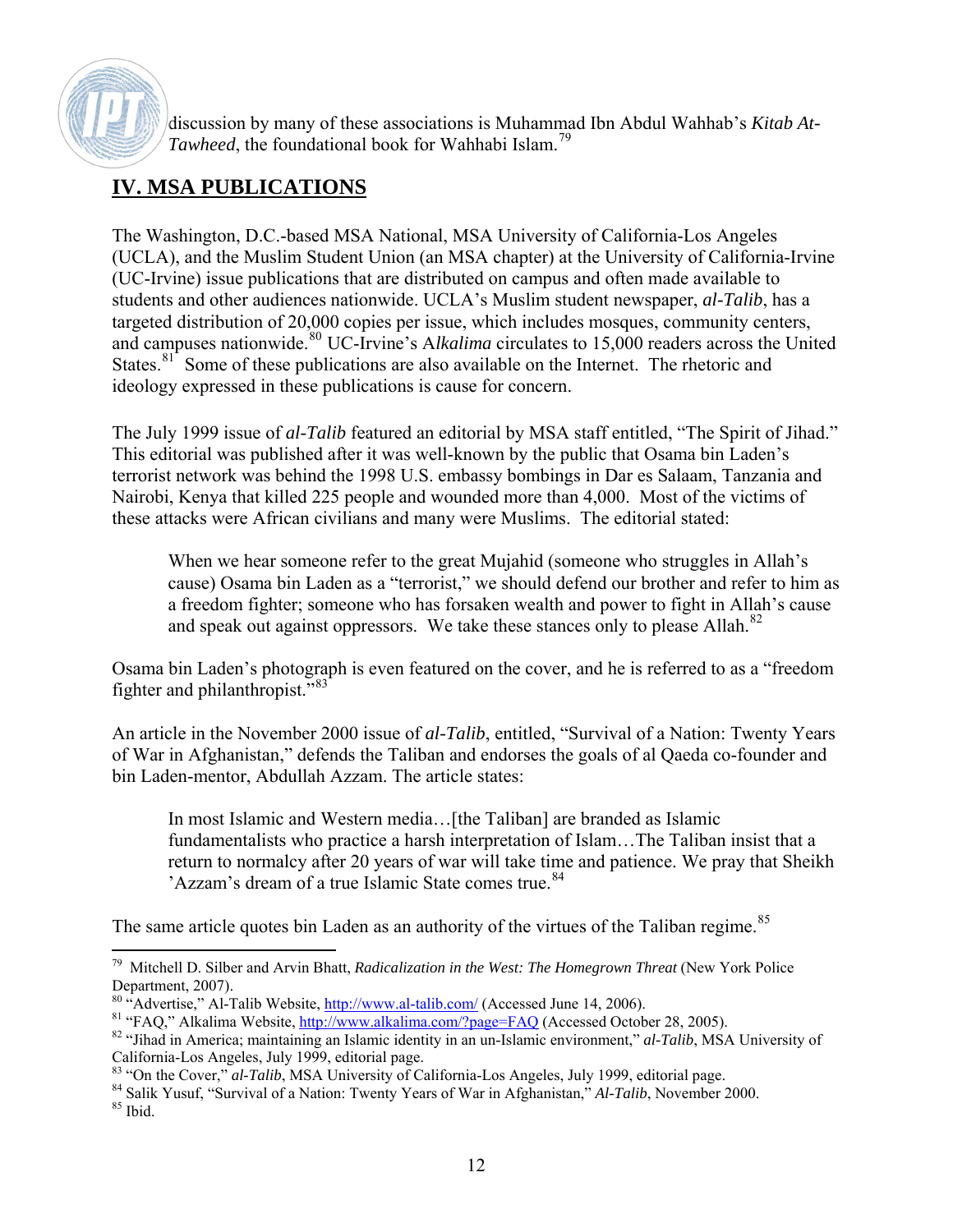In September 2001, the issue was titled, "Philippines: the Forgotten Jihad." The featured article's author lamented what he describes as the "targeted distortion" of Abu Sayyaf, a group allied to al Qaeda and directly tied to the 1993 attack on the World Trade Center. In fact, the year before this article was published in *al-Talib*, this terrorit group, "captured an American Muslim visiting Jolo Island and demanded that the United States release Sheikh Omar Abdel Rahman and Ramzi Yousef, who were jailed for their involvement in the 1993 World Trade Center bombing. 'We have been trying hard to get an American because they may think we are afraid of them,' a spokesman for Abu Sayyaf said. 'We want to fight the American people.'"<sup>[86](#page-12-0)</sup> Regarding this terrorist group, the *al-Talib* article sarcastically and cynically contended:

The marginal Abu Sayyaf are actually beneficial for the United States because they give the United States an excuse to be in the Philippines. After all, America's just helping the government get past its nasty Muslim problem, nothing else.<sup>[87](#page-12-1)</sup>

The June 2004 issue of UC-Irvine's *Alkalima* contained an opinion piece praising Hamas, Islamic Jihad, and Hizballah, and describing Hamas-founder Sheikh Ahmed Yassin and former Hamas senior leader Abd Al-Aziz Al-Rantisi as martyrs. The article states:

…the Arab people have realized that the only solution to the Zionist situation is through military force, which is espoused by Hamas, Hizb' Allah, Islamic jihad, and other Islamic resistance organizations.

…Arab countries have come to realize that the only group able to liberate land from the Zionists was Hizb' Allah. Sheikh Ahmad Yassin, who only had control of his tongue, stuck to his correct legitimate ideology and was assassinated as a hero of the Palestinian people and Muslims worldwide.

…Just as the legacy of those before them has grown after their martyrdom - as has been the case with Hassan al-Banna, Sayyid Qutb, and Malcolm X - Sheikh Yassin and Dr. Rantissi have joined these martyrs in the Islamic Movement; their influence on future generations will be immense.<sup>[88](#page-12-2)</sup>

It is important to note the honorable mention in this passage of Muslim Brotherhood luminaries Hassan al-Banna and Sayyid Qutb.

<span id="page-12-0"></span> $\overline{a}$ 86 "Backgrounder; Abu Sayyaf Group," Council on Foreign Relations, updated January 23, 2007, <http://www.cfr.org/publication/9235/> (Accessed April 5, 2007).

<span id="page-12-1"></span><sup>87</sup> Salar Rizvi, "The Philippines; mapping out the conflict; Targeted Distortion; the media agenda," A*l-Talib.* September 2001.

<span id="page-12-2"></span><sup>&</sup>lt;sup>88</sup> Abdulrahman Hachache, "The Assassination of Sheikh Yassin and Dr. Rantissi: Why the assassinations will have serious consequences for 'Israel' and the Islamic Resistance Movement," *Alkalima*, Jun. 2004, 14.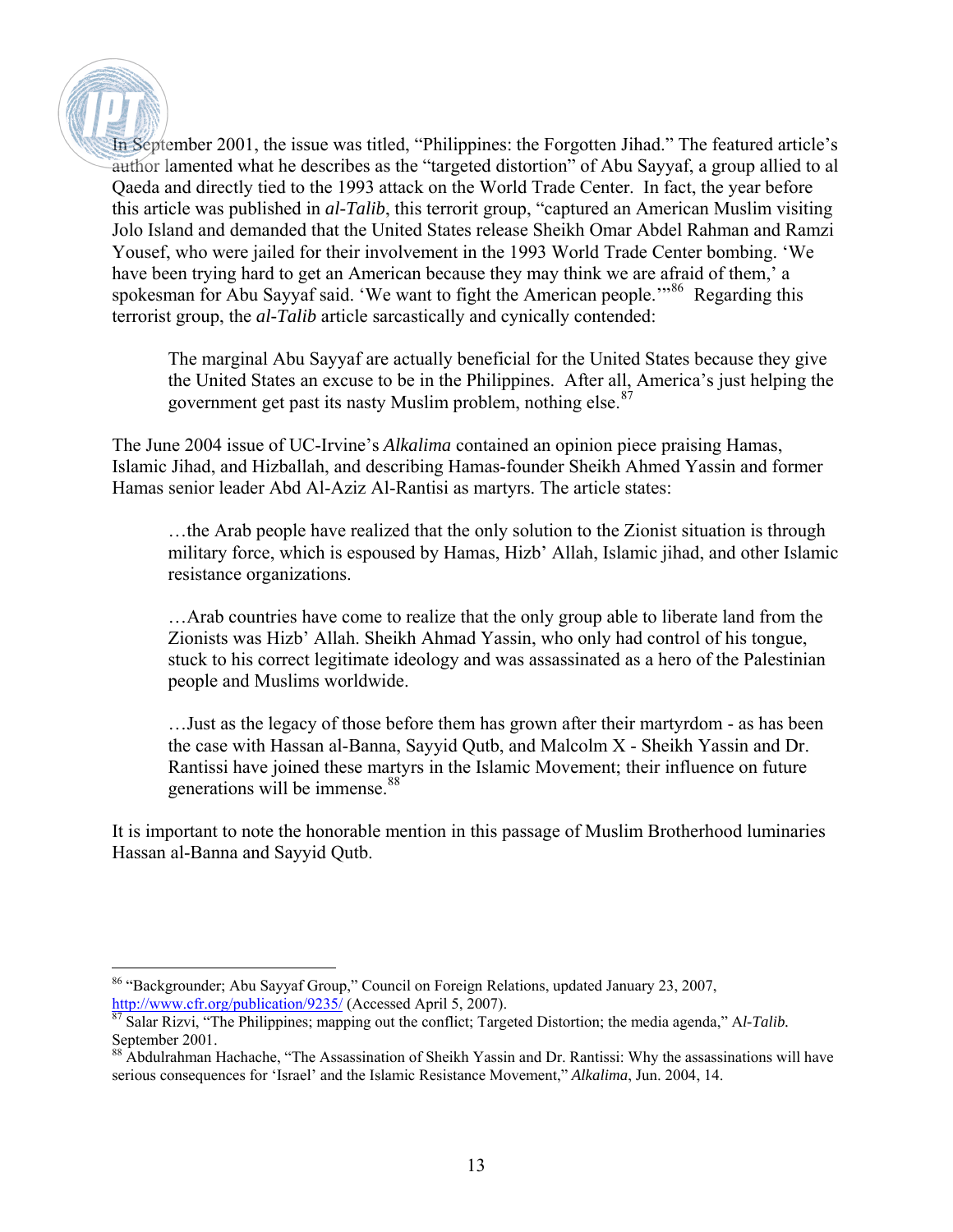UC Irvine's Muslim student magazine, *AlKalima*, and UCLA MSA's *al-Talib* jointly published a special report entitled, "Zionism: The Forgotten Apartheid."<sup>[89](#page-13-0)</sup> The report contained thinly veiled anti-Semitic bigotry, stating:

As the Zionists continue to colonize, torture and ethnically-cleanse in the name of the 'peace process' and the Americans continue to fund them, the respective staffs of *Al-Talib* and *AlKalima* feel it to be their basic duty to expose Zionism, its evils and its effects…Zionist-controlled world media has been purposefully distorting and misconstruing world events too long. $90$ 

The report devoted a section to "the resistance movements against Zionist aggression,"[91](#page-13-2) portraying terrorist groups Hamas and Hizballah in a favorable light.

An article in the June 2003 issue of *al-Talib*, entitled, "In the Face of the Enemy: Rachel Corrie's Stand Against Oppression," accused Israel of perpetrating genocide against Palestinians. It stated:

With the alleged "War on Terror" and the Palestinian people conveniently slipping right into the label of "terrorists," Sharon essentially has millions of sympathizers, including President Bush and his administration. And with the war on Iraq clogging up the main media outlets, Israel is almost completely free to creep around the distracted cameras and finish the controlled genocide in Palestine. $92$ 

### **V. MSA'S INTERNET ACTIVITIES**

#### **MSA NATIONAL ACTION ALERTS, NEWS STATEMENTS AND PRESS RELEASES**

In a statement issued by the MSA's Political Action Task Force (PATF) on March 22, 2004, MSA National said that it "strongly condemns the assassination of Sheikh Ahmad Yassin, the spiritual leader and founder of the Islamic Resistance Movement (HAMAS) in the Occupied Palestinian Territories<sup>", [93](#page-13-4)</sup>

An Action Alert issued in 2004 by MSA's National Political Action Task Force (PATF) urged members to "send letters of support, encouragement and kind words to our Muslim political

 $\overline{a}$ 

<span id="page-13-0"></span><sup>89 &</sup>quot;Zionism: The Forgotten Apartheid," *Alkalima*, MSA University of California-Irvine Publication. Collected at Islamic Association for Palestine Conference, Chicago, December 21-25, 2001.

<span id="page-13-1"></span> $90$  Ibid.

<span id="page-13-2"></span> $91$  Ibid.

<span id="page-13-3"></span><sup>92</sup> Sondos Kholoki, "In the Face of the Enemy: Rachel Corrie's Stand Against Oppression," *Al-Talib*, Jun. 2003 at p. 10.

<span id="page-13-4"></span><sup>93 &</sup>quot;Statement from the Muslim Students Association-National," MSA-National Website, [http://www.msa](http://www.msa-national.org/news/yassin.htm)[national.org/news/yassin.htm](http://www.msa-national.org/news/yassin.htm) (Accessed October 6, 2005).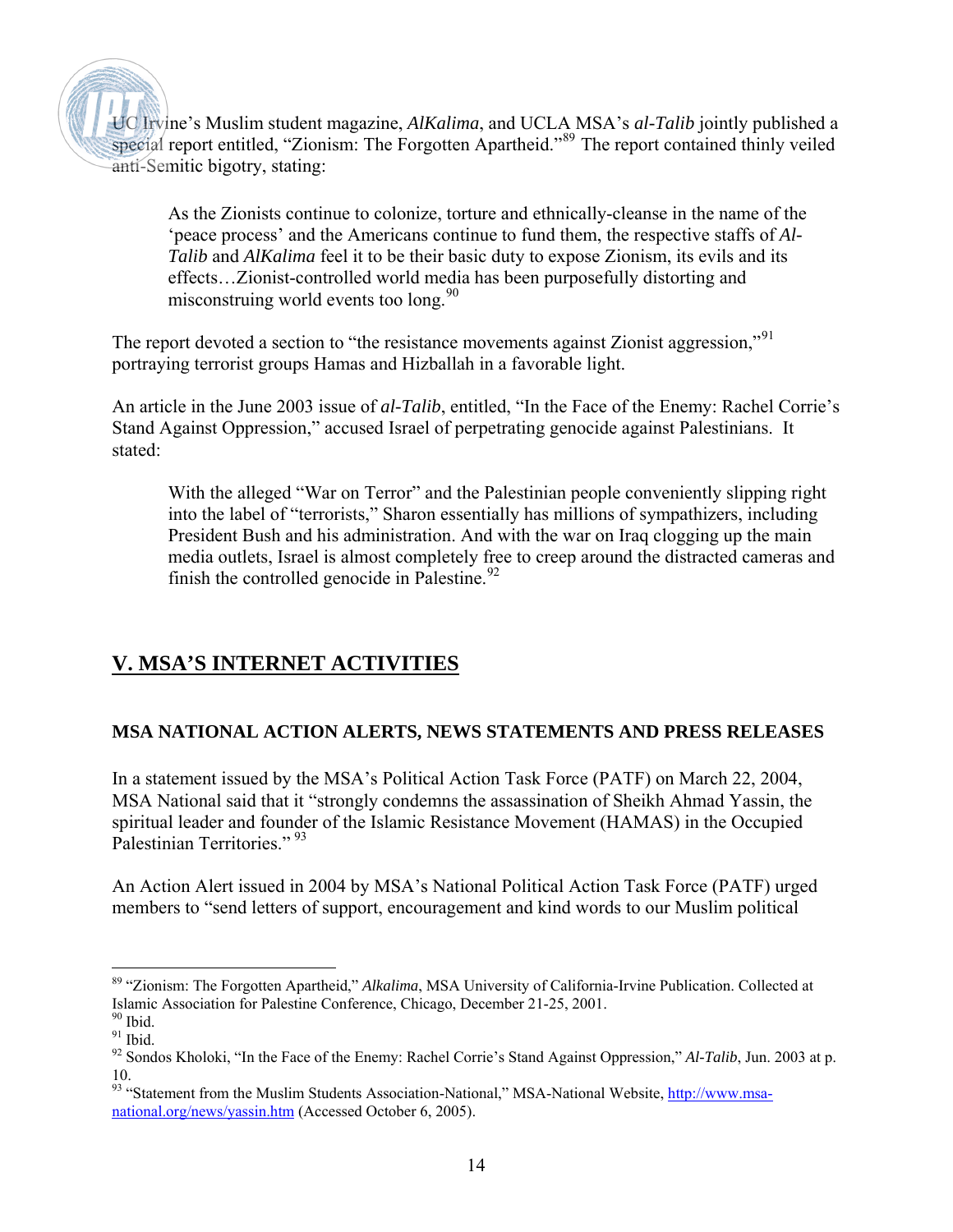prisoners."[94](#page-14-0) A number of prison inmates are described as "leading American Muslim activists"[95](#page-14-1) The list includes figures such as Abdurahman Alamoudi, Sami al-Arian, Randall "Ismail" Royer, and Imam Jamil Al-Amin. This list was posted on the MSA-National website in 2004, before *some* of these figures were convicted of their respective crimes, but as of mid 2007, all of these men are incarcerated and a link to this list remains on the Political Action webpage on the MSA-National Website.<sup>[96](#page-14-2)</sup>

As explained above, **Abdurahman Alamoudi** was charged in 2003 with immigration fraud, tax evasion and illegal financial dealings with Libya. He pled guilty in 2004 to three federal offenses. Alamoudi was sentenced to 23 years in jail.<sup>[97](#page-14-3)</sup> In July 2005, the U.S. Treasury Department declared that Alamoudi had raised money for al Qaeda in the United States and had facilitated the transfer of about \$1 million to organizations and individuals with links to al Oaeda.<sup>[98](#page-14-4)</sup>

**Sami al-Arian**, a University of South Florida Computer Science professor, was indicted in February  $2003^{99}$  $2003^{99}$  $2003^{99}$ , after a ten year investigation, on charges of establishing and operating the Palestinian Islamic Jihad (PIJ) network in the United States. In December 2005, after a six month trial, al-Arian was acquitted of eight charges, while the jury deadlocked on the nine other charges,<sup>[100](#page-14-6)</sup> including conspiracy to provide material support to PIJ.

On April 14, 2006, after more than a decade of denying any involvement with PIJ, and five months after the conclusion of his jury trial, Sami al-Arian pled guilty to "conspiracy to make or receive contributions of funds, goods or services to or for the benefit of the Palestinian Islamic Jihad, a Specially Designated Terrorist." Conditions of his guilty plea included his submission to ICE for deportation proceedings."<sup>[101](#page-14-7)</sup>

As part of the plea agreement, al-Arian admitted that he "performed services for the PIJ in 1995 and thereafter" and that he was "aware that the PIJ achieved its objectives by, among other means, acts of violence."<sup>[102](#page-14-8)</sup> The agreement states that the services al-Arian performed "included filing for immigration benefits for individuals associated with the PIJ, hiding the identities of individuals associated with the PIJ, and providing assistance for an individual associated with the PIJ in a United States Court proceeding."<sup>[103](#page-14-9)</sup>

 $\overline{a}$ 

<span id="page-14-0"></span><sup>&</sup>lt;sup>94</sup> "Political Action Task Force Alerts," MSA-National Website, [http://www.msa-national.org/news/patf.htm,](http://www.msa-national.org/news/patf.htm) (Accessed April 26, 2007).

<span id="page-14-1"></span><sup>&</sup>lt;sup>95</sup> "Political Action Task Force Alerts," MSA-National Website, [http://www.msa-national.org/news/patf.htm,](http://www.msa-national.org/news/patf.htm) (Accessed April 26, 2007).

<span id="page-14-2"></span><sup>&</sup>lt;sup>96</sup> "Political Action Task Force page," MSA-National Website,<http://www.msa-national.org/news/patf.htm>, (Accessed April 26, 2007).

<span id="page-14-3"></span><sup>&</sup>lt;sup>97</sup> "Abdurahman Alamoudi Sentenced to Jail in Terrorism Financing Case," United States Department of Justice Press Release, October 15, 2004, [http://www.usdoj.gov/opa/pr/2004/October/04\\_crm\\_698.htm](http://www.usdoj.gov/usao/vae/ArchivePress/OctoberPDFArchive/04/AlamoudiSent101504.pdf) (Accessed January 3, 2006).

<span id="page-14-4"></span><sup>&</sup>lt;sup>98</sup> "Treasury Designated MIRA for Support to Al Qaeda," US Department of Treasury Press Room, July 14, 2005, <http://www.treas.gov/press/releases/js2632.htm>(Accessed Nov. 1, 2005).

<span id="page-14-5"></span> $\frac{99}{99}$  John Mintz, "Professor Indicted as Terrorist Leader," Washington Post, February 21, 2003.

<span id="page-14-6"></span><sup>100</sup> *USA v. Al Arian, et al*, 03-CR-77, "Verdict Form," (MD FL December 6, 2005).

<span id="page-14-7"></span><sup>101</sup> *USA v. Al Arian, et al*, 03-CR-77, "Plea Agreement," 1563 (MD FL April 14, 2006).

<span id="page-14-8"></span><sup>102</sup> *USA v. Al Arian, et al,* 03-CR-77, "Plea Agreement," 1563 at 11 (MD FL April 14, 2006).

<span id="page-14-9"></span><sup>103</sup> *USA v. Al Arian, et al*, 03-CR-77, "Plea Agreement," 1563 (MD FL April 14, 2006).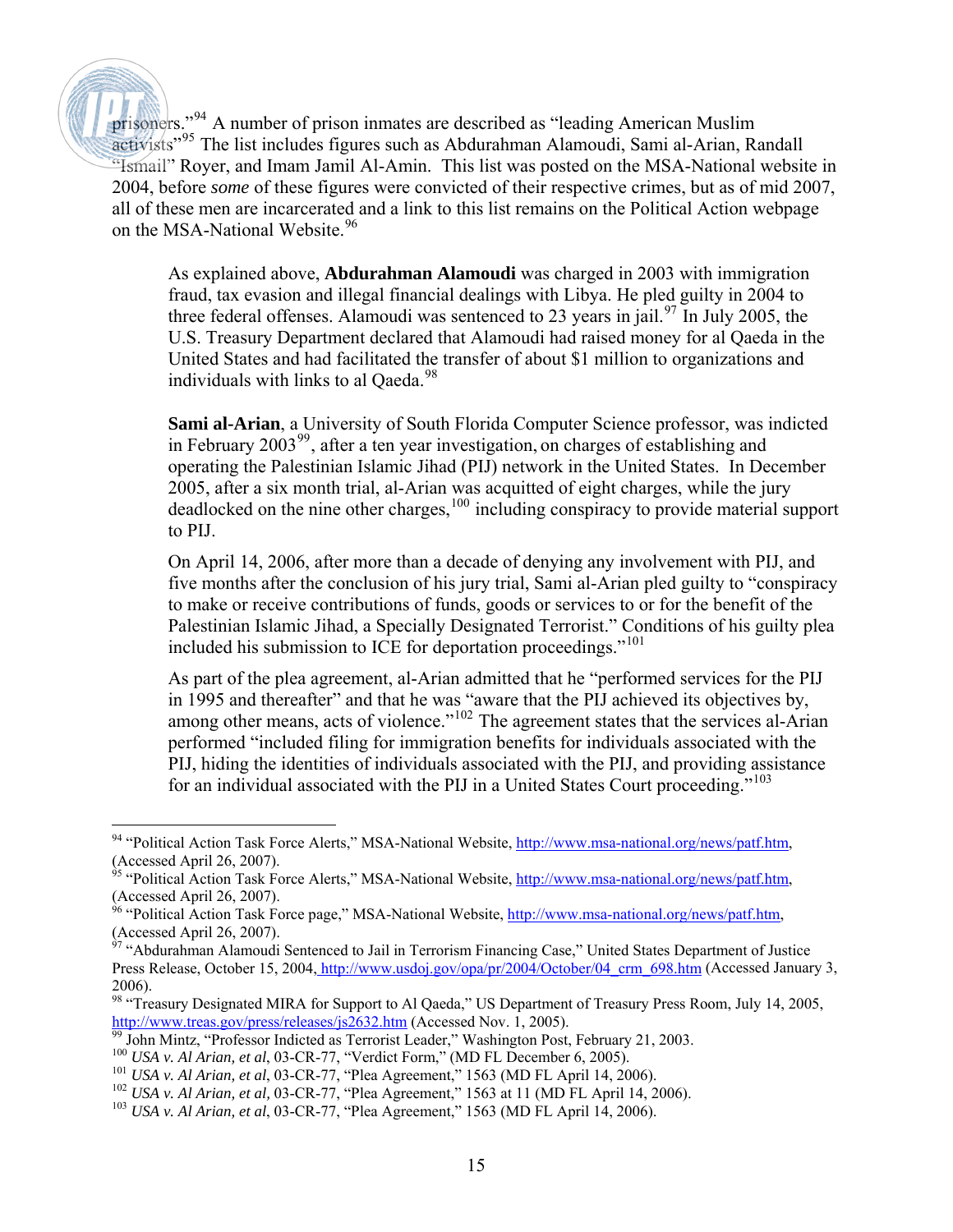

While the MSA Action Alert was sent out two years before al-Arian pled guilty, al-Arian had been well-known in the Islamic community since at least the early 1990s for being an advocate for terrorism against Israelis. Additionally, al-Arian's inflammatory language calling for terrorism had been widely publicized since his indictment in 2003, the year before the Action Alert was issued. For example, at the Islamic Center of Cleveland in 1991, when Fawaz Damrah introduced him, he said that al-Arian "heads the ICP - and as small excerpt about the ICP - it is the active arm of the Islamic Jihad Movement in Palestine in North America. We call it the ICP here for security reasons."<sup>[104](#page-15-0)</sup> Al-Arian, in his speech, said that "we must continue with the Resistance . . . let's damn America, let's damn Israel, let's damn their allies until death."<sup>[105](#page-15-1)</sup>

**Randall Royer** was the ringleader of the Virginia Paintball Jihad cell, which consisted of eleven men who participated in combat training with paintball guns and sought terrorist training to fight with on the side of the Taliban after the 9/11 attacks. The cell members were indicted in 2003 for their involvement with Lashkar e Taiba  $(LeT)$ ,  $106$  an al Qaedaaffiliated terrorist organization based in Pakistan and for conspiring to levy war against the United States and provide material support to al Qaeda.<sup>[107](#page-15-3)</sup> Royer decided to seek a plea agreement and pled guilty to weapons and explosives charges in January 2004.[108](#page-15-4) He was sentenced to 20 years in prison.<sup>[109](#page-15-5)</sup>

**Jamil Al-Amin** (a.k.a. H. Rap Brown) was convicted in 2002 of murdering a Fulton County deputy sheriff and sentenced to life in prison.<sup>[110](#page-15-6)</sup>

In April of 2005, MSA-National also released a statement calling for the "presence and volunteerism"[111](#page-15-7) of MSA members at a fundraising dinner in support of Ahmed Omar Abu Ali and Abdulhaleem Ashqar.[112](#page-15-8) Abu Ali was convicted by a federal jury in November 2005 of plotting with al Qaeda operatives to assassinate President George W. Bush and conspiracy to commit acts of terrorism.<sup>[113](#page-15-9)</sup> He was sentenced to thirty years in prison in March of  $2006$ .<sup>[114](#page-15-10)</sup>

<u>.</u>

<span id="page-15-0"></span><sup>104</sup> *USA v. Al Arian, et al,* 03-CR-77, "Exhibit T565," 1563 at 11 (MD FL), Fawaz Damrah, Islamic Center of Cleveland, April 7, 1991.

<span id="page-15-1"></span><sup>105</sup> *USA v. Al Arian, et al,* 03-CR-77, "Exhibit" (MD FL), Video, Sami al Arian, Islamic Center of Cleveland, April 7, 1991.

<span id="page-15-2"></span><sup>106</sup> *USA v. Royer, et al*, 03-CR-296, "Indictment" (ED VA June 25 2003).

<span id="page-15-3"></span><sup>107</sup> *USA v. Royer, et al*, 03-CR-296, "Superseding Indictment" (ED VA September 25 2003).

<span id="page-15-4"></span><sup>&</sup>lt;sup>108</sup> "Two Defendants in Virginia Jihad Case Plead Guilty to Weapons Charges, Will Cooperate with Ongoing Investigations," U.S. Department of Justice Press Release, January 16, 2004.

[http://www.usdoj.gov/opa/pr/2004/January/04\\_crm\\_030.htm](http://www.usdoj.gov/opa/pr/2004/January/04_crm_030.htm) (Accessed August 13, 2007).

<span id="page-15-5"></span><sup>&</sup>lt;sup>109</sup> "Randall Todd Royer and Ibrahim Ahmed Al-Hamdi Sentenced for Participation in Virginia Jihad Network," U.S. Department of Justice Press Release, April 9, 2004. [http://www.usdoj.gov/opa/pr/2004/April/04\\_crm\\_225.htm](http://www.usdoj.gov/opa/pr/2004/April/04_crm_225.htm) (Accessed August 13, 2007).<br><sup>110</sup> "Murder verdict upheld of '60s activist known as H. Rap Brown," *Chicago Tribune*, May 25, 2004.

<span id="page-15-7"></span><span id="page-15-6"></span><sup>&</sup>lt;sup>111</sup> "Justice Fundraising Dinner," Muslim Student Association Listserve Post, *[http://listserv.american.edu/cgi](http://listserv.american.edu/cgi-bin/wa?A2=ind0504e&L=aumsa-l&T=0&P=83)*[bin/wa?A2=ind0504e&L=aumsa-l&T=0&P=83](http://listserv.american.edu/cgi-bin/wa?A2=ind0504e&L=aumsa-l&T=0&P=83), April 29, 2005, (Accessed April 26, 2007). [112](http://listserv.american.edu/cgi-bin/wa?A2=ind0504e&L=aumsa-l&T=0&P=83) Ibid.

<span id="page-15-8"></span>

<span id="page-15-9"></span><sup>113</sup> *USA v. Ahmed Omar Abu Ali*, Criminal No. 1:05-CR-53, U.S. District for the Eastern District of Virginia, Alexandria Division, "Superceding Indictment" September 8, 2005.

<span id="page-15-10"></span><sup>&</sup>lt;sup>114</sup> "Ahmed Omar Abu Ali Sentenced to Prison on Terrorism Charges," U.S. Department of Justice Press Release, March 29, 2006.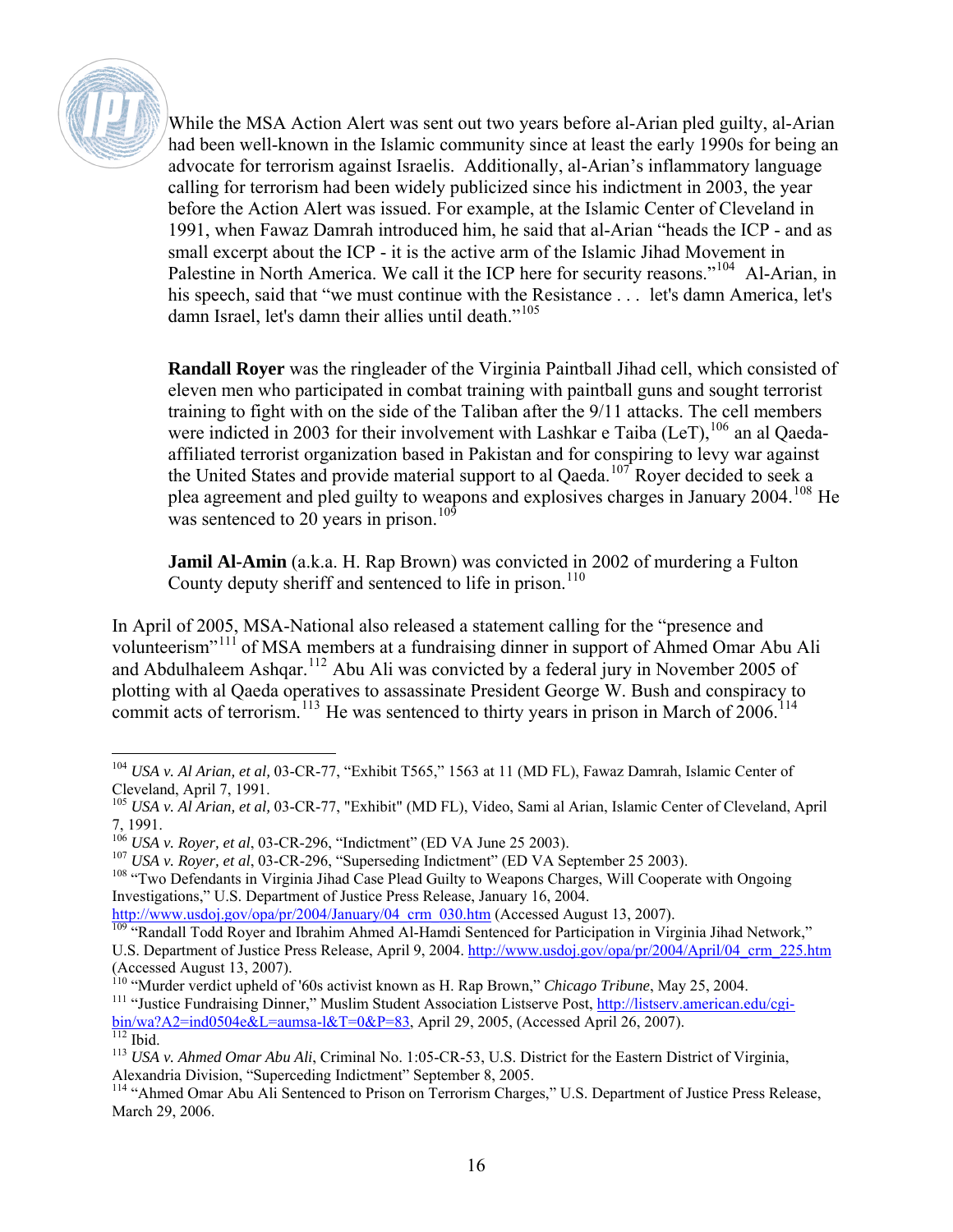Abdelhaleem Ashqar was indicted for his alleged participation in a racketeering conspiracy involving members of the terrorist group Hamas in the United States, who allegedly raised and transferred millions of dollars to Hamas, a charge for which he was acquitted in  $2007$ .<sup>[115](#page-16-0)</sup> However, the jury found him guilty for obstruction of justice and contempt of court.<sup>[116](#page-16-1)</sup>

An editorial published in June 2004 in Dartmouth's student newspaper, *The Dartmouth*, entitled "Preaching Hatred at Dartmouth," exposed anti-Semitic remarks posted on the website of the college's MSA chapter, *Al-Nur*. [117](#page-16-2) Following publication of the article, *Al-Nur* apologized, and soon thereafter, its website was "under construction." A visit to the archived website in question reveals that *Al-Nur* had quoted a virulently anti-Semitic Hadith (saying of the Prophet Muhammad) and provided equally hateful commentary.<sup>[118](#page-16-3)</sup> The Hadith and commentary follow:

**1820.** Abu Hurairah (May Allah be pleased with him) said: The Messenger of Allah (PBUH) said, "The Last Hour will not come until the Muslims fight against the Jews, until a Jew will hide himself behind a stone or a tree, and the stone or the tree will say: 'O Muslim, there is a Jew behind me. Come and kill him,' but Al-Gharqad tree will not say so, for it is the tree of the Jews."

**Commentary:** Gharqad is a thorny plant which is well-known in the area of Palestine. Allah can bestow the power of speech to whatever thing He likes. When Allah wills, He will give mastery to the Muslims. He will help them even by means of plants and stones which will assist the Muslims against the Jews by informing them about the whereabouts of the Jews. The Jews have predominance over the Muslims in spite of the fact that they are a minority. But according to this true narration, the situation will definitely change before the Day of Resurrection, and the Muslims will dominate the Jews. Allah is the Master and Rubb of everything.<sup>[119](#page-16-4)</sup>

A document on MSA-USC's website, entitled "Shattering Ten Misconceptions About Islam," rejects "pure democracy" and promotes rule by Islamic law, as follows (emphasis in original):

…**the Islamic state must derive its law from the Qur'an and Sunnah.** This principle **excludes** certain choices from the Islamic state's options for political and economic systems, such as pure democracy, unrestricted capitalism, communism, socialism, etc. For example, a pure democracy places the people above the Qur'an and Sunnah, and this is disobedience to the Creator. However, the best alternative to pure democracy is democracy that implements and enforces the Shari'ah (Islamic Law).

<span id="page-16-3"></span>118 Web Archive of Dartmouth *Al Nur* Website, [http://web.archive.org/web/20030421234820/www.dartmouth.edu/~alnur/ISLAM/HADITH/RIYADH\\_AS\\_SALIH](http://web.archive.org/web/20030421234820/www.dartmouth.edu/%7Ealnur/ISLAM/HADITH/RIYADH_AS_SALIHEEN/book19.htm) [EEN/book19.htm](http://web.archive.org/web/20030421234820/www.dartmouth.edu/%7Ealnur/ISLAM/HADITH/RIYADH_AS_SALIHEEN/book19.htm) (Accessed August 13, 2007).

<span id="page-16-0"></span><sup>-</sup><sup>115</sup> *USA v. Mousa Mohammed Abu Marzook, et al.*, 03-CR-978, "Second Superceding Indictment" August19, 2004. <sup>116</sup> *USA v. Mousa Mohammed Abu Marzook, et al.*, 03-CR-978, "Verdict Notice" February 1, 2007.

<span id="page-16-2"></span><span id="page-16-1"></span><sup>117</sup> Ilya Feoktistov, "Preaching Hatred at Dartmouth," *The Dartmouth*, Jun. 29, 2004, http://web.archive.org/web/20060906084941/http://www.thedartmouth.com/article.php?aid=2004062902010 (Accessed August 13, 2007).

<span id="page-16-4"></span> $119$  Ibid.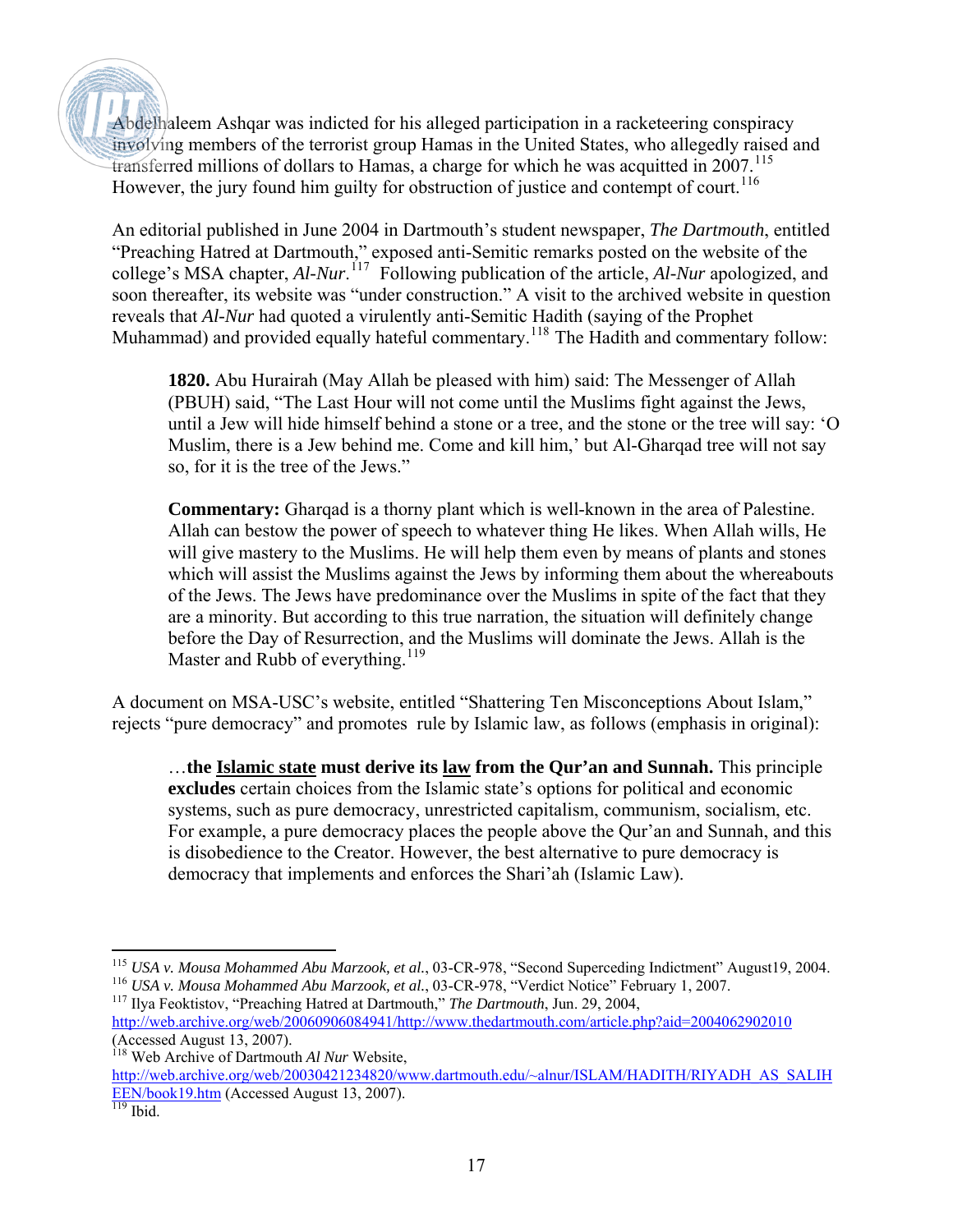

…This is the methodology of the Islamic state, to consult one another, but to always keep the Qur'an and Sunnah paramount. *Any law which contradicts the Qur'an or Sunnah is unlawful*. [120](#page-17-0)

On the website of MSA South Seattle Community College, a piece entitled "A Cry From Palestine" gives the following opinion about the Palestinian-Israeli conflict (emphasis and spelling errors in original):

We are willing to live in peace the second that all the AMERICAN and EUROPEAN jews are back in their proper land. We don't want war, we want fairness and peace. These people of Palestine will not compromise until the Jewish "ZIONIST" Government is out of Palestine. Until then we are going to fight until our blood covers the streets, we are going to fight for our kids, for out ancestors, we are going to fight until the land is once again ours. We are going to fight until we can live in peace like the muslims did before Palestine was taken by Jews. Inshallah every last blood of Muslims will be accounted for, and every last peace of dirt will be in peace with out a gun sound. Inshallah we can live in peace with everyone is Palestine, once Palestine is controlled by Muslims. Inshallah Allah will grant us victory in this life and the next.<sup>[121](#page-17-1)</sup>

The homepage of MSA at Drew University<sup>[122](#page-17-2)</sup> links to a list of Islamic websites<sup>[123](#page-17-3)</sup> that includes such extremist organizations as:

**Hizb-ut-Tahrir**<sup>[124](#page-17-4)</sup> is a Muslim organization, banned in many countries, that is dedicated to the establishment of a world-wide Muslim Caliphate. While this organization claims that it is nonviolent in nature, Hizb-ut-Tahrir members have been implicated in some terrorist plots. For example, Hizb ut-Tahrir has had a close relationship with the Islamic Movement of Uzbekistan (IMU), an al Qaeda-allied terrorist organization. They share many of the same members. The more violently inclined of Hizb-ut-Tahrir have gravitated toward IMU. Hizb-ut-Tahrir is a "nominally nonviolent but extremist Islamic religious movement that seeks to establish an Islamic caliphate throughout Central Asia (including China's Xinjiang Province)."[125](#page-17-5) Their international headquarters are in London.<sup>[126](#page-17-6)</sup> Hizb-ut-Tahrir members in Central Asia have distributed leaflets calling for violent revolution, assassination, and retribution against U.S. soldiers for what they see as a Western war waged on Islam. Members of the organization have been arrested in

 $\overline{a}$ <sup>120</sup> "Shattering Ten Misconceptions About Islam," MSA-USC Website,

<span id="page-17-1"></span><span id="page-17-0"></span><http://www.usc.edu/dept/MSA/notislam/misconceptions.html>(Accessed August 13, 2007).<br><sup>[121](http://www.usc.edu/dept/MSA/notislam/misconceptions.html)</sup> "Around the World," S.S.C.C. MSA Website, (Archive)<br>http://web.archive.org/web/20051214231649/http://sscc.msanw.org/world.htm (Acce

<span id="page-17-2"></span>http://groups.drew.edu/msa/ (Accessed August 13, 2007).

<span id="page-17-3"></span><sup>&</sup>lt;sup>123</sup> "List of Islamic Links on the World Wide Web," Islamic Voice Website, <http://www.islamicvoice.com/links.htm> (Accessed December 5, 2005).

<span id="page-17-4"></span><sup>&</sup>lt;sup>124</sup> "List of Islamic Links on the World Wide Web," Islamic Voice Website, <http://www.islamicvoice.com/links.htm> (Accessed January 2, 2006).

<sup>125</sup> Richard Weitz, "Storm Clouds over Central Asia," *Studies in Conflict and Terrorism*, 507.

<span id="page-17-6"></span><span id="page-17-5"></span><sup>&</sup>lt;sup>126</sup> Roger N McDermott, "Countering Global Terrorism: Developing the Anti-Terrorist Capabilities of Central Asian Militaries," *Strategic Studies Institute* (February 2004), 6.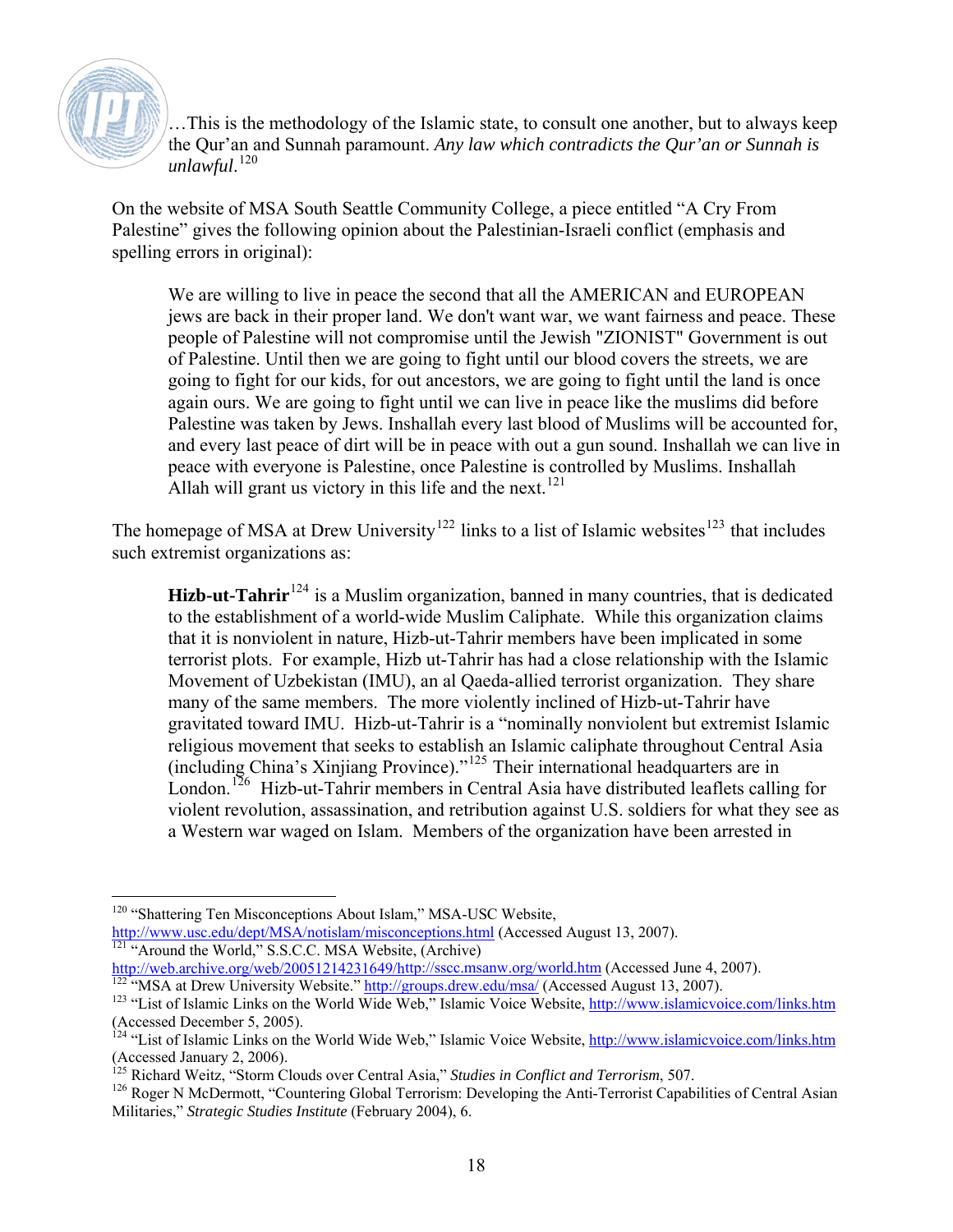

Russia by the FSB with explosives in their Moscow headquarters. Hizb-ut-Tahrir members with explosives have also been arrested in Kyrgyzstan and Tajikistan.<sup>[127](#page-18-0)</sup>

**Jamaat-i-Islami**<sup>[128](#page-18-1)</sup> is the sister movement to the Muslim Brotherhood. It was founded in Lahore in present-day Pakistan in 1941 by Sayyid Abulala Mawdudi.<sup>[129](#page-18-2)</sup> Like the Muslim Brotherhood, Jamaat-i-Islami seeks to establish an Islamic government with a constitution based on the Quran and sharia.<sup>[130](#page-18-3)</sup> Khalid Shaikh Mohammed, the mastermind of the 9/11 attacks, was arrested in the home of a Jamaat-i-Islaami official in Pakistan<sup>[131](#page-18-4)</sup>

**Holy Land Foundation**<sup>[132](#page-18-5)</sup> is an Islamic charity whose assets were frozen in December 2001 by the FBI and Treasury Department based on charges that it had raised funds for Hamas; among HLF's founders was Musa Abu Marzooq, a political leader of Hamas currently located in Damascus, Syria with Hamas leader Khalid Mishaal.<sup>[133](#page-18-6)</sup> In July 2004, a federal grand jury indicted HLF on charges including providing material support to a foreign terrorist organization.[134](#page-18-7) In December 2004 a federal judge held HLF (along with the Islamic Association for Palestine, or IAP) liable in a \$156 million dollar lawsuit for aiding and abetting the terrorist group Hamas in the murder of a 17-year old American citizen.<sup>[135](#page-18-8)</sup> The U.S. Appeals Court in the Seventh Circuit overturned the award in December 2007 after determining the Boims had not done enough to establish that the groups' support for Hamas contributed, even indirectly, to their son's murder. The case was sent the case back to the district court to allow for additional proceedings. The terrorist financing trial against the Holy Land Foundation began in Dallas in July 2007.

On October 22, after 19 days of deliberation, the jurors in the HLF case were unable to reach a unanimous verdict on almost all the charges against the defendants, and the judge ordered a mistrial. Defendant Mohammed El-Mezain was acquitted on all but one count; that of conspiracy to provide material support to terrorists. The prosecution says it intends to retry the case.<sup>[136](#page-18-9)</sup>

 $\overline{a}$  $127$  Ibid., 4.

<span id="page-18-1"></span><span id="page-18-0"></span><sup>&</sup>lt;sup>128</sup> "List of Islamic Links on the World Wide Web," Islamic Voice Website, <http://www.islamicvoice.com/links.htm> (Accessed January 2, 2006).

<sup>129</sup> Charles Allen, *God's Terrorists* (Cambridge, MA: De Capo Press, 2006), 270.

<span id="page-18-3"></span><span id="page-18-2"></span><sup>130</sup> Ibid., 271.

<span id="page-18-4"></span><sup>131 &</sup>quot;Pakistan Minister Confirms Al-Qa'idah Suspect Arrested at Jamaat Activist's House," *PTV World* (Islamabad)*, BBC Monitoring*, March 4, 2003.

<span id="page-18-5"></span><sup>&</sup>lt;sup>132</sup> "List of Islamic Links on the World Wide Web," Islamic Voice Website, <http://www.islamicvoice.com/links.htm> (Accessed January 2, 2006).

<span id="page-18-6"></span><sup>&</sup>lt;sup>133</sup> "Shutting Down the Terrorist Financial Network." U.S. Treasury Department Press Release. December 4, 2001, http://www.ustreas.gov/press/releases/po841.htm (Accessed January 9, 2006).

<span id="page-18-7"></span><sup>&</sup>lt;sup>134 "</sup>Holy Land Foundation, Leaders Accused of Providing Material Support to Hamas Terrorist Organization." US Department of Justice Press Release, July 27, 2004. [http://www.usdoj.gov/opa/pr/2004/July/04\\_crm\\_514.htm](http://www.usdoj.gov/opa/pr/2004/July/04_crm_514.htm) (Accessed January 9, 2006).

<span id="page-18-8"></span><sup>135</sup> *David Boim v. Quranic Literac,* 00 C 2905. "Judgment in a Civil Case" December 18, 2004.

<span id="page-18-9"></span><sup>&</sup>lt;sup>136</sup> The jury has found Defendant Mohammad El-Mezain NOT GUILTY on Counts 2-32. [Verdict available here.](http://www.txnd.uscourts.gov/pdf/info_center/hlf_ver.pdf) Chief Judge Fish has declared a mistrial as to Count 1 for this defendant and on all counts for the remaining defendants., <http://www.txnd.uscourts.gov/judges/notable.html>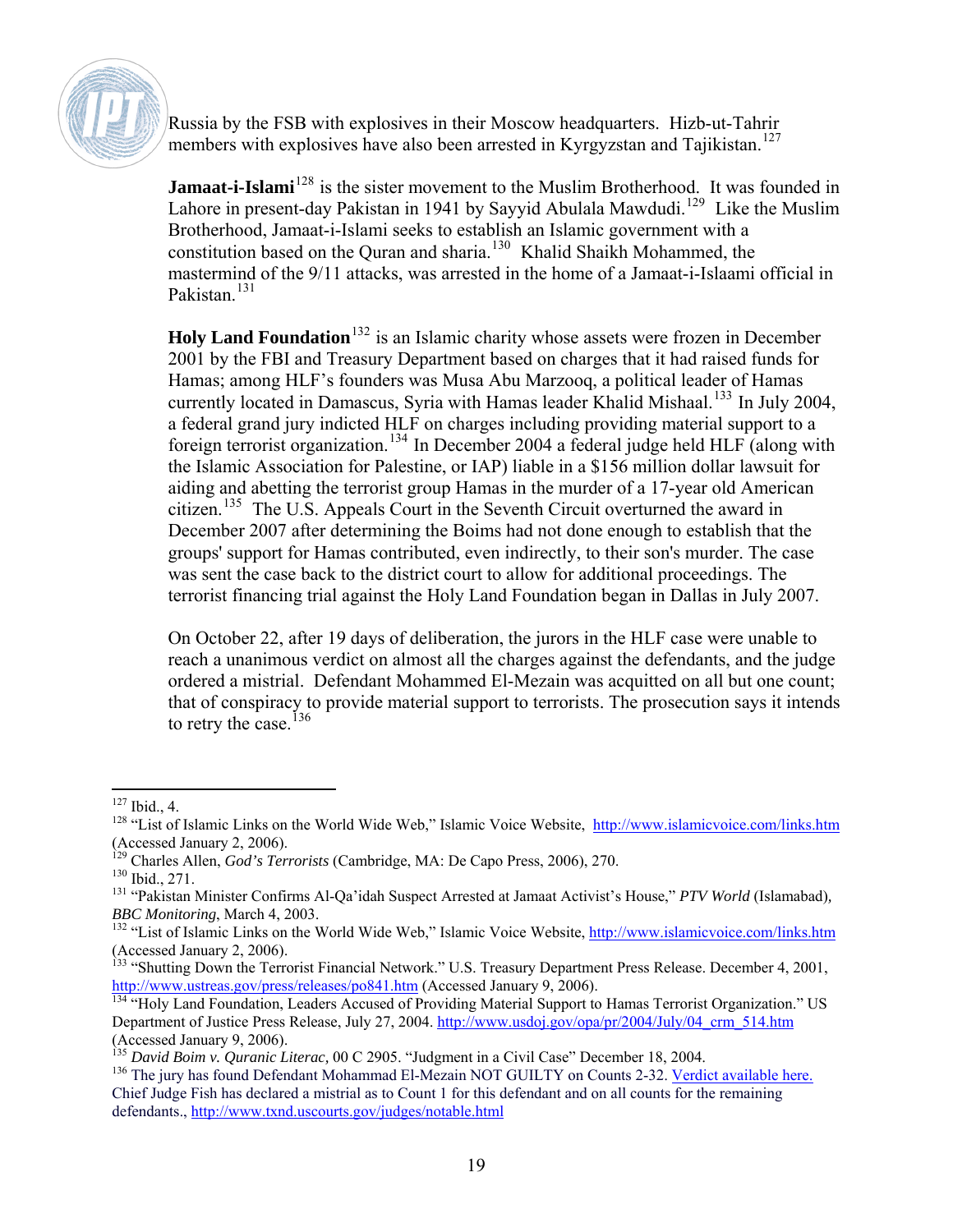

**Islamic Association for Palestine**[137](#page-19-0) was Hamas' primary political support organization in the United States. A 2001 Immigration and Naturalization Service memo documented IAP's support for Hamas and found that the "facts strongly suggest" that IAP was "part of Hamas' propaganda apparatus."<sup>[138](#page-19-1)</sup>

IAP came up in a memorandum opinion in the case of *Holy Land Foundation v. Ashcroft*, in which the Holy Land Foundation unsuccessfully sued then-Attorney General John Ashcroft to challenge its designation as a Specially Designated Terrorist Entity. HLF U.S. District Judge Gladys Kessler found the following:

Further, there is evidence in the record that, at the same time Hamas was funding HLF, it was also funding a network of organizations connected to HLF. There is evidence that at least one of these organizations, Islamic Association for Palestine ("IAP"), has acted in support of Hamas. [footnote 17 in this document reads, "There is evidence in the record that IAP distributes

information on behalf of Hamas. See AR 1499-1535.] The Government contends that HLF knew of Hamas' funding of these organizations because HLF's leaders were associated with or related on a familial basis to the leaders of the other funded organizations. $^{139}$  $^{139}$  $^{139}$ 

In November 2004, a federal magistrate judge held IAP civilly liable for \$156 million in the 1996 shooting of an American citizen by a Hamas member in the West Bank.<sup>[140](#page-19-3)</sup> The judge found that IAP had "published and distributed an abundance of pro-Hamas documents."[141](#page-19-4)

**Human Concern International**<sup>[142](#page-19-5)</sup> is a charity that has been tied to al Qaeda. In a 1996 interview with *Rose al-Yusuf*, Osama bin Ladin referred to his own work as: "To put it simply the Bin Ladin Establishment's Aid covers 13 countries, including Albania, Malaysia, Pakistan, the Netherlands, Britain, Romania, Turkey, Lebanon, Iraq, and some Gulf countries which there is no need to mention." He continues, "This aid, comes in particular from the Human Concern International Society, which was founded in Afghanistan in 1982." Fayizah Sa'd then mentioned in the article that bin Ladin was one of the founders of that society.<sup>[143](#page-19-6)</sup>

<span id="page-19-0"></span> $\overline{a}$ <sup>137</sup> "List of Islamic Links on the World Wide Web," Islamic Voice Website, <http://www.islamicvoice.com/links.htm> (Accessed January 2, 2006).

<span id="page-19-1"></span><sup>&</sup>lt;sup>138</sup> In the matter of Hasan Faisal Yousef Sabri, Notice of Revocation of petition for Amerasian, Widow, or Special Immigrant (Form I-360), Attachment.

<span id="page-19-2"></span><sup>&</sup>lt;sup>139</sup> Holy Land Foundation for Relief and Development v. John Ashcroft, 02-442, "Memorandum Opinion" 21 (D DC, August 8, 2002).<br><sup>140</sup> Boim v. Quranic Literacy Institute, et al, I11 00-CV-2905 "Memorandum and Order" Nov. 10, 2004.

<span id="page-19-3"></span>

<span id="page-19-4"></span><sup>&</sup>lt;sup>141</sup> Boim v. Quranic Literacy Institute, et al, I11 00-CV-2905 "Memorandum and Order" Nov. 10, 2004.<br><sup>142</sup> "List of Islamic Links on the World Wide Web," Islamic Voice Website,  $\frac{http://www.islamicvoice.com/links.htm}{http://www.islamicvoice.com/links.htm}$  $\frac{http://www.islamicvoice.com/links.htm}{http://www.islamicvoice.com/links.htm}$  $\frac{http://www.islamicvoice.com/links.htm}{http://www.islamicvoice.com/links.htm}$ 

<span id="page-19-5"></span><sup>(</sup>Accessed January 2, 2006).

<span id="page-19-6"></span><sup>143</sup> "Islamic Financier Bin-Laden Interviewed on Sudan, Iran Ties," *Rose Al-Yusif*, Jun. 17, 1996.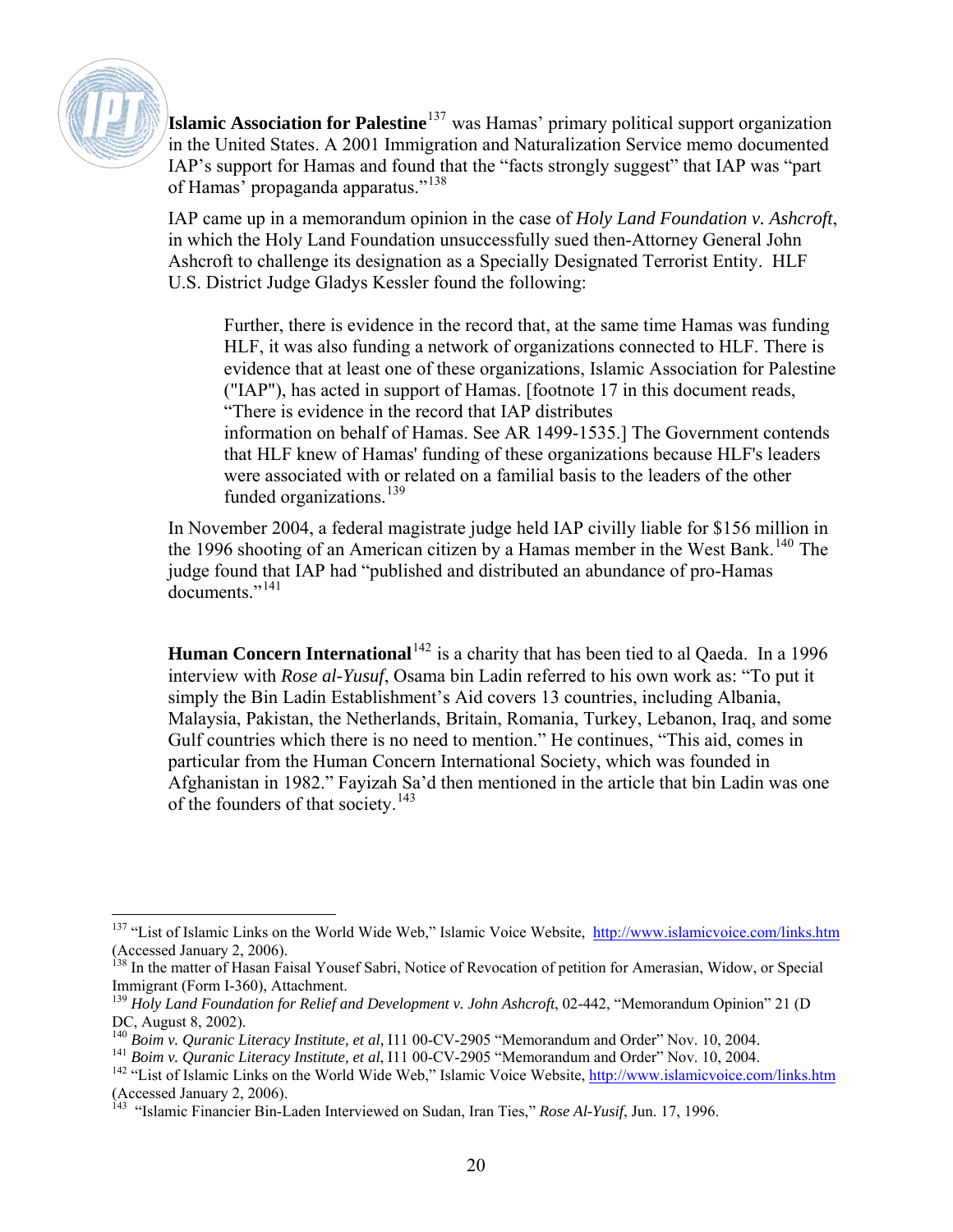The website of MSA at Rensselaer Polytechnic Institute provides a link to "The Forty Hadith."[144](#page-20-0) One of these, called "The Concept of Jihad,"[145](#page-20-1) offers a translation and incendiary commentary about jihad and the supremacy of Islam over other religions. The translation of the Hadith reads:

I have been ordered to fight against people until they testify that there is no god but Allah and that Muhammad is the messenger of Allah and until they perform the prayers and pay the zakat, and if they do so they will have gained protection from me for their lives and property, unless [they do acts that are punishable] in accordance with Islam, and their reckoning will be with Allah the Almighty.<sup>[146](#page-20-2)</sup>

The translation is accompanied by a commentary, whose inflammatory nature is illustrated by the following excerpts:

A third opinion interprets the *hadith* as saying that people have to accept the domination or supremacy of Islam - that Islam is the dominant religion. This objective is to be achieved by whatever means, whether it is through fighting or through peaceful agreements.<sup>[147](#page-20-3)</sup>

We should be practicing the great values, concepts and principles of Islam and following its rulings and guidelines. If we do so, this will portray the real image of Islam and make us the perfect model for other societies, communities and nations. Only then will the non-Muslims feel attracted to Islam and may accept the dominance of Islam in their society.<sup>[148](#page-20-4)</sup>

The Muslim community is encountering two kinds of challenges - the internal challenges (some of which were previously mentioned) and the external challenges which are being imposed on them by the opponents of Islam. Those opponents are coming up with different ways of "fighting" and trying to rule the Muslim world. These external challenges include all aspects of globalisation, modernity, change of lifestyle, technology misuse, changing values, etc. <sup>[149](#page-20-5)</sup>

The opponents of Islam are promoting evil and negative concepts through new ways and means…The latest findings of researches and studies, like cognitive psychology, are used to influence the world, including the Muslims, to change their attitudes, values and even beliefs. $150$ 

<span id="page-20-1"></span><sup>146</sup> "The Concept of Jihad," Forty Hadith,<http://fortyhadith.iiu.edu.my/hadith08.htm>(Accessed June 4, 2007).

<span id="page-20-0"></span> $\overline{a}$ 

<sup>&</sup>lt;sup>144</sup> "Hadith of the Day," MSA-Rensselaer,

[http://msa.union.rpi.edu/Joomla/index.php?option=com\\_weblinks&catid=17&Itemid=38](http://msa.union.rpi.edu/Joomla/index.php?option=com_weblinks&catid=17&Itemid=38) (Accessed June 4, 2007). <sup>145</sup> "The Hadiths," Forty Hadith, <http://fortyhadith.iiu.edu.my/hadiths.htm>(Accessed June 4, 2007).

<span id="page-20-3"></span><span id="page-20-2"></span><sup>147</sup> Ibid.

<span id="page-20-4"></span><sup>148</sup> Ibid.

 $149$  Ibid.

<span id="page-20-6"></span><span id="page-20-5"></span><sup>150</sup> Ibid.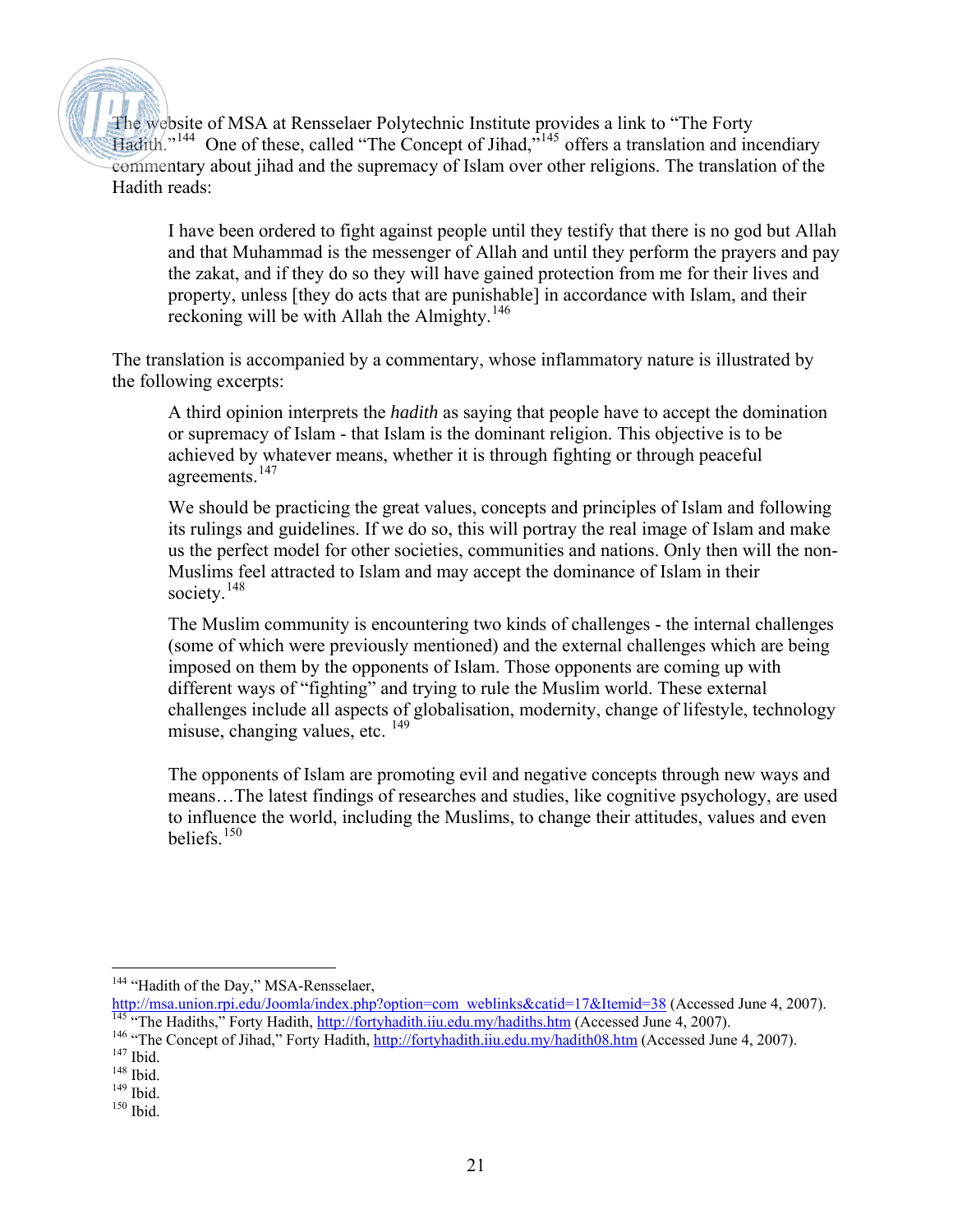

When we use technology, e.g. the Internet, we must use it in a way where we are the ones who control it, and not as a manipulation tool of others. We should use it in our *da'wah*, as a form of counter manipulation.<sup>[151](#page-21-0)</sup>

### **VI. MSA CONFERENCES**

On February 4, 1999, the MSA chapter at Southwest Missouri State University (SMSU) held a conference. Kamran A. Bokhari, the official spokesperson for al Muhajiroun in North America, was one of the speakers.<sup>[152](#page-21-1)</sup> Bokhari was also the MSA-SMSU planning coordinator.<sup>[153](#page-21-2)</sup> Al Muhajiroun is a now-defunct British-based extremist organization founded by Omar Bakri Muhammad.<sup>[154](#page-21-3)</sup> Al Muhajiroun was well-known for its praise of terrorism and inflammatory anti-Western militant rhetoric. In 1997, *The Guardian* wrote a 9,000 word story on Bakri Muhammad that explained his activities and positions.<sup>[155](#page-21-4)</sup> The article reported that Bakri Muhammad asserted that homosexuals and adulterers should be stoned to death and that it was the duty of every Muslim to kill Jews in Israel.<sup>[156](#page-21-5)</sup> He also stated that Great Britain was a legitimate target for terrorist attacks "because London called for the destruction of the Khalifate on March 3, 1924."[157](#page-21-6) In 1998, it was reported that al Muhajiroun members sought to launch terrorist attacks in Britain retaliation for American and British bombing missions against Iraq.<sup>[158](#page-21-7)</sup> In 2003, Omar Bakri Muhammad became infamous for referring to the September 11, hijackers as the "Magnificent 19."[159](#page-21-8)

In February 1998, the official MSA listserve distributed an al Muhajiroun fatwa against the U.S. and British governments. The fatwa read:

The Fatwa is Jihad against the US and British governments, armies, interests, airports and institutions and it has been given by the most prominent scholars of Islam today because of the US and British aggression against Muslims and the Muslim land of Iraq.<sup>1</sup>

Despite the fact that the listserve always included a disclaimer<sup>[161](#page-21-10)</sup> and that MSA has asserted that they do not support terrorism against non-combatant civilians,  $162$  the fact remains that MSA

<span id="page-21-4"></span>155 Jon Ronson, "Oh, What a Lovely Jihad," *Guardian*, March 29, 1997.

 $\overline{a}$ <sup>151</sup> Ibid.

<span id="page-21-1"></span><span id="page-21-0"></span><sup>&</sup>lt;sup>152</sup> "Subject: THE CRISIS IN IRAQ: Feb 4 Seminar," MSA NEWS, January 28, 1999.

<span id="page-21-2"></span> $153$  Ibid.

<span id="page-21-3"></span><sup>154</sup> Chris Zambelis, "Arrest of American Islamist Highlights Homegrown Terrorist Threat," *Terrorism Focus*, Volume 3, Issue 25, *Jamestown Foundation*, June 27, 2006.

<span id="page-21-5"></span><sup>156</sup> Ibid.

<sup>&</sup>lt;sup>157</sup> Omar Bakri Muhammad quoted in Ibid.

<span id="page-21-7"></span><span id="page-21-6"></span><sup>158</sup> Julian Kossoff, "Muslim extremists in Britain planning to attack 'soft military targets,'" *Independent*, December 20, 1998.

<span id="page-21-11"></span><span id="page-21-8"></span><sup>&</sup>lt;sup>159</sup> Rosie DiManno, "For some, 9/11 isn't for mourning," *Toronto Star*, September 11 2003.; Serge F. Kovaleski, "Young Muslims in Britain Hear Competing Appeals," *New York Times*, August 29, 2006.

<span id="page-21-9"></span><sup>&</sup>lt;sup>160</sup> "Al-Muhajiroun Jihad Fatwa Against US & BRITAIN," MSANews, February 12, 1998.

<span id="page-21-10"></span><sup>&</sup>lt;sup>161</sup> The disclaimer read: "Views expressed on MSANEWS do not necessarily represent those of the MSANEWS editors, the Ohio State University or any of our associated staff and "watchers". Further distribution of material featured on this list may be restricted. In all cases, please obtain the necessary permission of the authors or rightful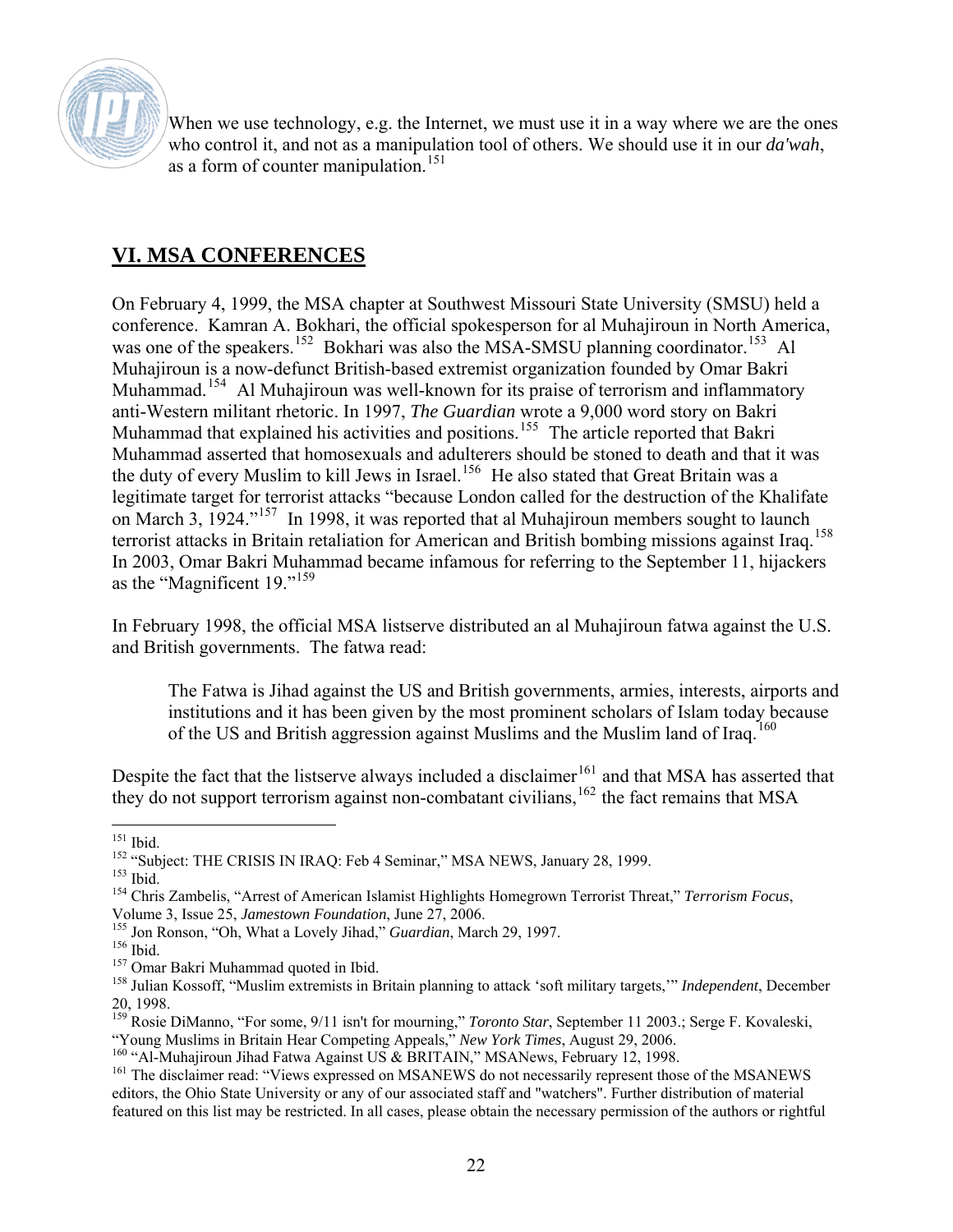distributed material calling for attacks against the United States. This is one of many MSA disseminations of al Muhajiroun propaganda. Interestingly, this bothered one MSA listserve recipient, Adam Giorgiou, so much that he wrote to the editors at MSA responsible for the listserve in October 1998. Giorgiou wrote:

Dear MSANews editors

I have a question; why is al-Muhajiroun still being permitted to speak on the MSANews list? Didn't MSA already promise that we, the subscribers, would not have to put up with their rubbish?

I also find Mr. Bokhari's statements on Al Muhajiroun to be quite contradictory with the leader, Sheikh Umer Bakri Mohammed. Mr. Bokhari seems to imply that the group is peaceful in nature, when anyone who has read Mohammed's stuff, or spoken to any members, would know that is totally wrong. Plus, he denies any link to Bin laden; didn't Bakri already claim that they're his spokesman just a few weeks ago?

If MSA promises us that we won't have to put up with this kind of racist group, then why do they go back on their promise? This lowers the standard of MSA. We don't want them. We don't need them.

Adam Giorgiou<sup>[163](#page-22-0)</sup>

In the face of this sentiment, MSA News agreed to censor some of al Muhajiroun's releases.<sup>[164](#page-22-1)</sup> However, a few short months later, in January of 1999, MSA once again distributed an al Muhajiroun message titled, "Jihad is the Islamic Solution to Western Aggression in Iraq."<sup>[165](#page-22-2)</sup> MSA later reported to have initiated a ban against material from Omar Bakri Mohammed,<sup>[166](#page-22-3)</sup> but this did not stop the MSA listserve from sending out an interview with Bakri Mohammed in early in 2001 in which he defended against accusations of his ties to Osama bin Laden, but stated that he and his organization "vocally and publicly show [their] support and stand for [bin Laden's] struggle and the objectives he and his brothers stand for."<sup>[167](#page-22-4)</sup>

On February 14, 2004, at an MSA West Conference at the University of California- Berkeley, Amir Abdul Malik Ali made the following remarks:

America is a place of ideas, our battle ground for ideas, in America, the Prophet, peace be upon him, says a mujahid fights with his words, with his tongue, as well as his sword. So

owners before forwarding any material to or from this list. This service is meant for the exchange of analyses and news, for both academic and activist usage. We depend on your input. However, this is not a discussion list. Thank you."

<sup>&</sup>lt;sup>162</sup> MSANews editors to Michael Whine, E-mail, August 16, 1998.

<span id="page-22-0"></span><sup>&</sup>lt;sup>163</sup> Adam Giorgiou to [msanews@msanews.mynet.net,](mailto:msanews@msanews.mynet.net) E-mail, October 2, 1998.

<span id="page-22-1"></span><sup>&</sup>lt;sup>164</sup> "Readers' Corner: The Message of Al-Muhajiroun and Censorship," MSANews, October 5, 1998.

<span id="page-22-2"></span><sup>&</sup>lt;sup>165</sup> "Jihad is the Islamic Solution to Western Aggression in Iraq," MSA Net E-mail, January 24, 1999.

<span id="page-22-3"></span><sup>166 &</sup>quot;OBM Network Interview:- Sheikh Omar Bakri Muhammad – 12 Answers For The Record," MSANews, January 19,2001.

<span id="page-22-4"></span><sup>167</sup> Ibid.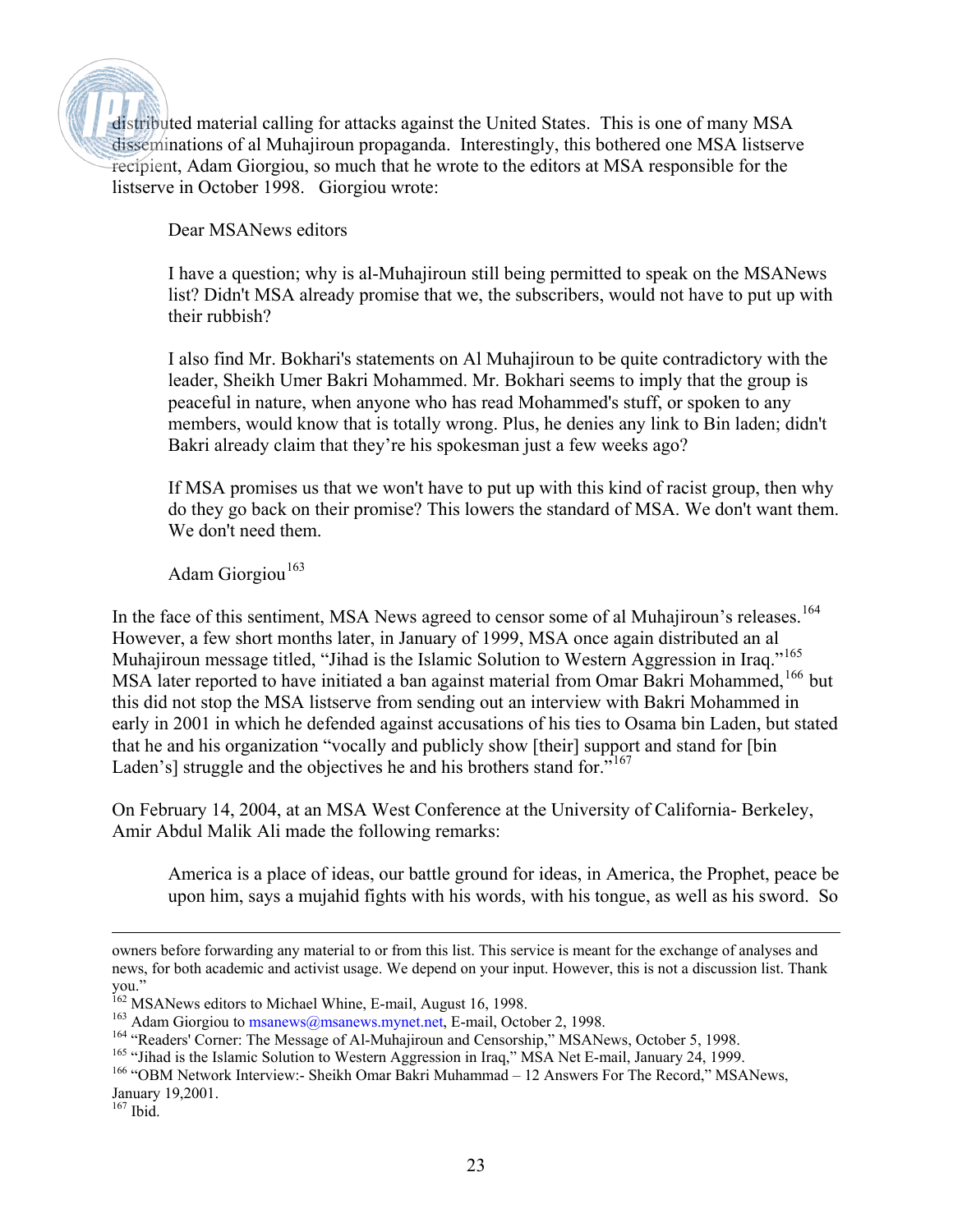

in America you mostly fight with your tongue although you should learn how to use your sword, or rifle, or handgun. Protecting your home, protecting your home. We're citizens and the Constitution says the right to bear arms, ya know what I'm saying, so stock up!<sup>[168](#page-23-0)</sup>

He added:

Allah talks about struggling, jihad is used. Jihad. Struggling in the way of Allah, that's what Allah says, struggling in the way of Allah right and then the clincher, then the clincher, not afraid of those who find blame, ain't afraid, say what you want! Say what you want about our kind! Say what you want about our freedom fighters! Say what you want about so called fundamentalism, and jihadists, and Islamists…Say what you want! Call us terrorists! Say whatchya want!<sup>[169](#page-23-1)</sup>

Following the arrest of Imam Jamil al-Amin on murder charges, MSA sponsored several events to raise money for his legal defense. At one fundraiser, Imam Abdul Alim Musa, Imam of Masjid al-Islam in Washington, D.C., defended al-Amin's murderous actions, inciting hate and violence against the United States:

Imam Jamil coined a phrase, and that phrase meant this: If you don't give us justice, if you don't give us equality, if you don't give us our share of America, if you don't stay out of our way and leave us alone, we're gonna burn America down."<sup>[170](#page-23-2)</sup>

Imam Musa continued, portraying al-Amin as a hero who stood up against America:

Imam Jamil al-Amin is the last man standing. Yeah, against who? The United States Government of America. They've never been able to break him. They've never been able to make him compromise. That's who we're dealing with today. We're dealing with a hero.  $171$ 

At a 2005 MSA conference at the University of Arizona, guest speaker Imam Umar Abdul Jalil, executive director of ministerial and volunteer services for all correctional institutions in the New York City area, made the following comments, for which he was later suspended by New York Mayor Michael Bloomberg:<sup>[172](#page-23-4)</sup>

We have terrorists defining who the terrorist is, but because they have the weight of legitimacy they get away with it…We know that the greatest terrorists in the world occupy the White House, without a doubt.<sup>[173](#page-23-5)</sup>

<span id="page-23-0"></span> $\overline{a}$ <sup>168</sup> Amir Abdul Malik Ali, Speech, MSA West Conference, University of California-Berkeley, February 14, 2004. 169 Ibid.

<span id="page-23-2"></span><span id="page-23-1"></span><sup>&</sup>lt;sup>170</sup> Abdul Alim Musa, Speech, Jamil Al-Amin Fundraiser, University of California-Irvine, September 9, 2001.

<sup>&</sup>lt;sup>171</sup> Abdul Alim Musa, Speech, Jamil Al-Amin Fundraiser, University of California-Irvine, September 9, 2001.

<span id="page-23-4"></span><span id="page-23-3"></span><sup>172</sup> Sewell Chan, "Mayor Suspends Jails Chaplain for 2 Weeks," *New York Times,* March 15, 2006.

<span id="page-23-5"></span><sup>&</sup>lt;sup>173</sup> Imam Umar Abdul Jalil, Speech "Developing Our Ummah: Strengthening Ties within the Muslim Community; We are Social Servants of God," MSA West Zone Conference. Tucson, AZ. April 15-17, 2005.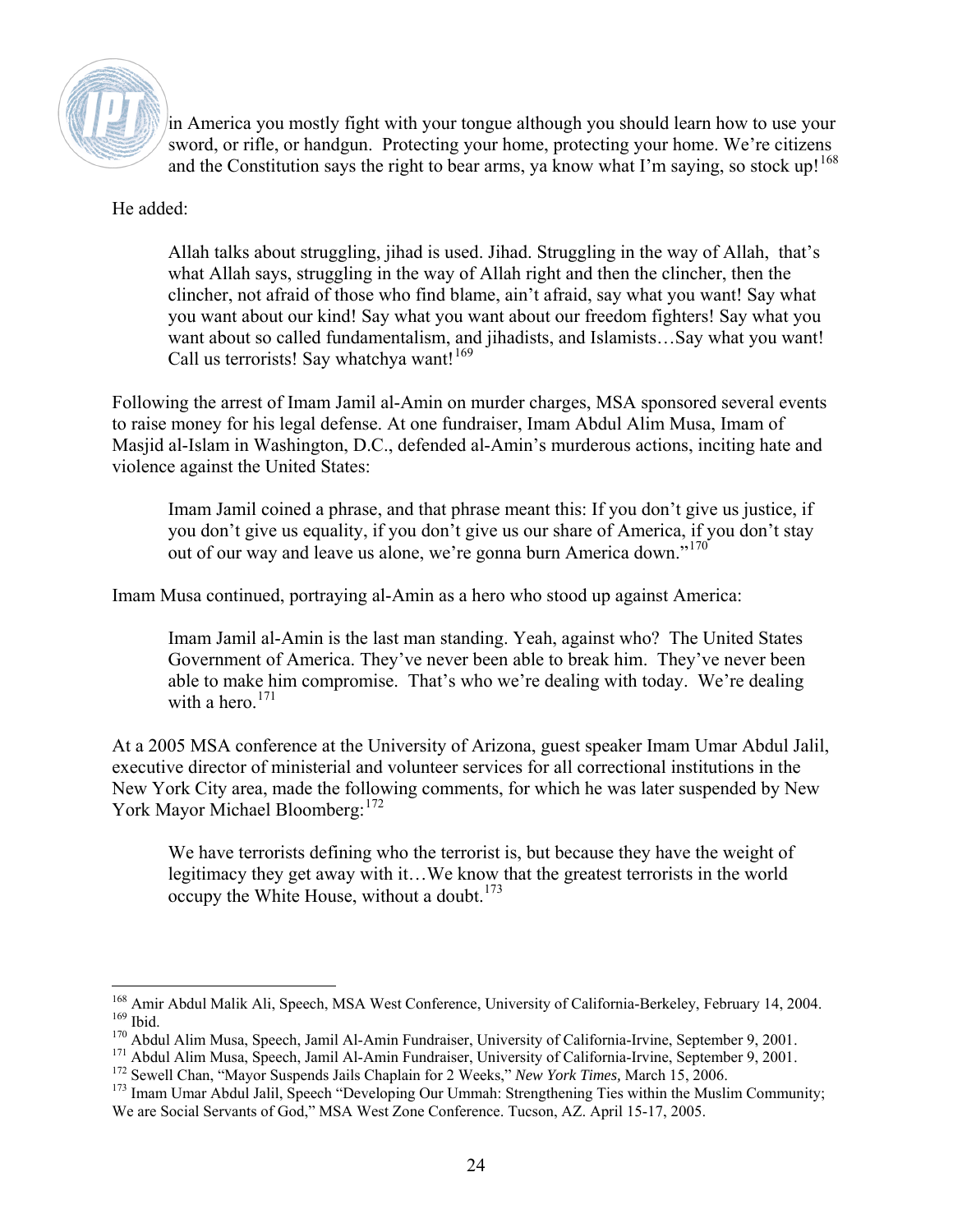At an event sponsored by the MSA chapter at Chaffey College in California in March 2006, guest speaker Amir Abdel Malik Ali gave an address entitled, "War on Terrorism or War on Islam," in which he stated, "The war on terrorism is actually a war on Islam."<sup>[174](#page-24-0)</sup>

On October 22, 2000, an anti-Israel protest took place at the Israeli consulate in Los Angeles. The rally was organized by two UCLA students, Arif Shaikh and Ahmed Shama. Shama was then president of the UCLA MSA chapter. At the rally, protesters shouted "Death to Israel!" and "Victory to Islam! Death to Jews!"<sup>[175](#page-24-1)</sup>

At the end of the rally, an Israeli flag was burned while the crowd yelled, "Khaybar Khaybar, O Jews, the army of Muhammad is coming for you."[176](#page-24-2) The slogan is a historical reference to remind Jews of the imminent death they supposedly face once Muslim armies unite under the banner of Islam, as happened to them in Khaybar in the seventh century.

At the same rally, Hussam Ayloush, representative of CAIR of Southern California, encouraged students and other attendees to donate to HLF. HLF was later closed down by the U.S. government for its ties to Hamas and was indicted in Dallas for supporting the Palestinian terrorist organization Hamas, a U.S.-designated terrorist organization. Ayloush made this appeal to the audience:

We need to make sure to extend our support to the victims, to the orphans, to those who have...the many martyrs who have given their lives to the honor of this holy place. We need to make sure to send our donations. There are many organizations here. I will name two of them. I was not asked by them to…this is not a commercial. The Holy Land Foundation, the Islamic Relief. Both have efforts going on in Palestine for the families of the victims. $177$ 

At an October 2000 protest, Sohail Shakry, then the president of MSA West, quoted Hizbollah Secretary General Sheik Nasrallah, calling for the eradication of the State of Israel:

If we look at the situation the past 52 years, the biggest impediment to peace has been the existence of the Zionist State of Israel. Since the existence of this state, we have had wars, conflicts, killings, massacres. If we really want true peace then we must see that it goes with the elimination of the Zionist entity in the middle of the Muslim world.[178](#page-24-4)

On February 21, 2001, MSA of the University of California- Irvine invited Imam Muhammad Al-Asi, a Shi'ite cleric from the Islamic Center in Potomac, Maryland, to speak on its campus. Al-Asi said:

<span id="page-24-0"></span> $\overline{a}$ <sup>174</sup> Abdel Malik Ali, Speech "War on Terrorism or War on Islam?" Chaffey College. Rancho Cucamonga, CA. March 1, 2006.

<span id="page-24-1"></span><sup>175</sup> Protest at Israeli Consulate, Los Angeles, CA, October 22, 2000.

<span id="page-24-2"></span><sup>176</sup> Protest at Israeli Consulate, Los Angeles, CA, October 22, 2000.

<span id="page-24-3"></span><sup>&</sup>lt;sup>177</sup> Hussam Ayloush, Speech, Anti-Israel Protest at Israeli Consulate, Los Angeles, CA, October 22, 2000.

<span id="page-24-4"></span><sup>&</sup>lt;sup>178</sup> UCLA MSA Rally, Los Angeles, CA, October 22, 2000.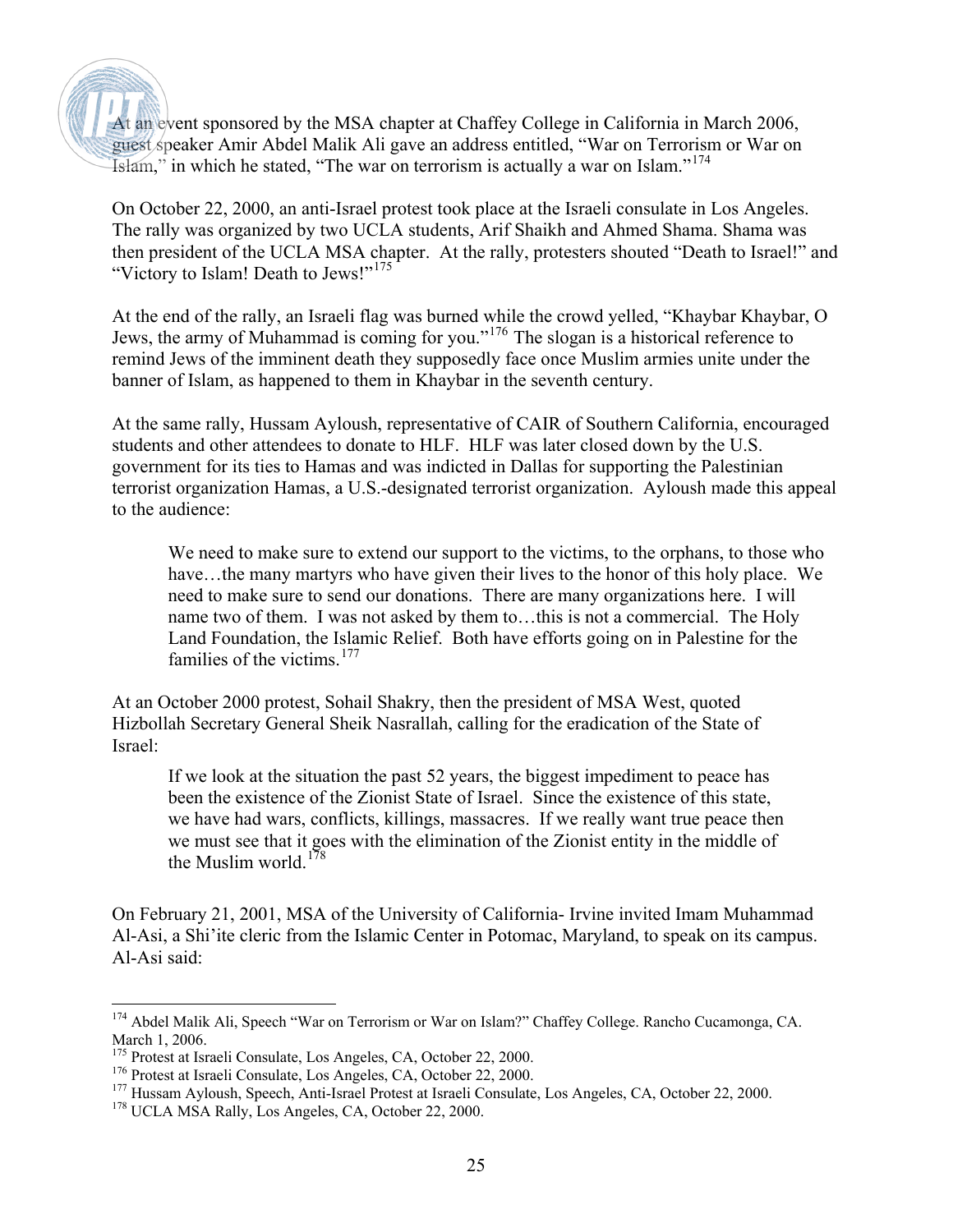

You have the Jews who are blind and deaf and dumb, who cannot see the same forms of racism, or discrimination, of oppression that is institutionalized and implemented by one of their own; and that is the Israeli, Zionist government in Tel Aviv…Discrimination, if it is against a gentile, is not objectionable; but anything that happens against a Jew becomes a Holocaust…Where is the courageous Jew who can come out and say Israel is as fascist as the most fascist of Europe? Israel is as racist as Apartheid could ever be.<sup>[179](#page-25-0)</sup>

On May 15, 2002, during "Zionist Awareness Week" at UC-Irvine, Al-Asi made another incendiary speech, this time making his approval of violent measures known:

If the only thing the Israelis and their mentors and their sponsors and their superiors in Washington, D.C. are going to understand is the use of force, then that's the language we're going to communicate with. We're going to use force. And whatever was taken by force can only be retrieved by force.<sup>[180](#page-25-1)</sup>

At a San Francisco State University rally on April 9, 2002, Imam Amir Abdul Malik Ali revealed his feelings about Israel and the Palestinian "struggle," when he shouted, "Stop calling them suicide bombers!"<sup>[181](#page-25-2)</sup> Cheered by his student audience, Malik Ali continued his advocacy of the bombers:

When a person commits suicide, they are depressed! When a person commits suicide, they are without hope! When a person commits suicide they are losing their patience. They are in a state of despair! These brothers -- and sisters -- before they go out on their martyr missions are doing videotapes, and they are saying "Yeeuuuhh! I'm doing this! I'm doing this!" And their mothers are right next to them saying, "Go ahead and go!"<sup>[182](#page-25-3)</sup>

On May 18, 2005, Mohammad Al-Asi gave a speech during "Israel Awareness Week" at the University of California-Irvine, in which he condemned what he saw as the takeover of American politics by Israel and Jewish interests. Echoing the classical anti-Semitic theme of a conspiracy in which Jews dominate the political sphere to further Jewish interests in the world, Al-Asi stated:

It's about time we begin to open our eyes, see for ourselves and identify this cancerous presence of the Israeli interest that has taken over the American body politic.<sup>[183](#page-25-4)</sup>

At the February 2006 MSA West Zone Conference at Sacramento State University, Abdel Malik Ali venerated Hamas founder Sheikh Ahmad Yassin, assassinated by Israel in 2004, and rejoiced at Israeli Prime Minister Ariel Sharon's debilitated state of health:

Look how Allah allowed Sheikh Yassin to die. Look how he allowed him to die. And look at Sharon [laughter]. He's a vegetable. You think that's just coincidence? Sheikh

 $\overline{a}$ <sup>179</sup> Muhammad Al-Asi, Speech, University of California-Irvine, February 21, 2001.

<span id="page-25-1"></span><span id="page-25-0"></span><sup>180</sup> Muhammad Al-Asi, Speech , Zionist Awareness Week, University of California-Irvine, May 15, 2002.

<span id="page-25-2"></span><sup>&</sup>lt;sup>181</sup> Amir Abdul Malik Ali, Speech, Anti-Israel Rally, San Francisco State University, April 9, 2002.

<span id="page-25-3"></span><sup>&</sup>lt;sup>182</sup> Amir Abdul Malik Ali, Speech, Anti-Israel Rally, San Francisco State University, April 9, 2002.

<span id="page-25-4"></span><sup>&</sup>lt;sup>183</sup> Mohammad Al-Asi, Speech, Israel Awareness Week, University of California-Irvine, May 18, 2005.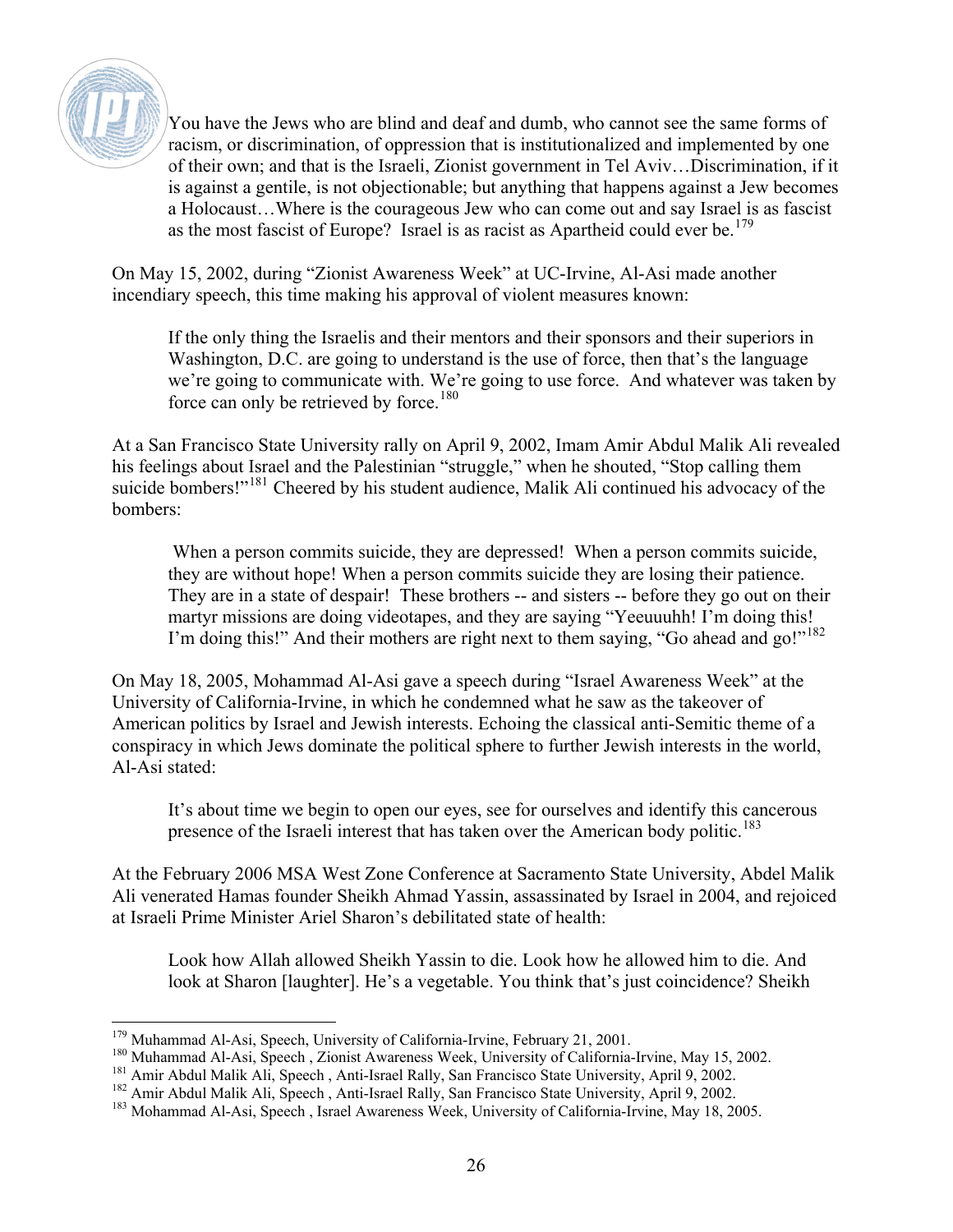

 $\overline{a}$ 

Yassin died the death of a shaheed, a martyr; no, Sharon. He's suffering. That's Allah. See Allah is so deep.<sup>[184](#page-26-0)</sup>

Again, appearing on March 1, 2006 at an MSA event at Chaffey College, Malik Ali alleged a Zionist conspiracy behind the Danish cartoon controversy:

The Danish government wasn't behind this. The Danish government wasn't behind this at all. It was Zionists who were behind this. It was Zionists… The Zionists did this. We knew, we knew who it was, but we had to wait for the information to come out; to come out. 'Cause Zionists don't like Muslims, you know what I'm saving?<sup>[185](#page-26-1)</sup>

Speaking at the 7<sup>th</sup> MSA West Zone conference in January 2005, Malik Ali disparaged a fictional Muslim spiritual leader, whom he mockingly named "Sheikh Levitate," for being too much of a pacifist and neglecting to promote jihad:

They're teaching you that there is disconnect between your internal jihad and the external jihad. And here's how some of us are falling for it. We will see Sheikh Levitate. And Sheikh Levitate will have all of the appearance of spirituality…And you marvel at his level of spirituality and piety, right? Sheikh Levitate meantime ain't saying nothin' about the jihad out there, the struggle of our people, what we must do, how we must prepare, right, and what we must do while we are preparing. He ain't doin' nothing about that. Sheik Levitate ain't tellin' nothin' about Palestine…He's spiritual. But when it comes time to fight. When it comes time to take a position, when it comes time to challenge the system …when it comes time to deal with the system, Sheik Levitate has nothing to say.  $186$ 

At the same conference, former MSA official Ahmad Shama, venerated Hamas founder Sheikh Ahmed Yassin as a martyr and praised the terrorist organization Hamas:

Sheikh Yassin was just martyred a few months ago. And Sheikh Yassin was probably one of the foremost leaders of the global Islamic Movement worldwide… And Hamas is doing the work on behalf of the ummah in *Filastin*…Their slogan has been clear that the only solution to the current occupation is military resistance, not shaking hands, not dialogues. The current solution to the problem in *Filastin* is military resistance...Sheikh Yassin was a proper sheikh…There was a man who used his knowledge, he used his knowledge to galvanize the people, to move the people, you know, to get people to, like,

<span id="page-26-0"></span><sup>&</sup>lt;sup>184</sup> Abdel Malik Ali, Speech "Da'Wah, Political Activism and Civil Rights: Elevating the World of Allah in the Campus and Society," MSA West Zone Conference, Sacramento State University, CA. February 3-5, 2006. 185 Abdel Malik Ali, Speech "War on Terrorism or War on Islam?" Chaffey College, Rancho Cucamonga, CA. March 1, 2006.

<span id="page-26-2"></span><span id="page-26-1"></span><sup>&</sup>lt;sup>186</sup> Imam Amir Abdul Malik Ali, Speech "Liberation of Self and Society," Striving for Revival: Student Activism for Global Reformation:  $7<sup>th</sup>$  Annual MSA West Zone Conference, University of Southern California. January 14-17, 2005.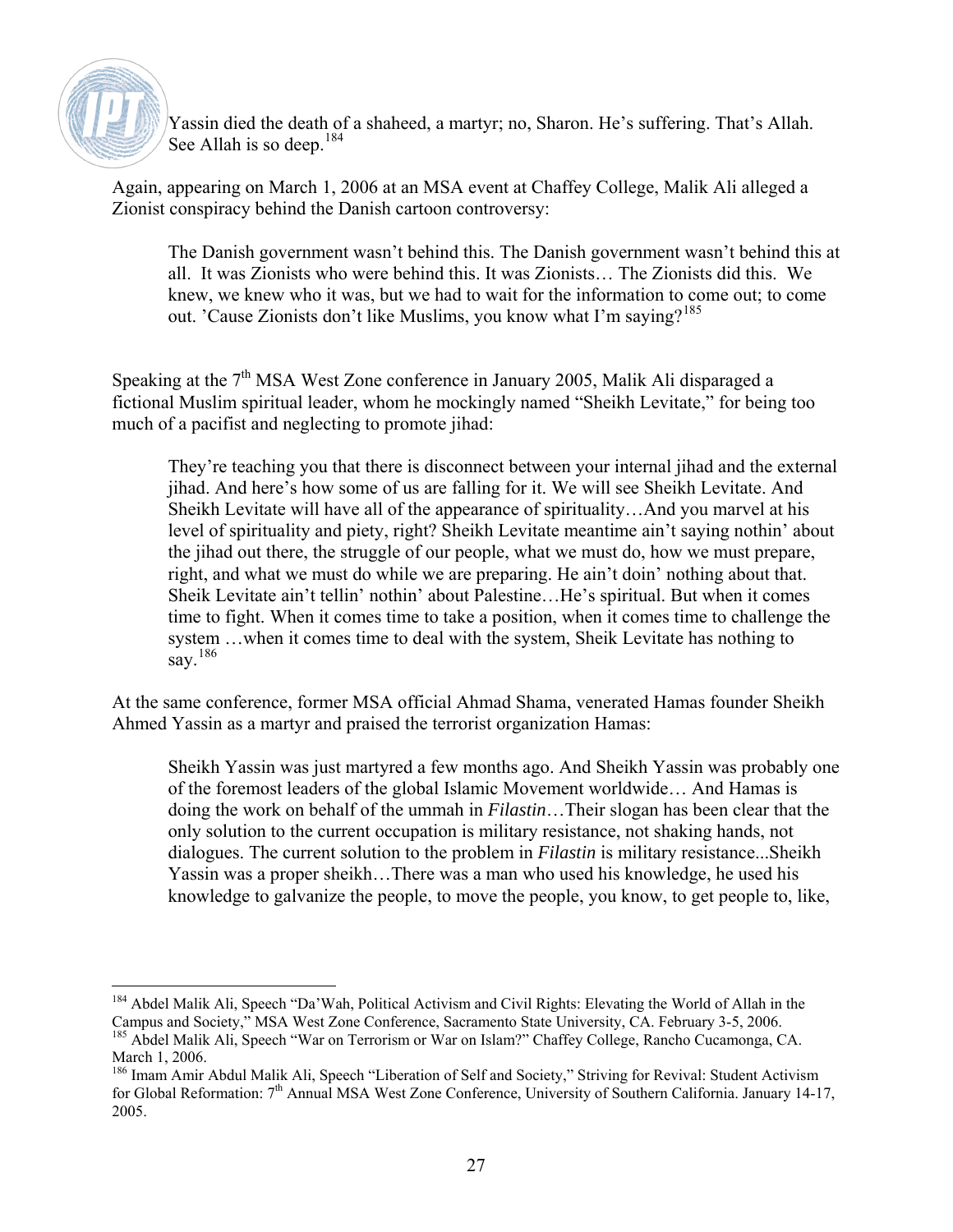

give their lives for the sake of Islam. And there is a man who, you know, gave his life for Islam $187$ 

MSA sponsored a 2001 fundraising event at UC-Irvine to raise money for the legal defense of accused murderer Jamil al-Amin -- who was to be convicted of the crime the following year.<sup>[188](#page-27-1)</sup> Even after Al-Amin's conviction for murder and imprisonment, MSA continued to sponsor events on his behalf. In February 2004, he was invited to speak via teleconference at an MSA West conference held at the University of California-Berkeley.<sup>[189](#page-27-2)</sup>

At the 7<sup>th</sup> Annual MSA West Conference held at the University of Southern California in January 2005, guest speaker Muhammad Al Asi had these comments about the triumph of Allah and martyrdom:

Whatever happens, happens because Allah wants it to happen. And where is it going to take us? It is either going to be Shahada [martyrdom] or it is going to be Nasr [victory]. It is either going to be us affirming Allah…or it is going to be Allah delivering to us His triumph, His support, and His victory. It cannot be anything else.<sup>[190](#page-27-3)</sup>

At MSA's 2006 West Zone Conference at Sacramento State University, guest speaker Abdel Malik Ali extolled "three things that Hamas did that we should look at, that we should duplicate in America." Third among these, according to Ali, "they were uncompromising with oppression. They didn't sit down and talk with no Yahood."<sup>[191](#page-27-4)</sup>

MSA held their 2007 West Zone Conference in April 2007 at UC-Berkley.<sup>[192](#page-27-5)</sup> Amir Mertaban, the president of MSA West,  $^{193}$  $^{193}$  $^{193}$  gave a speech entitled "Methods of Da'wah." In his speech, he referenced Muqtada al Sadr, leader of the largest Shia militia in Iraq, the Mehdi Army. While al-Sadr-allied Iraqis have participated in the Iraq government, his militia has been responsible for much of the upheaval in Iraq, including insurgent warfare waged against the U.S. military Americans and massacres of Iraqi Sunnis.<sup>[194](#page-27-7)</sup> Of al-Sadr, Mertaban stated:

Time magazine had this one article on Muqtada al-Sadr. Who knows who Muqtada al-Sadr is? He is one of the individuals in Iraq who is one of the leaders of the Shi'a

<span id="page-27-0"></span> $\overline{a}$ <sup>187</sup> Ahmed Shama, Speech "Global Islamic Movements," Striving for Revival: Student Activism for Global Reformation: 7<sup>th</sup> Annual MSA West Zone Conference, University of Southern California. January 14-17, 2005. 188 Jamil Al-Amin Fundraiser, University of California-Irvine, September 9, 2001.

<span id="page-27-2"></span><span id="page-27-1"></span><sup>&</sup>lt;sup>189</sup> Jamil al-Amin, Speech, MSA West Conference, University of California - Berkeley, February 14, 2004.

<span id="page-27-3"></span><sup>190</sup> Mohammad Al Asi, Speech "Representing Islam in the Middle of an Identity Crisis," Striving for Revival: Student Activism for Global Reformation: 7<sup>th</sup> Annual MSA West Conference. University of Southern California. January 14-17, 2005.

<span id="page-27-4"></span><sup>&</sup>lt;sup>191</sup> Abdel Malik Ali, Speech "Da'Wah, Political Activism and Civil Rights: Elevating the World of Allah in the Campus and Society," MSA West Zone Conference. Sacramento State University, CA. February 3-5, 2006. <sup>192</sup> Amir Mertaban, Speech, MSA West Zone Conference, UC-Berkley, April 13-15, 2007.

<span id="page-27-6"></span><span id="page-27-5"></span><sup>&</sup>lt;sup>193</sup> "MSA West Board Members," MSA West Website,<http://msa-west.net/boardmembers.php> (Accessed April 26, 2007).

<span id="page-27-7"></span><sup>194</sup> Sharon Otterman, "IRAQ: Muqtada al-Sadr," Council on Foreign Relations,

<http://www.cfr.org/publication/7637/>, September 1, 2004 (Accessed April 26, 2007).; Jonathan Steele, "Iraq violence: Shia massacre revives fears of civil war: Mahdi army blamed for Baghdad street slaughter: Shias killed as car bombs explode near mosque," *Guardian*, July 10, 2006.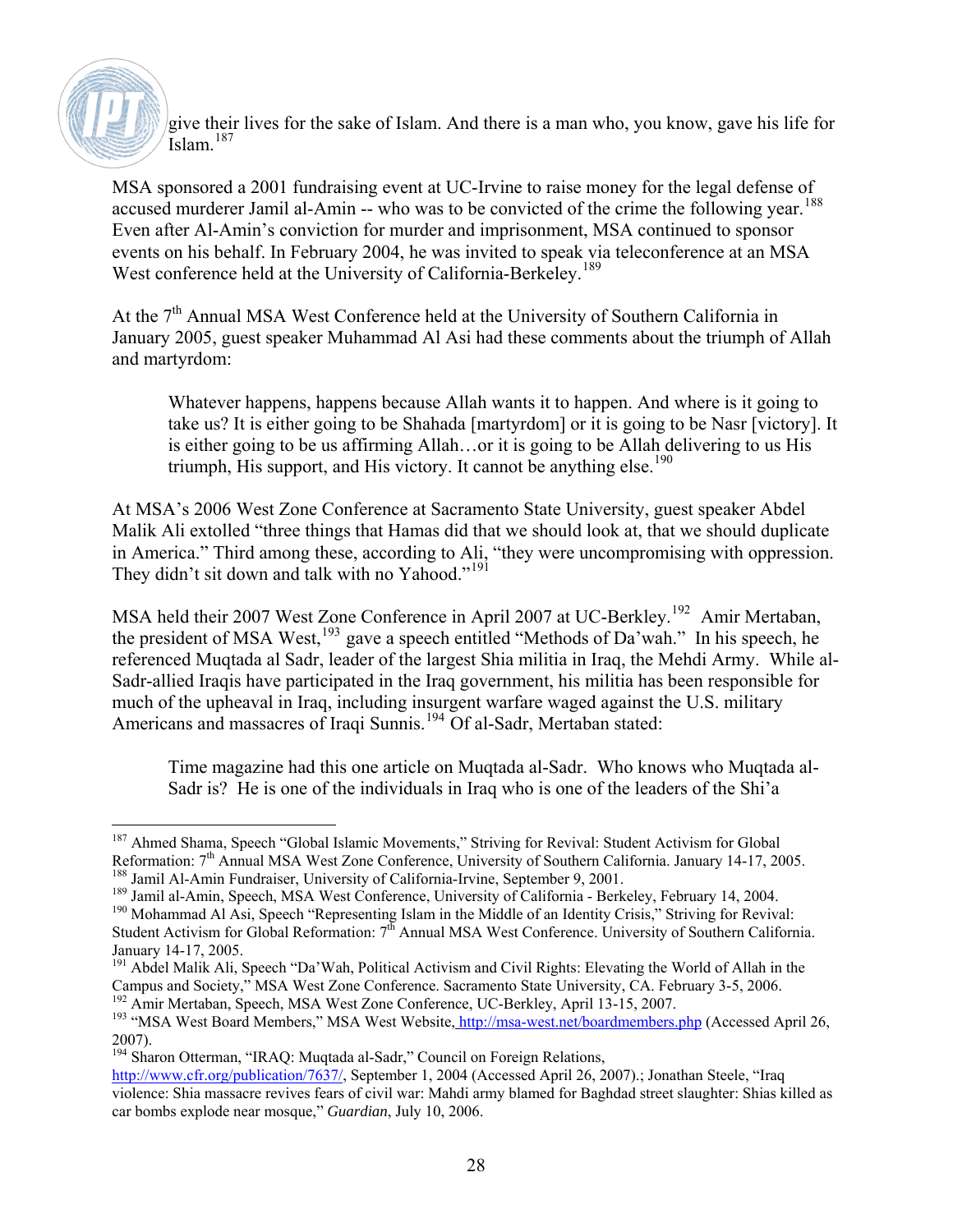

resistance movement against U.S. troops. Anyway, Time magazine dramatizes everything. So here is Muqtada al-Sadr, ok? And I want you to look at my facial expression, because this is very powerful how they used him. He was wearing a huge black (unintelligible) with a big black (unintelligible) and he was going like this. And there is red fire in the background. I was scared. This is what (unintelligible) is. They're attacking Muslims not based on you and how you look and how you look. I don't even know the guy. The guy is probably a tight Muslim. I don't even know him. I don't really care too much about him to tell you the truth. But the idea is how they use individuals like that to portray Muslims.<sup>[195](#page-28-0)</sup>

Later in his speech, Mertaban said:

War in Iraq or Afghanistan or Osama bin Laden or Saddam Hussein. Don't ever compromise on Islam! And don't ever compromise on your Muslim brothers and sisters in which you have no evidence. Osama bin Laden- I don't know this guy. I don't know what he did. I don't know what he said. I don't know what happened. But we defend Muslim brothers and we defend our Muslim sisters to the end. Is that clear? I am not saying support terrorist acts. I am not saying any of that. I am saying generally speaking. If a man comes and robs a store – if you're going to rob the store, go ahead and rob the store, are we going to condemn him? No, you support your Muslim brothers whether it is right or wrong. When they do wrong you grab them and you slap some sense into them, you're doing wrong. You see what I am saying.

So you never compromise on your faith. You be confident in every aspect of life. In every aspect of Islam you are confident. Four wives? Yes men are allowed to have four wives within this context. Jihad? Yes Jihad! Jihad is the tightest thing in Islam. Don't compromise on these little things. Be proud of it. Why? Because Islam is a perfect religion. If you sit here and you start saying, "Jihad is only an internal this and that," you are compromising on your faith.<sup>[196](#page-28-1)</sup>

#### **MSA ROSTER OF GUEST SPEAKERS**

MSA chapters throughout the country host frequent events, conferences, and lectures featuring speakers from the United States and around the world. MSA National compiled a list on its website of many of these speakers, including those described below.<sup>[197](#page-28-2)</sup> This list had been updated as late as April 21, 1999.<sup>[198](#page-28-3)</sup>

 $\overline{a}$ <sup>195</sup> Amir Mertaban, Speech, MSA West Zone Conference, UC-Berkley, April 13-15, 2007.

<span id="page-28-1"></span><span id="page-28-0"></span><sup>196</sup> Amir Mertaban, Speech, MSA West Zone Conference, UC-Berkley, April 13-15, 2007.

<span id="page-28-2"></span><sup>&</sup>lt;sup>197</sup> "List of Names of Speakers on the MSA Speakers List," Web Archive of MSA of US & Canada Website, http://web.archive.org/web/20011011092917/http://www.msa-natl.org/Names\_of\_Speakers.html (Accessed August 13, 2007).

<span id="page-28-3"></span> $198$  Ibid.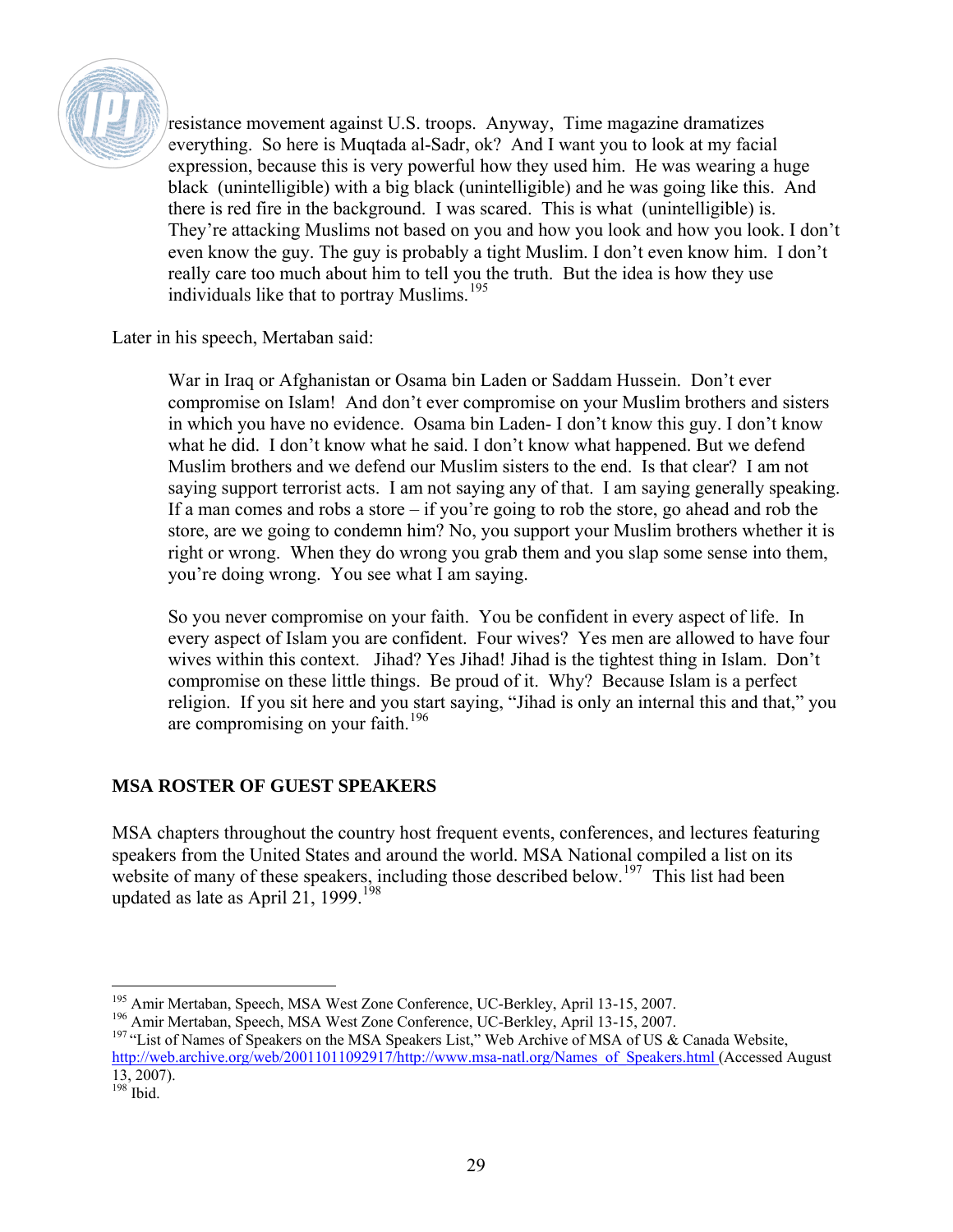

**Omar Ahmed** founded the Council on American-Islamic Relations (CAIR) in [199](#page-29-0)4.<sup>199</sup> He was also an official of the Islamic Association for Palestine (IAP).<sup>[200](#page-29-1)</sup> IAP was originally founded in 1981 in Illinois, but was dissolved in 1991 because no annual report was filed.<sup>[201](#page-29-2)</sup> It was also incorporated in 1986 in California and was frozen two years later for not paying a franchise tax.<sup>[202](#page-29-3)</sup> The Texas branch of IAP was incorporated in 1993.[203](#page-29-4) IAP came up in a memorandum opinion in the case of *Holy Land Foundation v. Ashcroft*, in which the Holy Land Foundation unsuccessfully sued then-Attorney General John Ashcroft to challenge its designation as a Specially Designated Terrorist Entity. HLF U.S. District Judge Gladys Kessler found the following:

Further, there is evidence in the record that, at the same time Hamas was funding HLF, it was also funding a network of organizations connected to HLF. There is evidence that at least one of these organizations, Islamic Association for Palestine ("IAP"), has acted in support of Hamas. [footnote 17 in this document reads, "There is evidence in the record that IAP distributes information on behalf of Hamas. See AR 1499-1535.] The Government contends that HLF knew of Hamas' funding of these organizations because HLF's leaders were associated with or related on a familial basis to the leaders of the other funded organizations.<sup>[204](#page-29-5)</sup>

**Mohammed Al-Hanooti** has been a supporter of Hamas.<sup>[205](#page-29-6)</sup> In November 2001, FBI Special Agent Dale Watson, Assistant Director of the FBI Counterterrorism Division submitted a memo to the Department of Treasury regarding the Holy Land Foundation (mentioned above). Al-Hanooti received prominent mention in that memo. Special Agent Watson stated:

In April 1992, HLFRD-1, an FBI source, who has been found to be reliable in the past stated that Al-Hanooti was a big supporter of HAMAS. The source further stated that it was well known in the Palestinian community in the northern New Jersey area that Al-Hanooti was an active HAMAS supporter, purportedly holding fund-raising activities, as well as supporting visitors to the United States from Israel and Jordan, to speak on behalf of HAMAS.

HLFRD-2, an FBI source, who has been found to be reliable in the past stated in 1993, that Al-Hanooti collected over six million U. S. dollars for support of HAMAS in Israel.<sup>[206](#page-29-7)</sup>

 $\overline{a}$ 

<span id="page-29-6"></span><sup>205</sup> Action Memorandum, Holy Land Foundation for Relief and Development International Emergency Economic Powers Act. From Dale Watson, Assistant Director FBI Counterterrorism Division to Richard Newcomb, Director of the Office of Foreign Assets Control, Department of Treasury, Nov. 5, 2001.

<span id="page-29-7"></span>206 Ibid., p. 10-11

<span id="page-29-0"></span><sup>&</sup>lt;sup>199</sup> Council on American-Islamic Relations, Articles of Incorporation, 1994.

<span id="page-29-1"></span><sup>200</sup> Nihad Awad, "Muslim-Americans in Mainstream America," *The Link*, February-March 2000.

<span id="page-29-2"></span><sup>201</sup> *Boim, et. al., v. Quranic Literacy Institute, et. al*, "Complaint," (ND IL, May 12, 2000), 5.

 $202$  Ibid.

<span id="page-29-4"></span><span id="page-29-3"></span><sup>203</sup> Ibid.

<span id="page-29-5"></span><sup>&</sup>lt;sup>204</sup> *Holy Land Foundation for Relief and Development v. John Ashcroft*, 02-442, "Memorandum Opinion," 21 (D DC, August 8, 2002).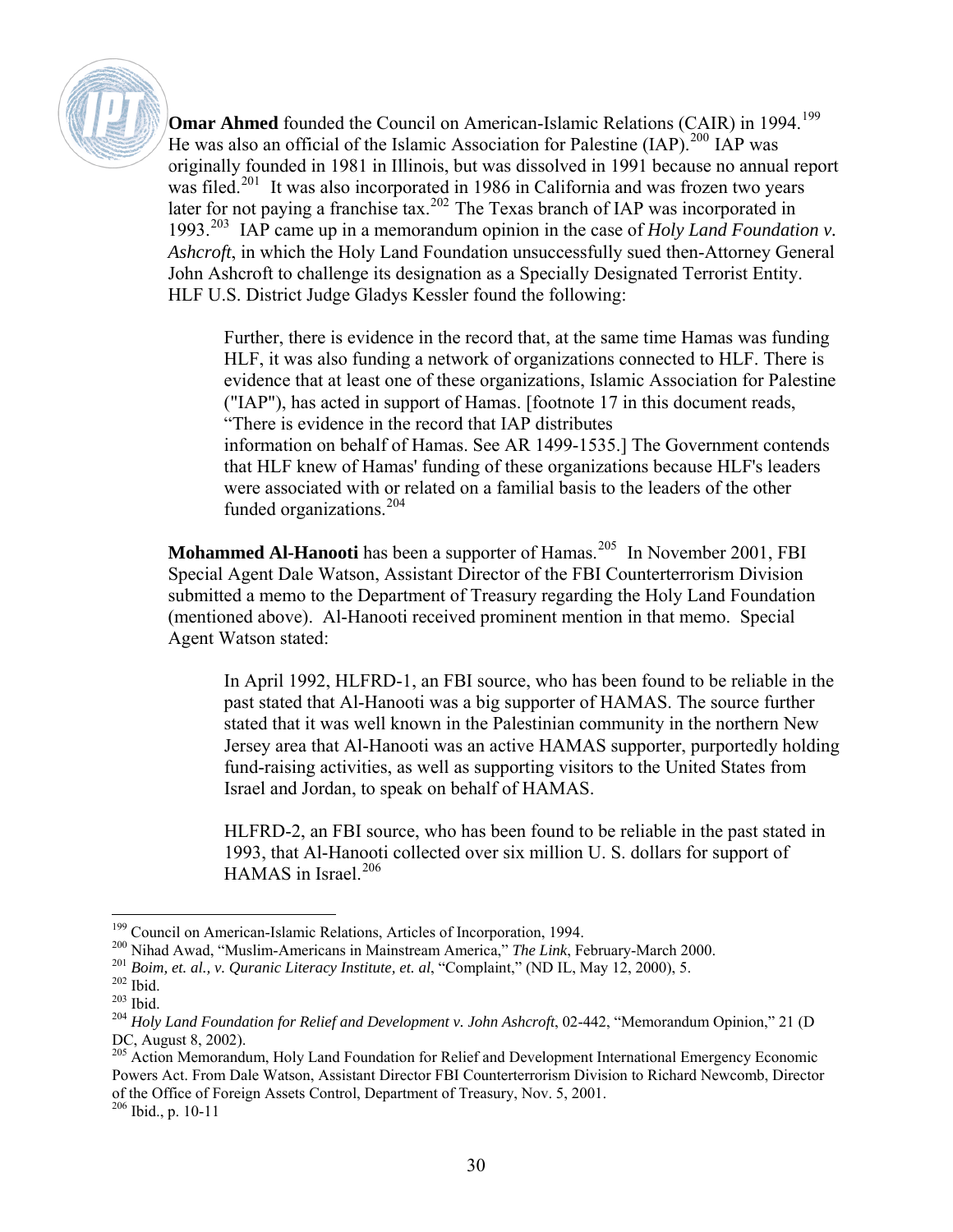

The memo also noted that Al-Hanooti participated in a meeting of Hamas leaders in Philadelphia in 1993.<sup>[207](#page-30-0)</sup>

**Shakir As-Sayid**, or Shaker El-Sayed, was the secretary-general of Muslim American Society (MAS).<sup>[208](#page-30-1)</sup> In 1993, Muslim Brotherhood members in America decided to refer to the Brotherhood as the Muslim American Society, which they incorporated that year.<sup>[209](#page-30-2)</sup> MAS instructed its leaders to distance themselves from the Brotherhood. If a leader was asked about MAS' ties to the Muslim Brotherhood, he was to say that MAS was an independent organization.<sup>[210](#page-30-3)</sup> Sayed did say that "MAS, like the Brotherhood, believes in the teachings of Brotherhood founder Hassan al-Banna, which are 'the closest reflection of how Islam should be in this life."<sup>[211](#page-30-4)</sup> MAS' requirements for its active members provide evidence of El Sayed's claim; their training includes study of Muslim Brotherhood luminaries al-Banna and Sayyid Qutb.<sup>[212](#page-30-5)</sup> MAS websites have devoted biographies to Hassan al Banna and Sayyid Qutb, in which the two are lauded and praised.<sup>[213](#page-30-6)</sup> These same websites note the development of MAS through the MSA, ISNA, and NAIT.

At the December 2002 ICNA-MAS conference, Shaker El Sayed, then secretary general of MAS, had this to say, in Arabic, about Palestinian suicide bombers:

… about the subject unfairly named suicide bomber, homicide bomber, murderers, or killers. Our answer to this issue is simple…The Islamic scholars said whenever there is an attack on an Islamic state or occupation, or the honor of the Muslims has been violated, the Jihad is a must for everyone, a child, a lady and a man. They have to make Jihad with every tool that they can get in their hand. Anything that they can get in their hand and if they don't have anything in their hand then they can fight with their hand without weapons.<sup>[214](#page-30-7)</sup>

**Soliman Biehari**, or Soliman Biheiri, formed a consulting business known as BMI (Bait ul-Mal) Investment Services, Inc. in the 1980s. According to the sworn statement of FBI Special Agent Robert Wright, BMI had been funded in part by Yassin Qadi, a Specially Designated Global Terrorist, and Musa Abu Marzook, a Hamas operative.<sup>[215](#page-30-8)</sup> According to Biheiri, the idea of starting BMI came from a 1981 meeting in Luxembourg with Mahmoud Abu Saud and Gamal Attia, two known senior members of the Muslim

<sup>&</sup>lt;u>.</u>  $207$  Ibid., 10.

<span id="page-30-1"></span><span id="page-30-0"></span><sup>208</sup> Muslim American Society, Form 990, Internal Revenue Service (IRS), 2003.

<span id="page-30-2"></span><sup>&</sup>lt;sup>209</sup> Noreen S. Ahmed-Ullah, Sam Roe, and Laurie Cohen, "A Rare Look at Secretive Brotherhood in America," *Chicago Tribune*, September 19, 2004.

<span id="page-30-5"></span><span id="page-30-4"></span><span id="page-30-3"></span> $^{211}$  Ibid.<br> $^{212}$  Ibid.

<span id="page-30-6"></span><sup>&</sup>lt;sup>213</sup> "Biographies of  $20<sup>th</sup>$  Century Leaders," Muslim American Society – Minnesota, Archived Website, [http://web.archive.org/web/20030109141902/www.masmn.org/Biographies/20th\\_Century/index.htm](http://web.archive.org/web/20030109141902/www.masmn.org/Biographies/20th_Century/index.htm) (Accessed February 13, 2007).

<span id="page-30-7"></span><sup>214</sup> Shaker El Sayed, Speech , ICNA-MAS Convention, Chicago, IL, December 26, 2002.

<span id="page-30-8"></span><sup>215</sup> Sworn Statement, FBI Special Agent Robert G. Wright, Jr., Chicago, Illinois, March 21, 2000.; Affidavit of FBI Special Agent Robert G. Wright, Jr., (ND IL, June 9, 1998);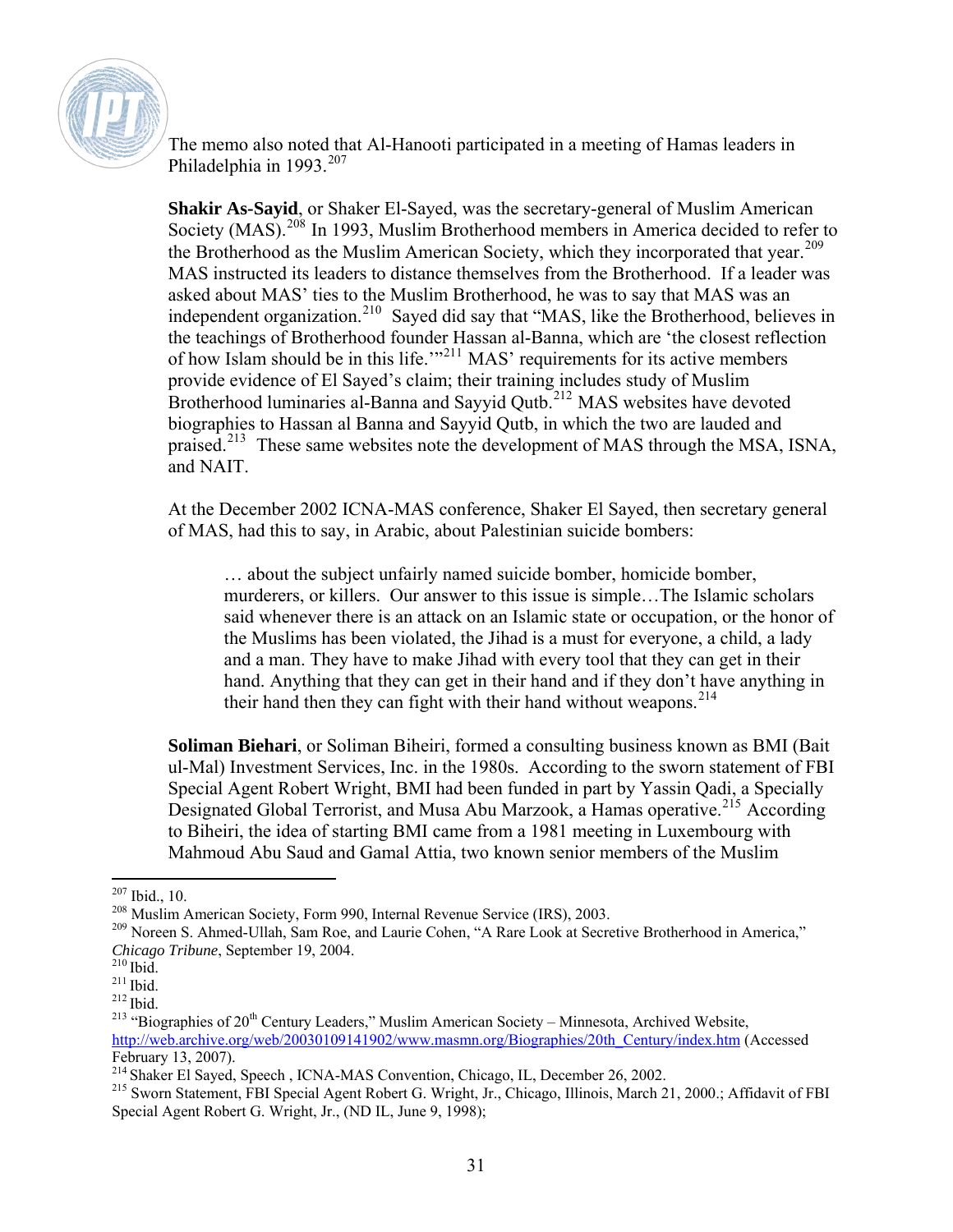

Brotherhood. Biheiri described Saud and Attia (who is also Biheiri's second cousin) as "fathers of the modern Islamic banking system."<sup>[216](#page-31-0)</sup> The two Brotherhood operatives encouraged Biheiri to start up a financial corporation in the U.S. in the style of other Islamic financial entities like the Islamic Development Bank, which was fathered by Attia and has managed accounts that give financial support to the families of Palestinian suicide bombers.<sup>[217](#page-31-1)</sup> Saud and Attia encouraged Biheiri in this venture because they believed a financial organization with their interests had a better chance of flourishing in the more open American financial system.<sup>[218](#page-31-2)</sup>

Biheiri and BMI were connected to Mousa Abu Marzook, a Hamas leader, and Hamas through a BMI company called Mostan established by Biheiri in 1988. In the paperwork for an account at a bank in New Jersey, where Mostan was founded, Marzook is identified as the president of Mostan and Biheri is identified as vice president. In May 1991, Marzook disclosed to a federal law enforcement informant that he had been investing money with BMI. During the investigations into Biheiri's activities, he was misleading and dishonest about his relationship with Marzook and the extent of his knowledge about Marzook's position with Hamas. Biheiri was charged and convicted in October 2004 for making false statements under oath.<sup>[219](#page-31-3)</sup>

Biheiri was in violation of the International Emergency Economic Powers Act (IEEPA). When authorities seized Biheiri's computer, they discovered files that indicated BMI dealings with Hamas and Marzook after they had been designated as terrorists by the U.S. government. Marzook's money, which Biheiri managed for Marzook after his deportation in 1995, remains unaccounted for. $220$ 

**Abu Ali (Abdul-Alim) Musa** is the Imam of the Masjid al-Islam in Washington DC. In 1996, when asked about Hamas' use of suicide bombers, Musa justified the tactic, saying that since conventional military means were not a viable option, "you use every means you have to defend yourself and finally you chose a military target a place where military personnel ride These are all military people. And then you go and place some explosions, some explosives on yourself and you kill several of your enemies then you're not called - -that's not called suicide in Islam, that's called achieving martyrdom."<sup>[221](#page-31-5)</sup> At a rally in DC in July of 2002, Musa said, "When they go out and strike at the heart of Zionism. They are not suicide bombers they are heroes they are sheroes, isn't that right? That's a part of

 $\overline{a}$ 216 Ibid.

<span id="page-31-1"></span><span id="page-31-0"></span><sup>217</sup> Steven Stalinsky, "Saudi Arabia and the WTO," *The New York Sun*, September 21, 2005; Soliman S. Biheiri, interview by David Kane and Brad Romanoff at Dulles Airport, United States Customs Service, June 15, 2003. 218 Soliman S. Biheiri, interview by David Kane and Brad Romanoff at Dulles Airport, United States Customs Service, June 15, 2003.

<span id="page-31-3"></span><span id="page-31-2"></span><sup>219</sup> *US v. Biheiri*, 03-365-A, "Redacted Sentencing Declaration and Supporting Exhibits," p. 17-19 (ED VA December 11, 2003).; *US v. Biheiri*, 03-365-A, "Government's Final Memorandum Regarding Sentencing," (ED VA, January 7, 2004).; *US v. Biheiri*, 03-365-A, Jury Verdict (ED VA, October 12, 2004).

<span id="page-31-5"></span><span id="page-31-4"></span><sup>&</sup>lt;sup>221</sup> Imam Abdul Alim Musa, "The Islamic threat or Western Paranoia?" Crescent International, Johannesburg, South Africa, April 1, 1996.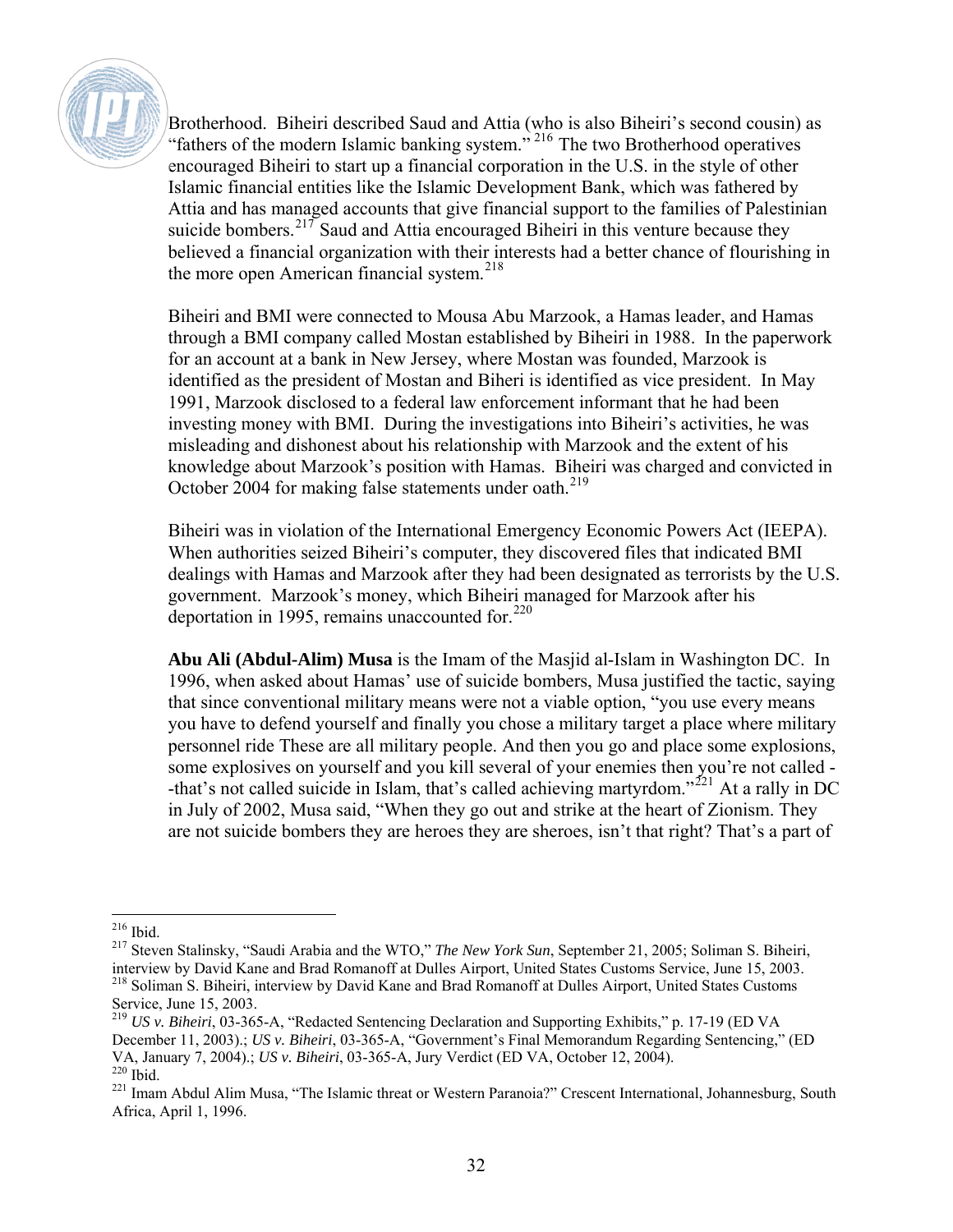

our deen, that's a part of our religion, lets not become weak boned and apologetic, and run around trying to appease this government and that government.<sup>"[222](#page-32-0)</sup>

**Nabil M. Sadoun** was the president of Muslim Arab Youth Association (MAYA).<sup>[223](#page-32-1)</sup> Additionally, he founded the United Association for Studies and Research<sup>[224](#page-32-2)</sup> (UASR) in 1989 and was its director through  $1991.225$  $1991.225$  UASR, an Islamic think tank with strong ties to Hamas,  $226$  was co-founded by Hamas leader Musa Abu Marzouk.<sup>[227](#page-32-5)</sup> Abdurahman Alamoudi once was a board member of UASR.<sup>[228](#page-32-6)</sup> Among Sadoun's invitees to the 1991 UASR/IIIT conference were Musa Abu Marzouk, Ishaaq al Farhan of Jordan's Islamic Action Front (the Muslim Brotherhood in Jordan),<sup>[229](#page-32-7)</sup> Kamal Hilbawi of the Egyptian Muslim Brotherhood,<sup>[230](#page-32-8)</sup> and Mohammad al-Asi, imam at the Islamic Center in Washington, DC,<sup>[231](#page-32-9)</sup> known for espousing virulently anti-Semitic views. For example, at a rally at University of California, Irvine on February 21, 2001, al-Asi said, "We have a psychosis in the Jewish community that is unable to co-exist equally and brotherly with other human beings. You can take a Jew out of the ghetto, but you can't take the ghetto out of the Jew." $^{232}$  $^{232}$  $^{232}$ 

### **VII. MSA CAUSES**

In a December 2001 *Associated Press* article entitled, "University Support for Alleged Terrorism Affiliates Sparks Debate,"[233](#page-32-11) a*l-Talib* publisher and former MSA UCLA President Mohammed Mertaban was quoted criticizing the U.S government for freezing the assets of Islamic charities tied to Hamas and terrorism, justifying suicide bombings:

 $\overline{a}$ <sup>222</sup> Abdul Alim Musa, Rally, Freedom Plaza, Washington, DC, July 2002.

<span id="page-32-1"></span><span id="page-32-0"></span><sup>&</sup>lt;sup>223</sup> "List of Names of Speakers on the MSA Speakers List," Web Archive of MSA of US & Canada Website, http://web.archive.org/web/20011011092917/http://www.msa-natl.org/Names\_of\_Speakers.html (Accessed August 13, 2007).

<span id="page-32-2"></span><sup>&</sup>lt;sup>224</sup> United Association for Studies and Research, Articles of Incorporation filed by with the Illinois Secretary of State and accepted September 18, 1989.

<span id="page-32-3"></span><sup>&</sup>lt;sup>225</sup> United Association for Studies and Research, IRS form 990, 1991.

<span id="page-32-4"></span><sup>&</sup>lt;sup>226</sup> Figures at UASR, including some founders, have well-documented ties with Hamas. For example, a member of the inner circle of UASR -- its executive director since it moved to Virginia in 1991 -- is Ahmed Bin Yousef, aka Yousef Salah. Despite years of denying his membership in Hamas, Bin Yousef surfaced in 2006 as the senior political advisor to Ismail Haniyeh, Hamas prime minister of the Palestinian National Authority. Bin Yousef also served as a staff writer for an English language publication of the Islamic Association of Palestine, the Palestine Monitor, which lauded attacks by HAMAS and published its communiqués in English. (Ilene R. Prusher, "Moderate voices vie for clout within Hamas," Christian Science Monitor, May 19, 2006,

<http://www.csmonitor.com/2006/0519/p07s01-wome.html>(Accessed May 3, 2007).; *Palestine Monitor*, September 1990, pp. 2-3.)

<span id="page-32-5"></span><sup>&</sup>lt;sup>227</sup> United Association for Studies and Research, Articles of Incorporation, State of Illinois, 1989.

<span id="page-32-6"></span><sup>228</sup> United Association for Studies and Research, IRS form 990, 1994.

<span id="page-32-7"></span><sup>229 &</sup>quot;US embassy expresses regret at initially refusing visa for Islamic party leader," *BBC*, May 11, 2000.

<span id="page-32-8"></span><sup>&</sup>lt;sup>230</sup> Agence France Presse, "Moslem Brotherhood says hundreds of members detained," April 12, 1997.

<span id="page-32-9"></span><sup>&</sup>lt;sup>231</sup> Islamic Center of Washington, DC Webpage: <http://www.islamiccenterdc.com/imamalasi.htm>

<span id="page-32-10"></span><sup>232</sup> Mohammad al-Asi, Speech , UC-Irvine, February 21, 2001.

<span id="page-32-11"></span><sup>&</sup>lt;sup>233</sup> Don Thompson, "University Support for Alleged Terrorism Affiliates Sparks Debate," Associated Press. December 19, 2001.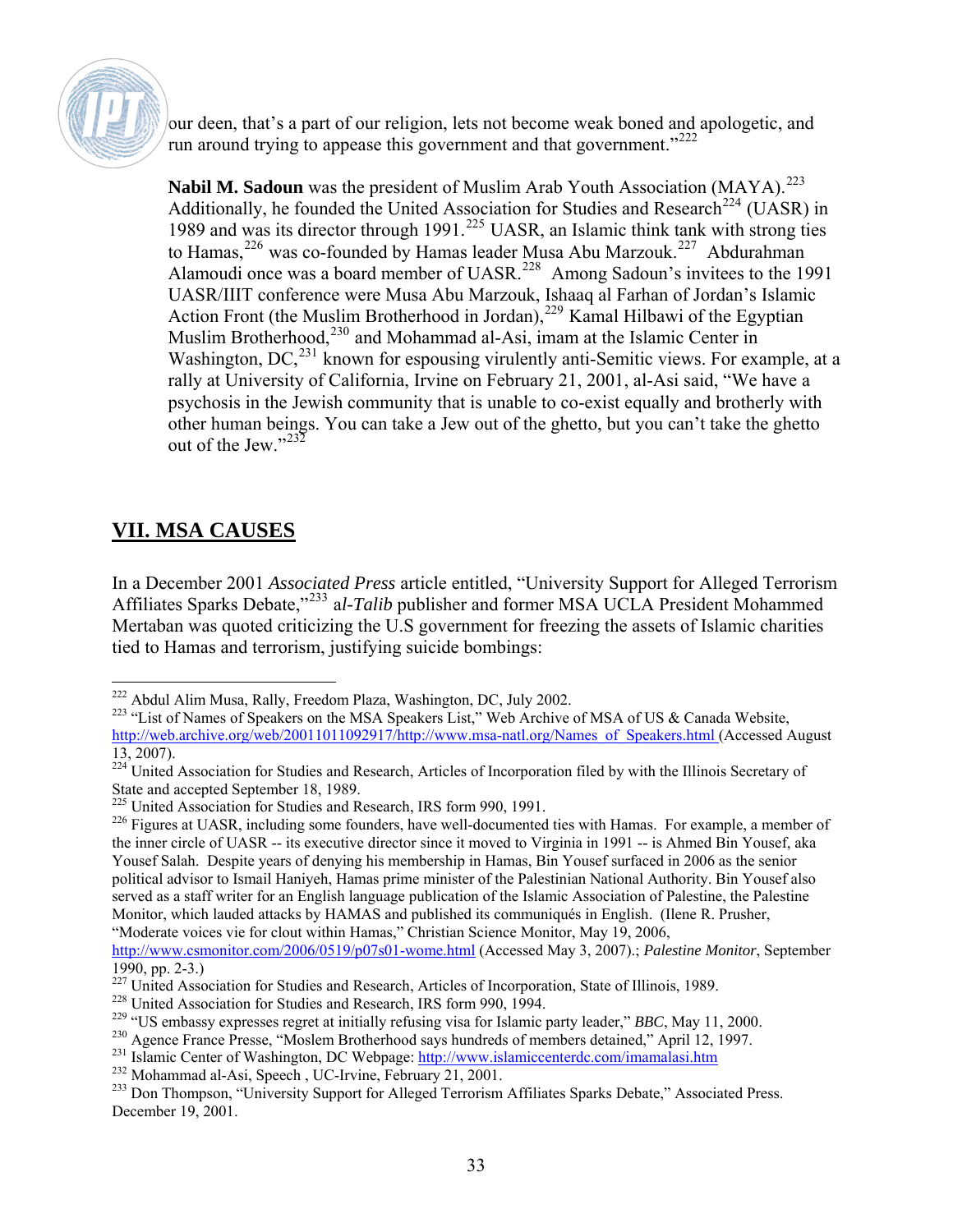

If it goes to families of those who have died in the Israeli-Palestinian conflict, I don't see anything wrong with that. I don't understand how people can label Palestinians  $t$ errorists<sup>[234](#page-33-0)</sup>

In an article in the Daily Bruin several months later, Mertaban commented, "We're in no position to condemn a suicide bombing because none of us has experienced what they've been through under 53 years of oppression. $5235$  $5235$ 

MSA hosts on its website a list of "Islamic organizations." Among these are groups that have been identified as supporters of terrorism or as having terrorist ties. Some of these organizations, such as KindHearts, and Islamic American Relief Agency (IARA) remain on the website as of May 2007,<sup>[236](#page-33-2)</sup> even though the former was shut down by the U.S. government for its terrorism ties and the latter was designated as a specially designated global terrorist organization by the Treasury Department. Additionally, IARA has been charged with serious crimes explained below. According to Internet archives, MSA provided links to the Holy Land Foundation, the Global Relief Agency, and the Benevolence International Foundation until March  $2003$ ,  $237$  more than a year after they were shut down by the U.S. government for funding terrorism. These organizations, listed on the MSA website *at least* until 2003, included:

**KindHearts for Charitable Humanitarian Development** is an Islamic charity that was incorporated in Toledo, Ohio in 2002.<sup>[238](#page-33-4)</sup> KindHearts is registered in other states including Colorado,<sup>[239](#page-33-5)</sup> Pennsylvania,<sup>[240](#page-33-6)</sup> Oklahoma,<sup>[241](#page-33-7)</sup> Nevada,<sup>[242](#page-33-8)</sup> and Indiana.<sup>243</sup>

The U.S. Treasury Department froze the assets of KindHearts on February 19, 2006. Treasury Under Secretary for Terrorism and Financial Intelligence Stuart Levey stated, "KindHearts is the progeny of Holy Land Foundation and Global Relief Foundation, which attempted to mask their support for terrorism behind the façade of charitable giving."<sup>[244](#page-33-10)</sup> KindHearts remains on the MSA website as of May  $2007.<sup>245</sup>$  $2007.<sup>245</sup>$  $2007.<sup>245</sup>$ 

<span id="page-33-7"></span>

<span id="page-33-0"></span> $\overline{a}$ <sup>234</sup> Don Thompson, "University Support for Alleged Terrorism Affiliates Sparks Debate," Associated Press. December 19, 2001.

<span id="page-33-2"></span><span id="page-33-1"></span><sup>&</sup>lt;sup>235</sup> Peijean Tsai, "Students Reflect on Current Situation in Israel," Daily Bruin Online, May 9, 2002. <sup>236</sup> "Islamic Organizations," Muslim Student Association National Website, [http://www.msa](http://www.msa-national.org/resources/islamorg.html)[national.org/resources/islamorg.html](http://www.msa-national.org/resources/islamorg.html) (Accessed May 8, 2007).

<span id="page-33-3"></span><sup>&</sup>lt;sup>237</sup> "Islamic Organizations," Muslim Student Association National Website, March 2003 Web Archive, <http://web.archive.org/web/20030301041614/http://www.msa-national.org/resources/islamorg.html>(Accessed April 26, 2007).

<sup>&</sup>lt;sup>238</sup> KindHearts for Charitable Humanitarian Development, Ohio Secretary of State, January 22, 2002.

<span id="page-33-5"></span><span id="page-33-4"></span><sup>&</sup>lt;sup>239</sup> KindHearts for Charitable Humanitarian Development, Colorado Secretary of State, September 29, 2003.

<span id="page-33-6"></span><sup>&</sup>lt;sup>240</sup> KindHearts for Charitable Humanitarian Development, Unified Registration Statement for Charitable Organizations, September 9, 2002.<br><sup>241</sup> KindHearts for Charitable Humanitarian Development, Oklahoma Secretary of State, September 29, 2003.

<span id="page-33-8"></span><sup>&</sup>lt;sup>242</sup> KindHearts for Charitable Humanitarian Development, Nevada Secretary of State, August 18, 2003.<br><sup>243</sup> KindHearts for Charitable Humanitarian Development, Indiana Secretary of State, October 17, 2003.

<span id="page-33-9"></span>

<sup>&</sup>lt;sup>244</sup> "Treasury Freezes Assets of Organization Tied to Hamas," Department of Treasury, February 19, 2006.

<span id="page-33-11"></span><span id="page-33-10"></span><sup>&</sup>lt;sup>245</sup> "Islamic Organizations," Muslim Student Association National Website, [http://www.msa](http://www.msa-national.org/resources/islamorg.html)[national.org/resources/islamorg.html](http://www.msa-national.org/resources/islamorg.html) (Accessed May 8, 2007).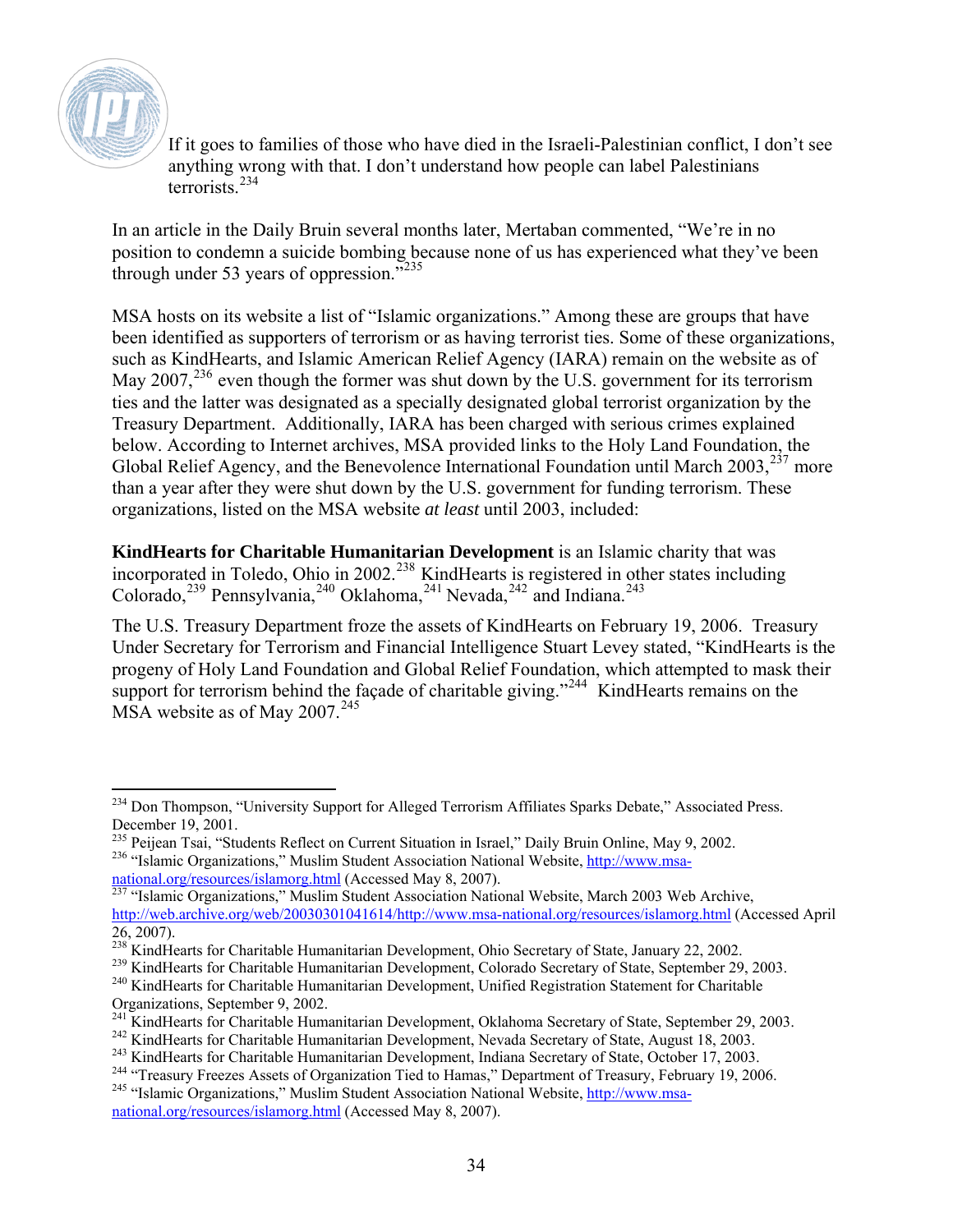**The Islamic American Relief Agency** (IARA, formerly known as the Islamic African Relief Agency-USA) was designated by the U.S. Treasury Department as a specially designated global terrorist organization for its support of Osama bin Laden, al Qaeda, and the Taliban in  $2004$ .<sup>[246](#page-34-0)</sup> IARA was indicted in March 2007 "for illegally transferring funds to Iraq in violation of federal sanctions…stealing government funds, and with attempting to avoid government detection of their illegal activities by, among other things, falsely denying in a nationally-televised interview that an associate of Osama bin Laden had been an employee of IARA."[247](#page-34-1) IARA remains on the MSA website as of May  $2007.<sup>248</sup>$  $2007.<sup>248</sup>$  $2007.<sup>248</sup>$ 

**Benevolence International Foundation (BIF)** – The Benevolence International Foundation (BIF) began operating in the United States in the early 1990s.<sup>[249](#page-34-3)</sup> Founded in Saudi Arabia in the late 1980s as Lajnat al-Birr al-Islamiah (LBI), it was renamed upon incorporation in the United States.<sup>[250](#page-34-4)</sup> Sheik Abedl Abdul Galil Batterjee, a wealthy Saudi Arabian, founded LBI. BIF provided support for the Mujahadeen fighting the Soviets in Afghanistan, as well as to facilitate the immigration of Jihadists into the conflict zone. After the war in Afghanistan ended, BIF helped al Qaeda establish its presence in the Sudan, Bosnia and Chechnya, providing support for the Mujahadeen in those conflicts as well. [251](#page-34-5) BIF was shut down By the U.S. Government in December of 2001, as part of a crackdown on terrorist financing after the September  $11<sup>th</sup>$  attack by al Qaeda.<sup>[252](#page-34-6)</sup> The United States Treasury Department designated BIF as a financier of terrorism on November 19, 2002, along with two closely linked but separately incorporated entities Benevolence International Fund (Canada), Bosanska Idealna Futura (Bosnia), and their branch offices.<sup>[253](#page-34-7)</sup> BIF worked with the Holy Land Foundation, a Hamas-front that had its assets frozen by the U.S. government, in its relief efforts in Palestine.[254](#page-34-8) MSA provided a link to BIF until March  $2003.<sup>255</sup>$  $2003.<sup>255</sup>$  $2003.<sup>255</sup>$ 

**Global Relief Foundation (GRF)** -- The Global Relief Foundation (GRF) began operating in the United States as a tax-exempt, nonprofit charitable organization in 1992.<sup>[256](#page-34-10)</sup> Based in Bridgeview, Illinois, it grew into one of the largest Islamic charities in the United States. GRF described itself as a not-for-profit, nongovernmental organization set up to provide humanitarian and charitable relief to Muslims, especially in conflict zones such as Afghanistan, Bosnia,

<span id="page-34-9"></span><sup>255</sup> "Islamic Organizations," Muslim Student Association National Website, March 2003 Web Archive,

<span id="page-34-0"></span> $\overline{a}$ 246 "Treasury Designates Global Network, Senior Officials of IARA for Supporting bin Laden, Others," *U.S. Treasury Department Press Release*, October 13, 2004.

<span id="page-34-1"></span><sup>&</sup>lt;sup>247</sup> "Grand Jury Indicts Officers, Employees of Islamic Charity," Office of the U.S. Attorney, Western District of Missouri, March 7, 2007.

<span id="page-34-2"></span><sup>&</sup>lt;sup>248</sup> "Islamic Organizations," Muslim Student Association National Website, *http://www.msa*[national.org/resources/islamorg.html](http://www.msa-national.org/resources/islamorg.html) (Accessed May 8, 2007).

<sup>&</sup>lt;sup>249</sup> BIF, Articles of Incorporation, 1992.

<span id="page-34-4"></span><span id="page-34-3"></span><sup>&</sup>lt;sup>250</sup> BIF, Articles of Incorporation, 1992.

<span id="page-34-5"></span><sup>251</sup> *USA v. Arnaout*, et al. NDIL 02-CR-892. "Government's Evidentiary Proffer Supporting the Admissibility of Co-Conspirator Statements," January 6, 2003 at p. 48, 58.

<span id="page-34-6"></span><sup>&</sup>lt;sup>252</sup> *BIF v. Ashcroft,* "Plaintiff's Memorandum in Opposition to Defendant's Motion to Stay Proceedings," (N.D. Il. May 9, 2002); "Feds Close Two More Muslim Groups," CBS News, December 14, 2001.

<span id="page-34-7"></span><sup>&</sup>lt;sup>253 "</sup>Treasury Designates Benevolence International Foundation and Related Entities as Financiers of Terrorism." US Treasury Department Press Release. PO-3632. Office of Public Affairs. Nov. 19, 2002.

<span id="page-34-8"></span><sup>254 &</sup>quot;All Eyes on Palestine," *Benevolence*, December 2000.

<http://web.archive.org/web/20030301041614/http://www.msa-national.org/resources/islamorg.html>(Accessed April 26, 2007).

<span id="page-34-10"></span><sup>&</sup>lt;sup>256</sup> Global Relief Foundation Form 990, 1993.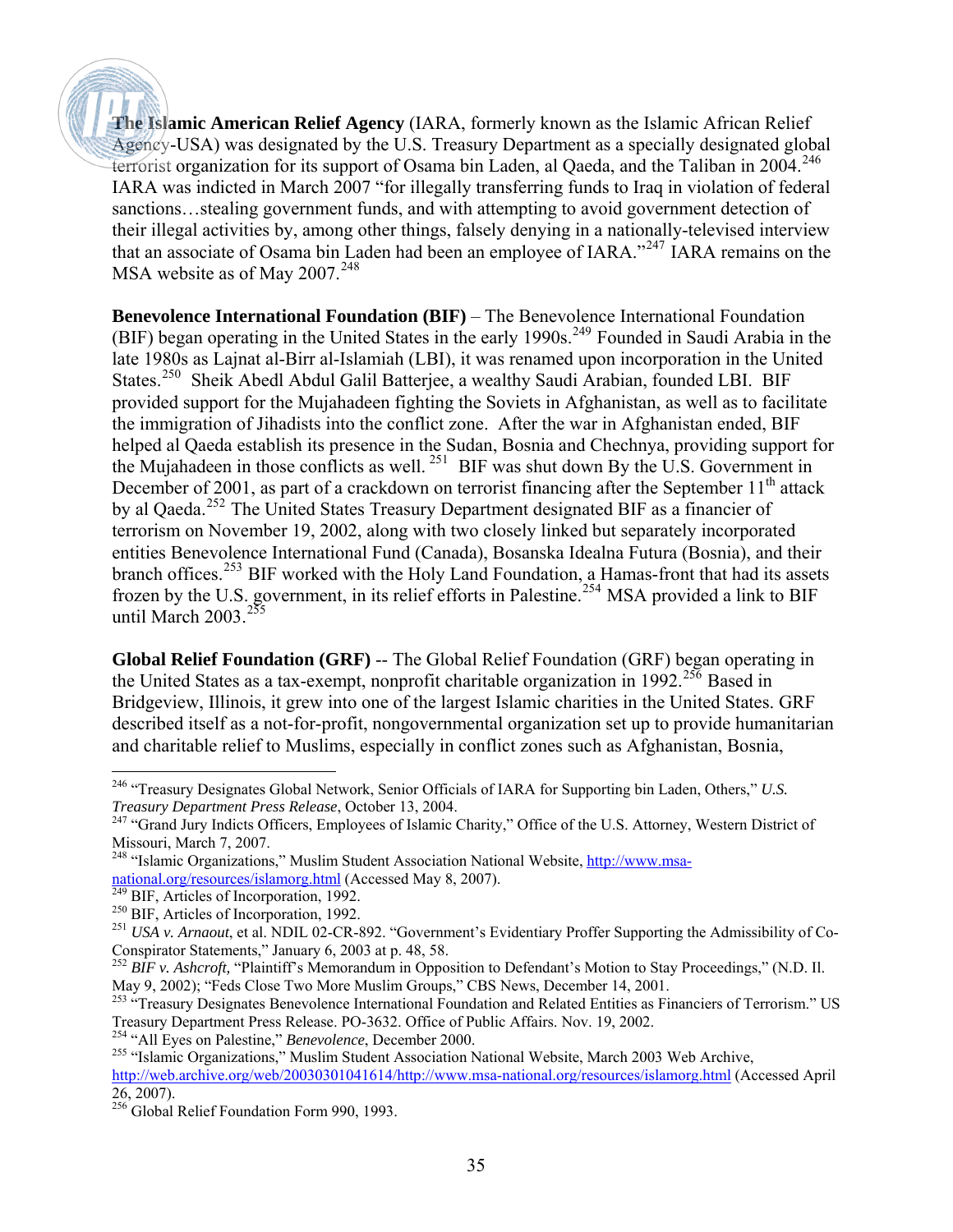Chechnya, Kashmir, and Lebanon, through a network of overseas offices.<sup>[257](#page-35-0)</sup> In addition to undertaking this charitable work, however, the organization served as a propaganda organ for global jihad, and the U.S. government has alleged that GRF funded violent jihadism.<sup>[258](#page-35-1)</sup> GRF had an initial budget of about  $\frac{$700,000^259}{}$  $\frac{$700,000^259}{}$  $\frac{$700,000^259}{}$  By the end of the 1990s, it was reporting more than \$5 million in annual contributions.<sup>[260](#page-35-3)</sup> The organization's tax filings indicate that 90 percent of the money donated between 1994 and 2000 was sent abroad.<sup>[261](#page-35-4)</sup> An FBI memorandum notes that "some materials distributed by GRF glorify 'martyrdom through jihad' and state that donations will be used to buy ammunition, equip 'the raiders' and support the Mujahedin."<sup>[262](#page-35-5)</sup> GRF had overseas registered offices in Islamabad, Pakistan; Brussels, Belgium; Sarajevo, Bosnia; Zagreb, Croatia; and Baku, Azerbaijan. $263$ 

On December 14, 2001 the FBI raided GRF's Bridgeview headquarters and arrested its chairman, Rabih Haddad.[264](#page-35-7) On that same day, NATO soldiers and United Nations police raided GRF's offices in Kosovo.<sup>[265](#page-35-8)</sup> The U.S. Treasury Department's Office of Foreign Assets Control (OFAC) took control of GRF's assets, informing the GRF:

The United States Government has reason to believe that Global Relief Foundation, Inc. ("GRFI") may be engaged in activities that violate the International Emergency Economic Powers Act, 50 U.S.C. §§ 1701-06 ("IEEPA"). You are hereby notified that pursuant to the authorities granted by the IEEPA, the U.S. Department of the Treasury is blocking all funds and accounts and business records in which GRFI has any interest, pending further investigation and resolution of this matter.<sup>[266](#page-35-9)</sup>

GRF sued then-Treasury Secretary Paul O'Neill, then-Secretary of State Colin Powell, then-Attorney General John Ashcroft, and FBI Director Robert Mueller, challenging the seizure of their assets, in January 2002.<sup>[267](#page-35-10)</sup> The district court denied GRF's request for an injunction against the defendants.[268](#page-35-11) The case went to the U.S. Court of Appeals for the Seventh Circuit where the court found in favor of the defendants.<sup>[269](#page-35-12)</sup>

 $\overline{a}$ 

<span id="page-35-1"></span><span id="page-35-0"></span><sup>&</sup>lt;sup>257</sup> National Commission on Terrorist Attacks upon the United States, "Monograph on Terrorism Financing," 89. 258 Ibid., 88.

<span id="page-35-2"></span> $^{259}$  State of Illinois, Global Relief Foundation, Articles of Incorporation, January 10, 1992.

<span id="page-35-3"></span><sup>&</sup>lt;sup>260</sup> National Commission on Terrorist Attacks upon the United States, "Monograph on Terrorism Financing," 89.  $^{261}$  Ibid.

<span id="page-35-5"></span><span id="page-35-4"></span><sup>262 &</sup>quot;Feds Claim Muslim Charity Had Contact with Bin Laden Secretary," *Associated Press*, March 28, 2002.

<span id="page-35-6"></span><sup>263</sup> *Global News* 4, no. 1 (Winter 1997) 8.

<span id="page-35-7"></span><sup>264</sup> Deanna Bellandi, "FBI issues search warrants at two Islamic charities based in suburban Chicago," *Associated Press*, December 14, 2001.

<sup>&</sup>lt;sup>265</sup> "Feds Close Two More Muslim Groups," CBS News, December 14, 2001.

<span id="page-35-9"></span><span id="page-35-8"></span><sup>266</sup> *Global Relief Foundation, Inc. v. New York Times Company, et al.*, 01 C 8821, "Memorandum Opinion and Order," 7 (ND IL February 19, 2003). See Appendix for the text of the International Emergency Economic Powers Act, 50 U.S.C. §§ 1701-06.

<span id="page-35-10"></span><sup>&</sup>lt;sup>267</sup> Global Relief Foundaiton, Inc. v. Treasury Secretary Paul O'Neill, et. al., 02-C-0674, "Complaint," (ND IL, January 28, 2002).

<span id="page-35-11"></span><sup>268</sup> *Global Relief Foundaiton, Inc. v. Treasury Secretary Paul O'Neill, et. al*, Defendants-Appellees, No. 02-2536, U.S. Court of Appeals for the Seventh Circuit, 315 F.3d 748; 2002 U.S. App. LEXIS 27172, October 29, 2002, Argued, December 31, 2002, Decided.

<span id="page-35-12"></span> $^{269}$  Ibid.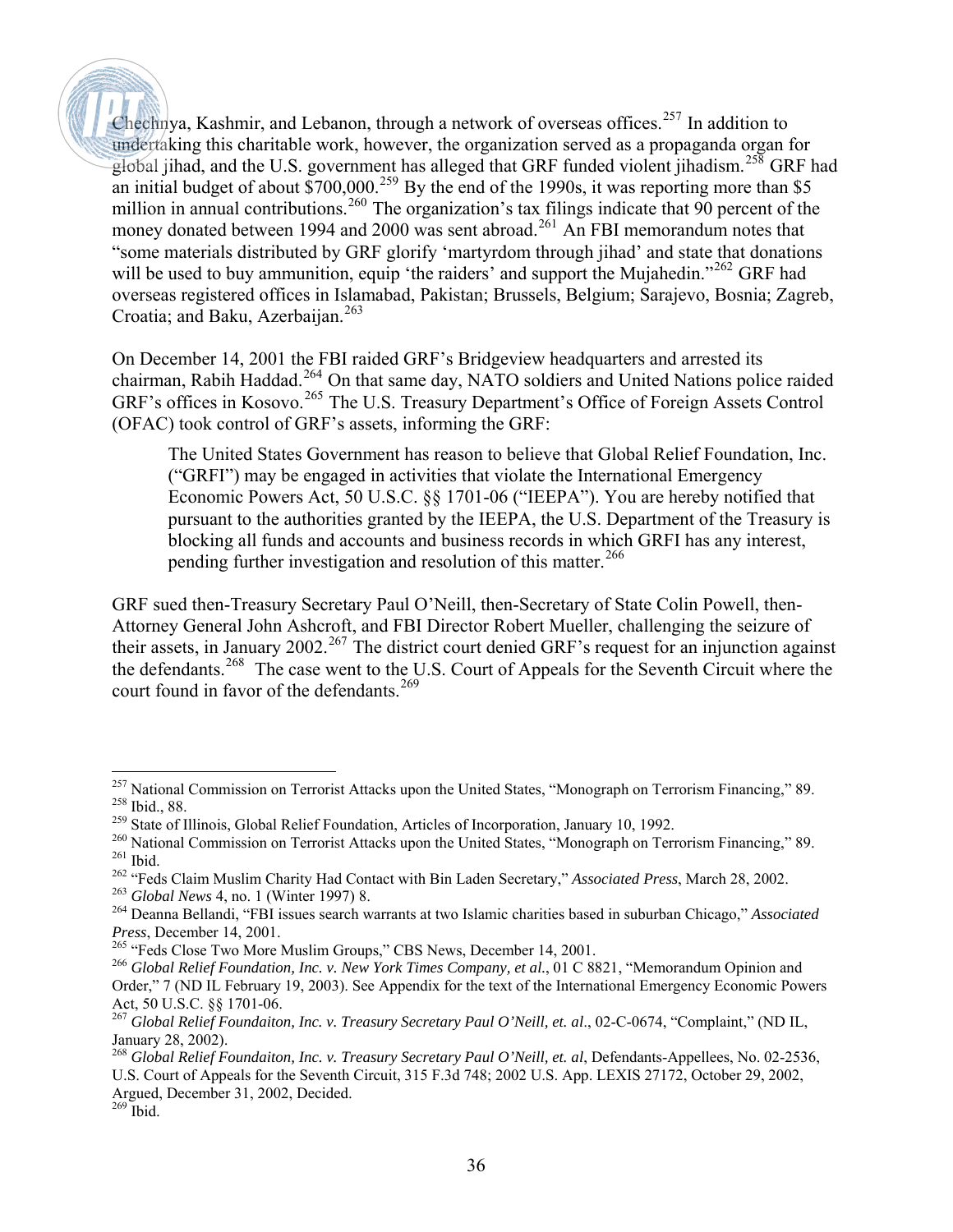The FBI began investigating GRF prior to 9/11, suspecting that it supported Islamic  $extremism<sup>270</sup>$  $extremism<sup>270</sup>$  $extremism<sup>270</sup>$  and had high-level affiliations with an al Qaeda precursor organization in Pakistan.<sup>[271](#page-36-1)</sup> Chicago FBI agents summarized their findings in a January 6, 2000 memo:

Although the majority of GRF funding goes toward legitimate relief operations, a significant percentage is diverted to fund extremist causes. Among the terrorist groups known to have links to GRF are the Algerian Armed Islamic Group, the Egyptian Islamic Jihad, Gama'at Al Islamyia, and the Kashmiri Harakat Al Jihad El Islam, as well as the Al Qaeda organization of Usama Bin Laden. . . . In the past, GRF support to terrorists and other transnational mujahideen fighters has taken the form of purchase and shipment of large quantities of sophisticated communications equipment, provision of humanitarian cover documentation to suspected terrorists and fund-raising for terrorist groups under the cover of humanitarian relief. $272$ 

MSA provided a link to GRF until March  $2003^{273}$  $2003^{273}$  $2003^{273}$ 

**Holy Land Foundation for Relief and Development (HLF)** -- Islamic charity based in America, whose assets were frozen in December 2001 by FBI and Treasury Department based on charges that it had raised funds for Hamas. Among HLF's founders was Musa Abu Marzooq, political leader of Hamas.<sup>[274](#page-36-4)</sup> In July 2004 a federal grand jury indicted HLF and seven of its leaders on charges of providing material support to designated foreign terrorist organization HAMAS.<sup>[275](#page-36-5)</sup> The trial is scheduled to begin July 16, 2007. In December 2004 a federal judge ruled that HLF (along with IAP) was liable for a \$156 million dollar lawsuit for aiding and abetting the terrorist group Hamas in the murder of a 17-year old American citizen.<sup>[276](#page-36-6)</sup> The terrorism finance trial against the Holy Land Foundation began in July 2007. MSA provided a link to HLF until March 2003.<sup>[277](#page-36-7)</sup> Also, in October 2007, regarding the upcoming verdict in the HLF trial, Farhad Noorzay, the president of MSA West, sent out a message asking people, "to make du'a and supplicate to Allah, the Almighty, asking Him to confirm the innocence of these men, that justice prevail, and that they be returned home safely to their families."<sup>[278](#page-36-8)</sup>

<span id="page-36-0"></span> $\overline{a}$ <sup>270</sup> "Monograph on Terrorism Financing," Staff Report to the Commission, National Commission on Terrorist Attacks upon the United States, August 2004, p. 90.

<span id="page-36-1"></span><sup>&</sup>lt;sup>271</sup> "Treasury Department Fact Sheet on the Global Relief Foundation," Department of State: Washington File, October 18, 2002.

<sup>272</sup> Ibid., 91.

<span id="page-36-3"></span><span id="page-36-2"></span><sup>&</sup>lt;sup>273</sup> "Islamic Organizations," Muslim Student Association National Website, March 2003 Web Archive, <http://web.archive.org/web/20030301041614/http://www.msa-national.org/resources/islamorg.html>(Accessed April 26, 2007).

<span id="page-36-4"></span><sup>&</sup>lt;sup>274</sup> "Shutting Down the Terrorist Financial Network." U.S. Treasury Department Press Release. December 4, 2001, http://www.ustreas.gov/press/releases/po841.htm (Accessed January 9, 2006).

<span id="page-36-5"></span><sup>&</sup>lt;sup>275</sup> "Holy Land Foundation, Leaders, Accused of Providing Material Support to Hamas Terrorist Organization." USDOJ Press Release. July 27, 2004, [http://www.usdoj.gov/opa/pr/2004/July/04\\_crm\\_514.htm](http://www.usdoj.gov/opa/pr/2004/July/04_crm_514.htm) (Accessed January 9, 2006).

<span id="page-36-6"></span><sup>276</sup> *David Boim v. Quranic Literacy* 00-C-2905, "Judgment in a Civil Case," December 10, 2004.

<span id="page-36-7"></span><sup>&</sup>lt;sup>277</sup> "Islamic Organizations," Muslim Student Association National Website, March 2003 Web Archive,

<http://web.archive.org/web/20030301041614/http://www.msa-national.org/resources/islamorg.html>(Accessed April 26, 2007).

<span id="page-36-8"></span><sup>&</sup>lt;sup>278</sup> Farhad Noorzay, "URGENT: A Sincere Request from MSA West," October 19, 2007.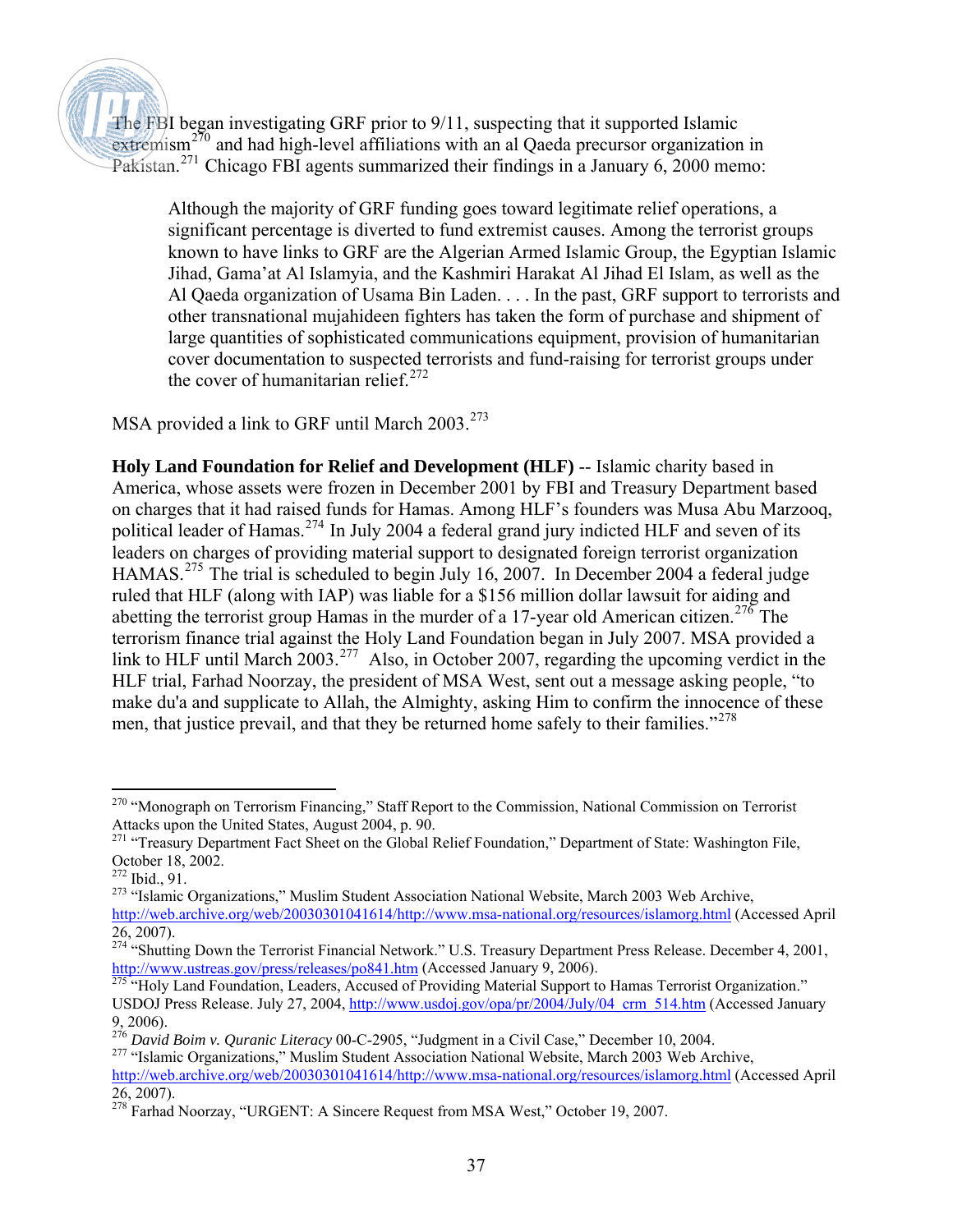

### **VIII. MSA'S POLITICAL AGENDA**

An MSA pamphlet issued in 1996, "MSA Starter's Guide: A Guide on How to Run a Successful MSA," contains a section titled "Islamization of Campus Politics and the Politicization of the MSA" Internet archives show that this document was still posted on the MSA-National website until June 2003.

The introductory sentence explains, "This brief statement outlines the potential long-term goal of every MSA: The Islamization of Campus Politics and the politicization of the MSA."<sup>[279](#page-37-0)</sup>

The piece goes on to detail how students can achieve this goal:

The MSA needs to be a more '"In-your-face" association…For example, the student body must be convinced that there is such a thing as a Muslim-bloc…[280](#page-37-1)

With regard to Muslim participation in campus student governments, the guide states:

Aim is to rise within the ranks of the Union [student government] and to get on selected executive committees…I cannot stress this enough, the Union has vast powers that Muslims need to control.<sup>[281](#page-37-2)</sup>

MSA's Political Action Task Force (PATF) emphasizes unity on political issues. Its website says, "We must build clear lines of communication between MSAs and PATF to spearhead a united political movement."<sup>[282](#page-37-3)</sup>

Realizing that vision of unity has produced a conformist political atmosphere within the organization -- one that has had devastating consequences for moderate Muslim students who do not kowtow to MSA's extremist views. This is exemplified by the case of an Arizona State University student, who says he was intimidated and ostracized by MSA on his campus for supporting the U.S. liberation of Iraq. The student detailed his personal experience as follows:

When I, a proud American of Arab descent and Muslim faith, took a stand on behalf of the liberation of my oppressed Iraqi brethren, the ASU Muslim Students' Association personally attacked me for not being a real Muslim and announced to the ASU student body in editorials in the student paper that I Oubai Mohammad Shahbandar was a hater

 $\overline{a}$ <sup>279</sup> "MSA Starter's Guide: A Guide on How to Run a Successful MSA," First Edition, 1996.

<span id="page-37-0"></span><sup>&</sup>lt;sup>280</sup> "MSA Starter's Guide: A Guide on How to Run a Successful MSA," First Edition, 1996.

<span id="page-37-2"></span><span id="page-37-1"></span><sup>&</sup>lt;sup>281</sup> "MSA Starter's Guide: A Guide on How to Run a Successful MSA," First Edition, 1996.

<span id="page-37-3"></span><sup>&</sup>lt;sup>282</sup> "Political Action Task Force," MSA National Website, http://www.msa-national.org/taskforces/activism.html (Accessed November 15, 2005).